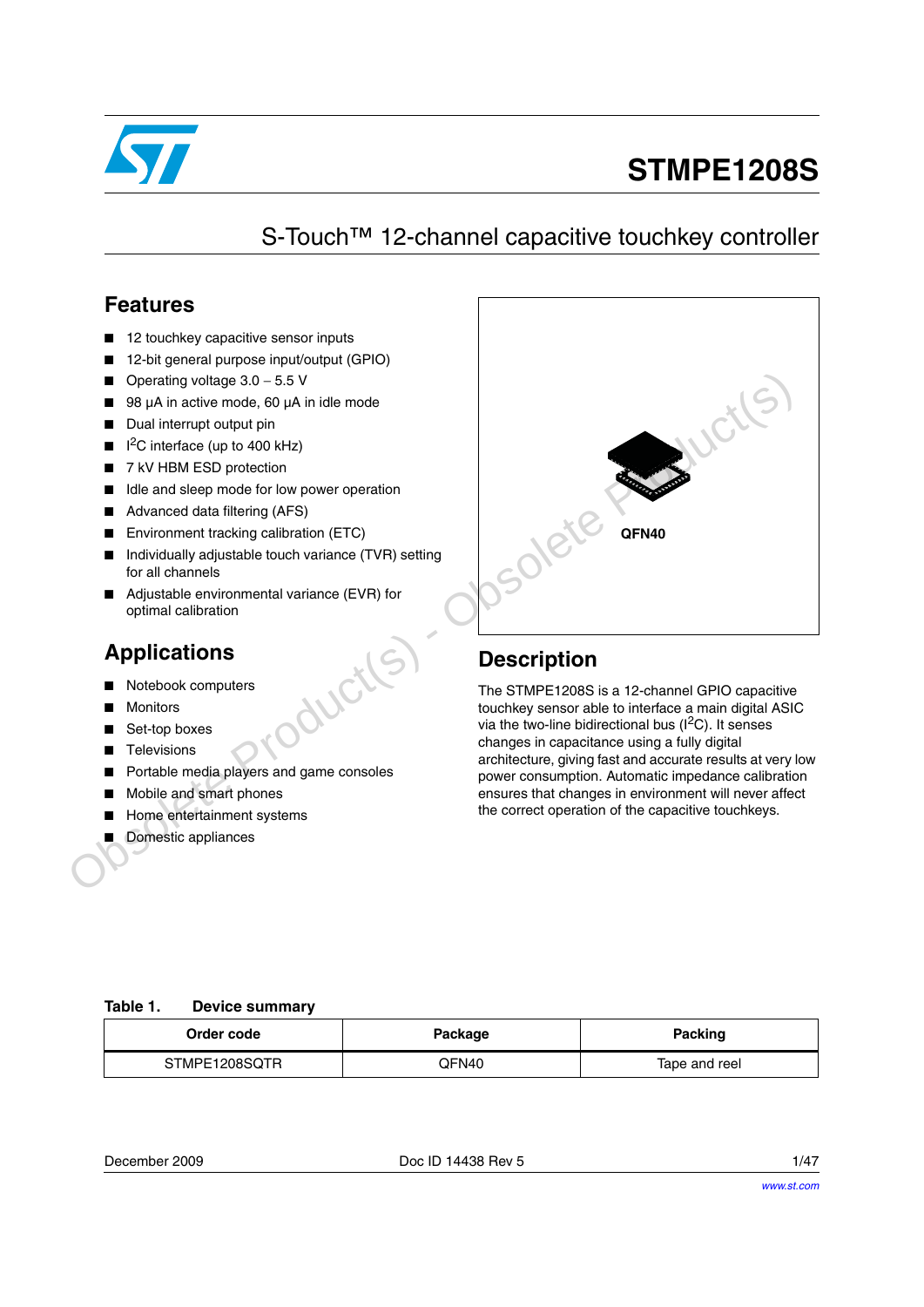# **Contents**

| 1                |                                           |
|------------------|-------------------------------------------|
|                  | 1.1                                       |
| $\boldsymbol{2}$ |                                           |
| 3                |                                           |
|                  | 3.1                                       |
|                  | 3.2                                       |
|                  | 3.3                                       |
|                  | 3.4                                       |
|                  | 3.5                                       |
|                  | 3.6                                       |
|                  |                                           |
| 4                |                                           |
| $5\phantom{1}$   |                                           |
|                  | 5.1                                       |
|                  | 5.2                                       |
|                  | 5.3                                       |
|                  | 5.3.1                                     |
|                  | 5.3.2                                     |
|                  | 5.3.3                                     |
|                  | 5.3.4                                     |
|                  | Register map and function description  20 |
| $\overline{7}$   |                                           |
| 8                |                                           |
|                  | 8.1                                       |
|                  |                                           |
| 9                |                                           |
| 10               |                                           |
| 2/47             | $\sqrt{2}$<br>Doc ID 14438 Rev 5          |
|                  |                                           |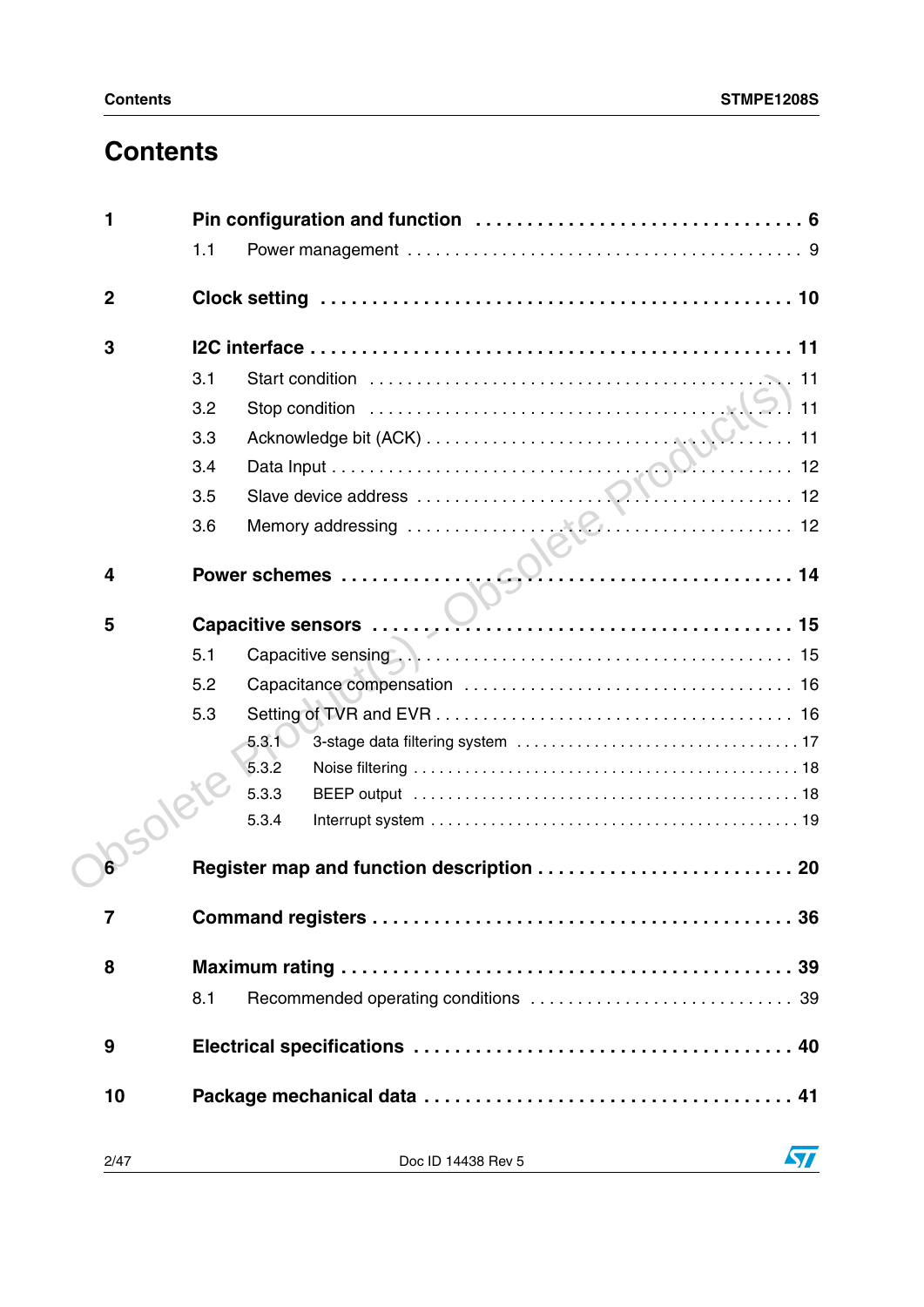| 11 |  |  |  |
|----|--|--|--|
|----|--|--|--|

Obsolete Product(s) - Obsolete Product(s)

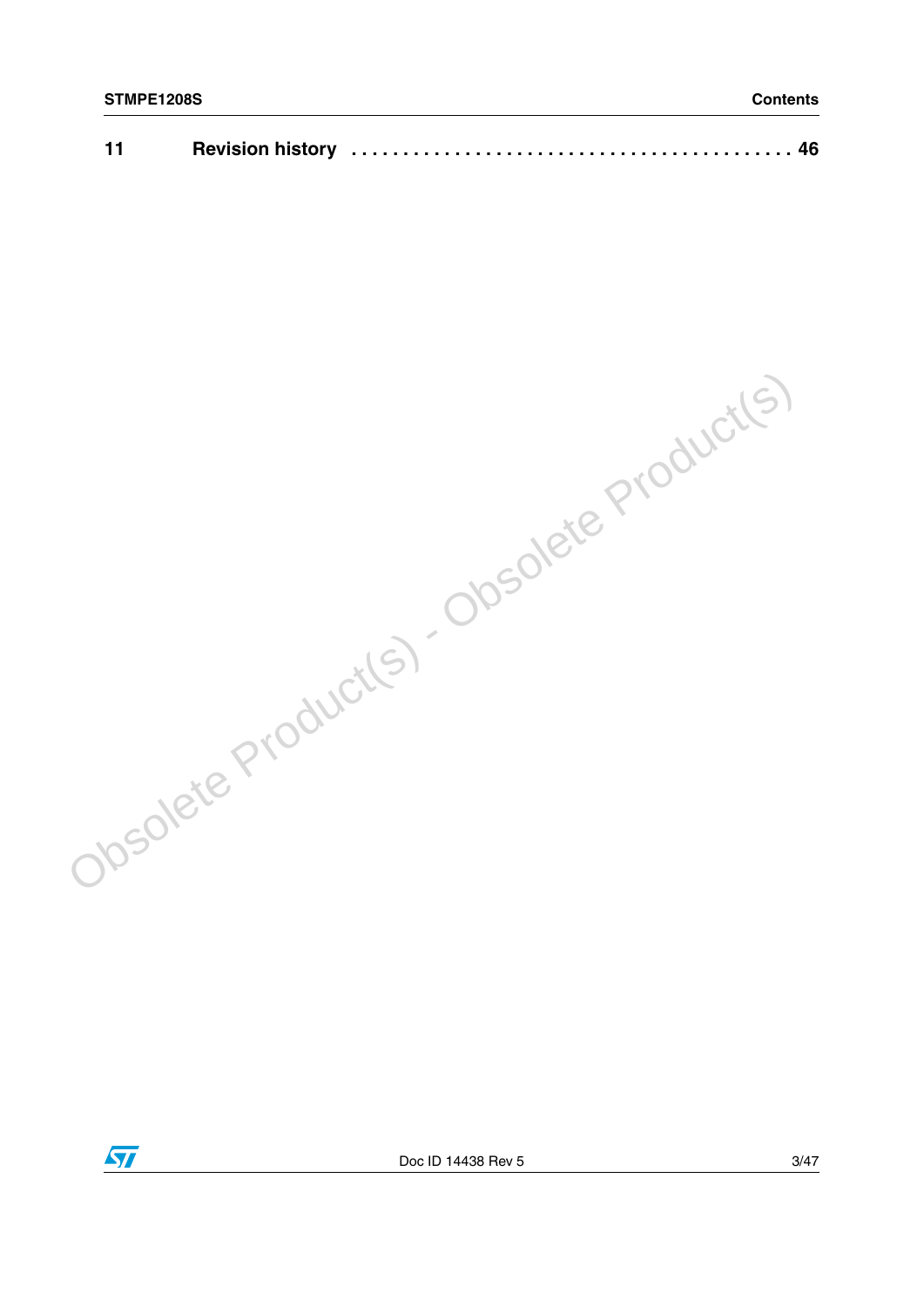# **List of tables**



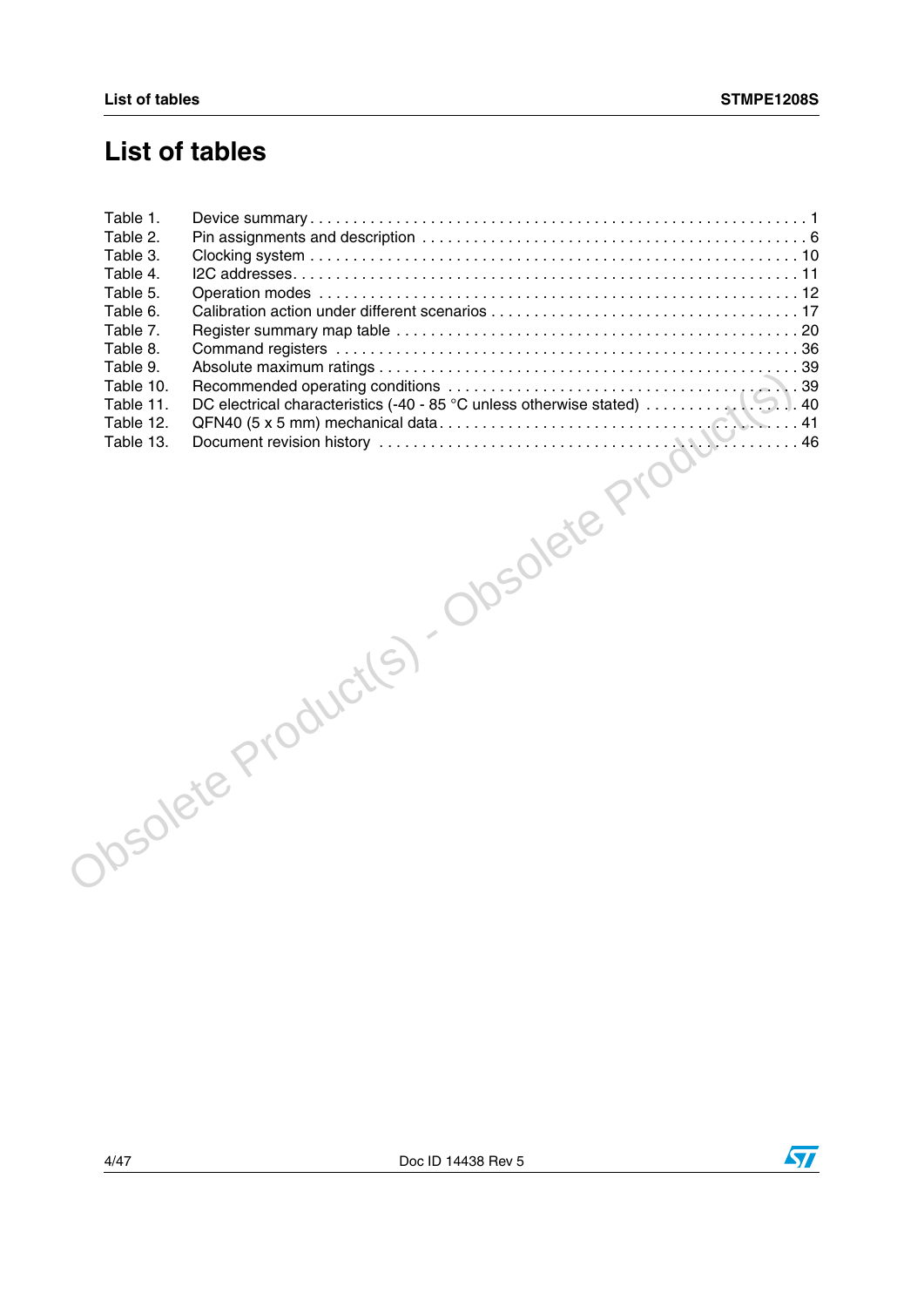# **List of figures**

| Figure 1. |                                                                                                                                                                                                                                                                                 |  |
|-----------|---------------------------------------------------------------------------------------------------------------------------------------------------------------------------------------------------------------------------------------------------------------------------------|--|
| Figure 2. |                                                                                                                                                                                                                                                                                 |  |
| Figure 3. |                                                                                                                                                                                                                                                                                 |  |
| Figure 4. |                                                                                                                                                                                                                                                                                 |  |
| Figure 5. |                                                                                                                                                                                                                                                                                 |  |
| Figure 6. |                                                                                                                                                                                                                                                                                 |  |
|           |                                                                                                                                                                                                                                                                                 |  |
|           |                                                                                                                                                                                                                                                                                 |  |
|           |                                                                                                                                                                                                                                                                                 |  |
|           |                                                                                                                                                                                                                                                                                 |  |
|           |                                                                                                                                                                                                                                                                                 |  |
|           |                                                                                                                                                                                                                                                                                 |  |
|           |                                                                                                                                                                                                                                                                                 |  |
|           |                                                                                                                                                                                                                                                                                 |  |
|           |                                                                                                                                                                                                                                                                                 |  |
|           |                                                                                                                                                                                                                                                                                 |  |
|           |                                                                                                                                                                                                                                                                                 |  |
|           |                                                                                                                                                                                                                                                                                 |  |
|           |                                                                                                                                                                                                                                                                                 |  |
|           |                                                                                                                                                                                                                                                                                 |  |
|           | $\frac{1}{\text{N1 Based}}\text{ based on the same value of the two-dimensional coordinates of the two-dimensional coordinates. The two tangent lines are 0, 0, and 0, and 0, and 0, respectively.} \tag{19.18.29. Ref. (a) \frac{1}{2} and \frac{1}{2}, and 0, respectively.}$ |  |
|           |                                                                                                                                                                                                                                                                                 |  |
|           |                                                                                                                                                                                                                                                                                 |  |
|           |                                                                                                                                                                                                                                                                                 |  |
|           |                                                                                                                                                                                                                                                                                 |  |
|           |                                                                                                                                                                                                                                                                                 |  |
|           |                                                                                                                                                                                                                                                                                 |  |
|           |                                                                                                                                                                                                                                                                                 |  |
|           |                                                                                                                                                                                                                                                                                 |  |

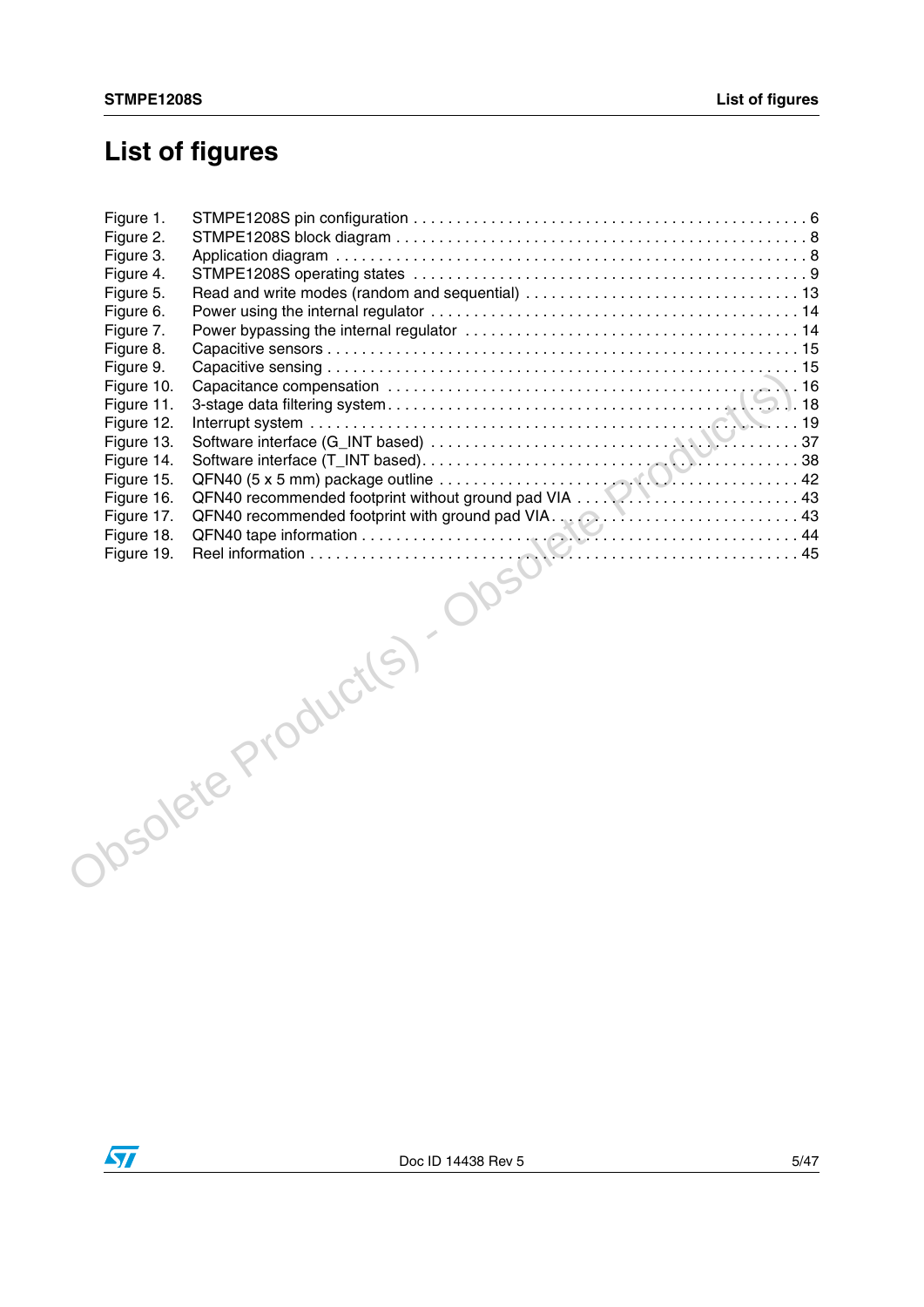# <span id="page-5-0"></span>**1 Pin configuration and function**



#### <span id="page-5-2"></span>**Figure 1. STMPE1208S pin configuration**

<span id="page-5-1"></span>Table 2. **Pin assignments and description** 

| Pin number<br>Pin name |              | <b>Description</b>        |  |  |  |
|------------------------|--------------|---------------------------|--|--|--|
| GPIO_1                 |              | General purpose I/O       |  |  |  |
| 2                      | GPIO 0       | General purpose I/O       |  |  |  |
| 3                      | <b>SDATA</b> | $I^2C$ data               |  |  |  |
| $\overline{4}$         | <b>SCLK</b>  | $I2C$ clock               |  |  |  |
| 5                      | T_INT        | Touch interrupt           |  |  |  |
| 6                      | G_INT        | General interrupt         |  |  |  |
| $\overline{7}$         | <b>BEEP</b>  | Beep output               |  |  |  |
| 8                      | <b>TCLK</b>  | Test pin (to be grounded) |  |  |  |
| 9                      | GPIO_11      | General purpose I/O       |  |  |  |
| 10                     | GPIO_10      | General purpose I/O       |  |  |  |
| 11                     | GPIO_9       | General purpose I/O       |  |  |  |

6/47 Doc ID 14438 Rev 5

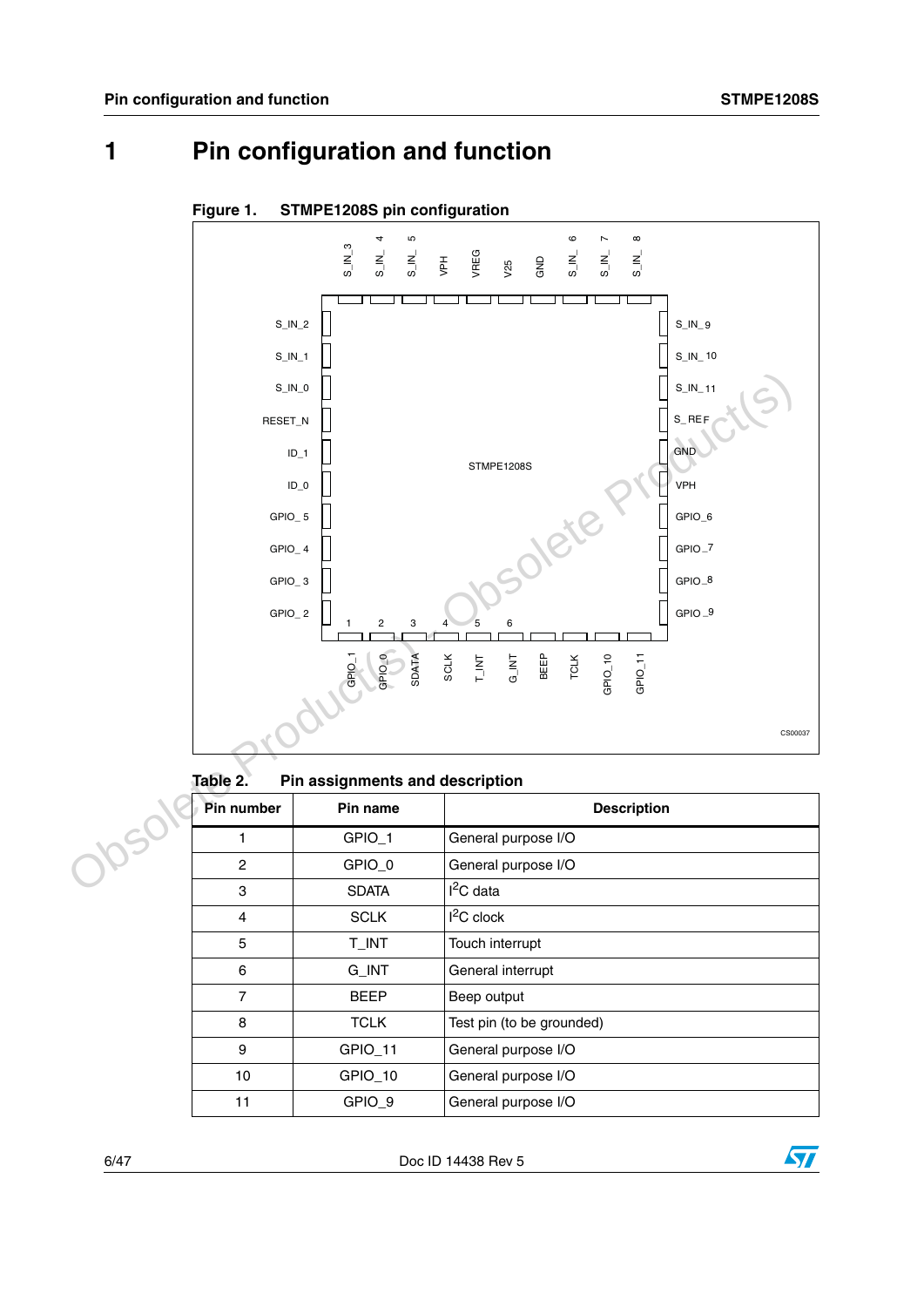| Pin number      | Pin name               | <b>Description</b>                                                                                                                             |
|-----------------|------------------------|------------------------------------------------------------------------------------------------------------------------------------------------|
| 12              | GPIO_8                 | General purpose I/O                                                                                                                            |
| 13              | GPIO_7                 | General purpose I/O                                                                                                                            |
| 14              | GPIO_6                 | General purpose I/O                                                                                                                            |
| 15              | <b>VPH</b>             | 3-5.5 V power supply (regulator input)<br>Supply to this pin is also used for powering the GPIO                                                |
| 16              | <b>GND</b>             | Ground                                                                                                                                         |
| 17              | S_REF                  | Touch sensing reference.                                                                                                                       |
| 18              | $S$ <sub>_IN_11</sub>  | Capacitance sensing input 11                                                                                                                   |
| 19              | $S$ <sub>IN</sub> $10$ | Capacitance sensing input 10                                                                                                                   |
| 20              | $S$ <sub>IN</sub> $9$  | Capacitance sensing input 9                                                                                                                    |
| 21              | $S$ <sub>IN_8</sub>    | Capacitance sensing input 8                                                                                                                    |
| 22              | $S$ <sub>_IN_7</sub>   | Capacitance sensing input 7                                                                                                                    |
| 23              | $S$ <sub>IN</sub> $6$  | Capacitance sensing input 6                                                                                                                    |
| 24              | <b>GND</b>             | Ground                                                                                                                                         |
| 25              | V <sub>25</sub>        | 2.5 V supply                                                                                                                                   |
| 26              | <b>VREG</b>            | Internal regulator output                                                                                                                      |
| 27              | <b>VPH</b>             | 3-5.5 V power supply (regulator input)                                                                                                         |
| 28              | $S$ <sub>IN</sub> $5$  | Capacitance sensing input 5                                                                                                                    |
| 29              | $S$ IN $4$             | Capacitance sensing input 4                                                                                                                    |
| 30              | $S/N_3$                | Capacitance sensing input 3                                                                                                                    |
| 31              | $S$ <sub>_IN_2</sub>   | Capacitance sensing input 2                                                                                                                    |
| 32 <sup>°</sup> | $S$ <sub>IN_1</sub>    | Capacitance sensing input 1                                                                                                                    |
| 33              | $S$ <sub>IN</sub> $_0$ | Capacitance sensing input 0                                                                                                                    |
| 34              | RESET_IN               | Active low reset pin.<br>This pin should be held 'low' for 10 mS from power stable<br>state. Recommended: 47 K resistor with 0.47 µF capacitor |
| 35              | $ID_1$                 | $I2C$ address                                                                                                                                  |
| 36              | $ID_0$                 | I <sup>2</sup> C address                                                                                                                       |
| 37              | GPIO_5                 | General purpose I/O                                                                                                                            |
| 38              | GPIO_4                 | General purpose I/O                                                                                                                            |
| 39              | GPIO_3                 | General purpose I/O                                                                                                                            |
| 40              | GPIO_2                 | General purpose I/O                                                                                                                            |

**Table 2. Pin assignments and description (continued)**

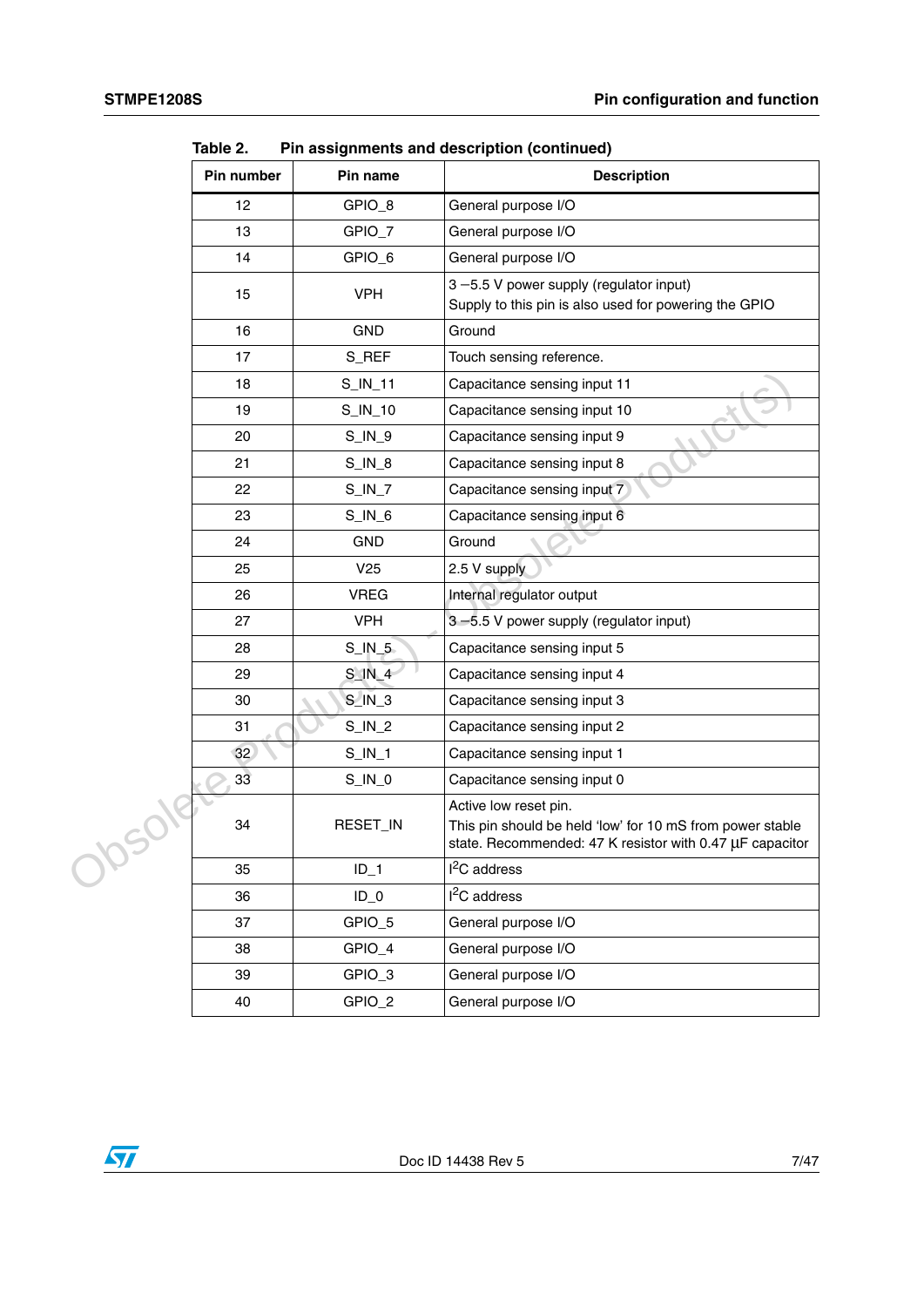<span id="page-7-0"></span>



<span id="page-7-1"></span>



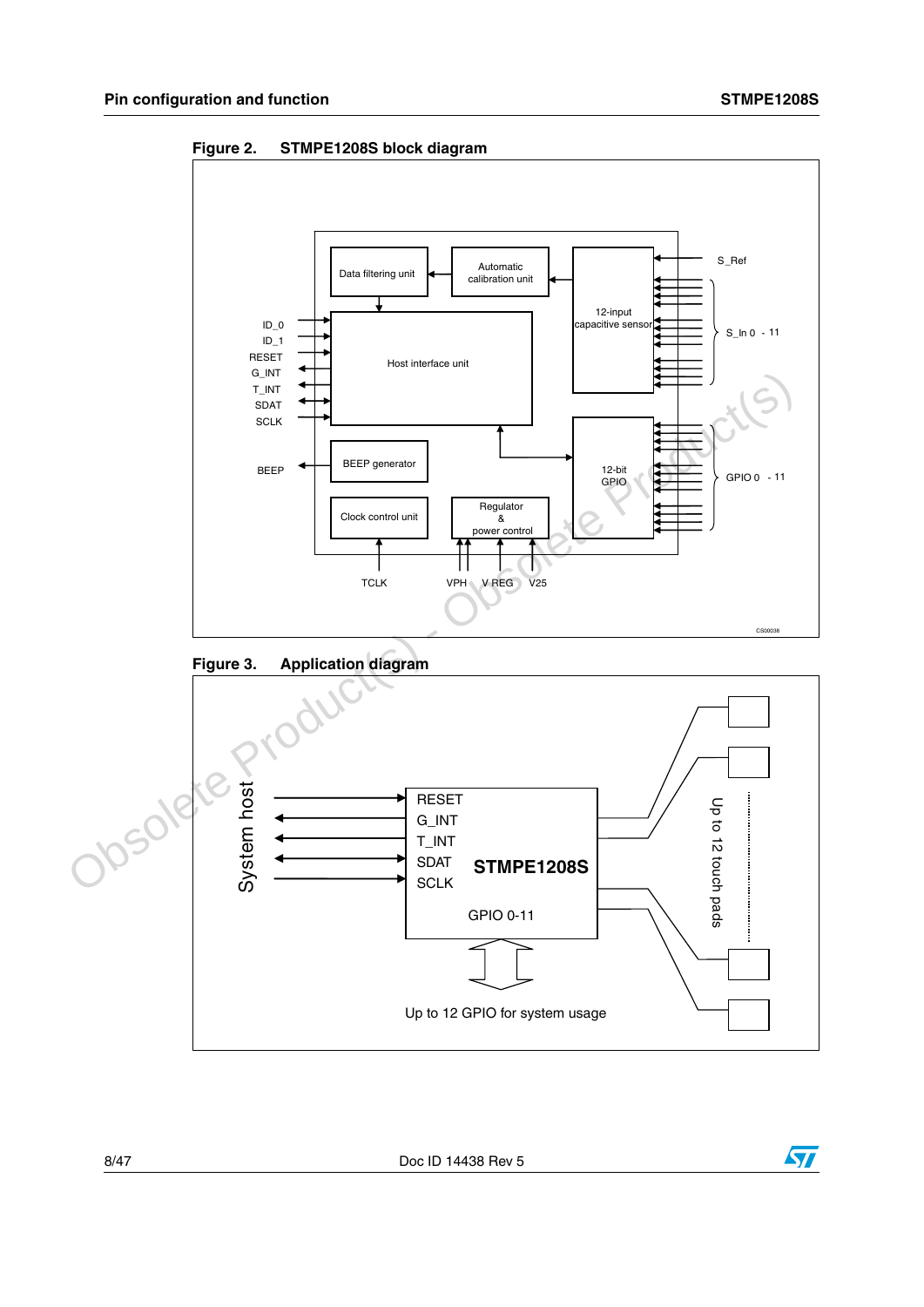### <span id="page-8-0"></span>**1.1 Power management**

The STMPE1208S operates in 3 states.

<span id="page-8-1"></span>



On reset, the STMPE1208S enters the active state immediately.

Upon a fixed period of inactivity, the device enters into the IDLE state. Any touch activity in IDLE state would cause the device to go back to active state.

In IDLE state, the calibration will not run. If the calibration is required at all time, set F2A bit to '1'.

If no touch activity is expected, the host may set the device into SLEEP state to save power.

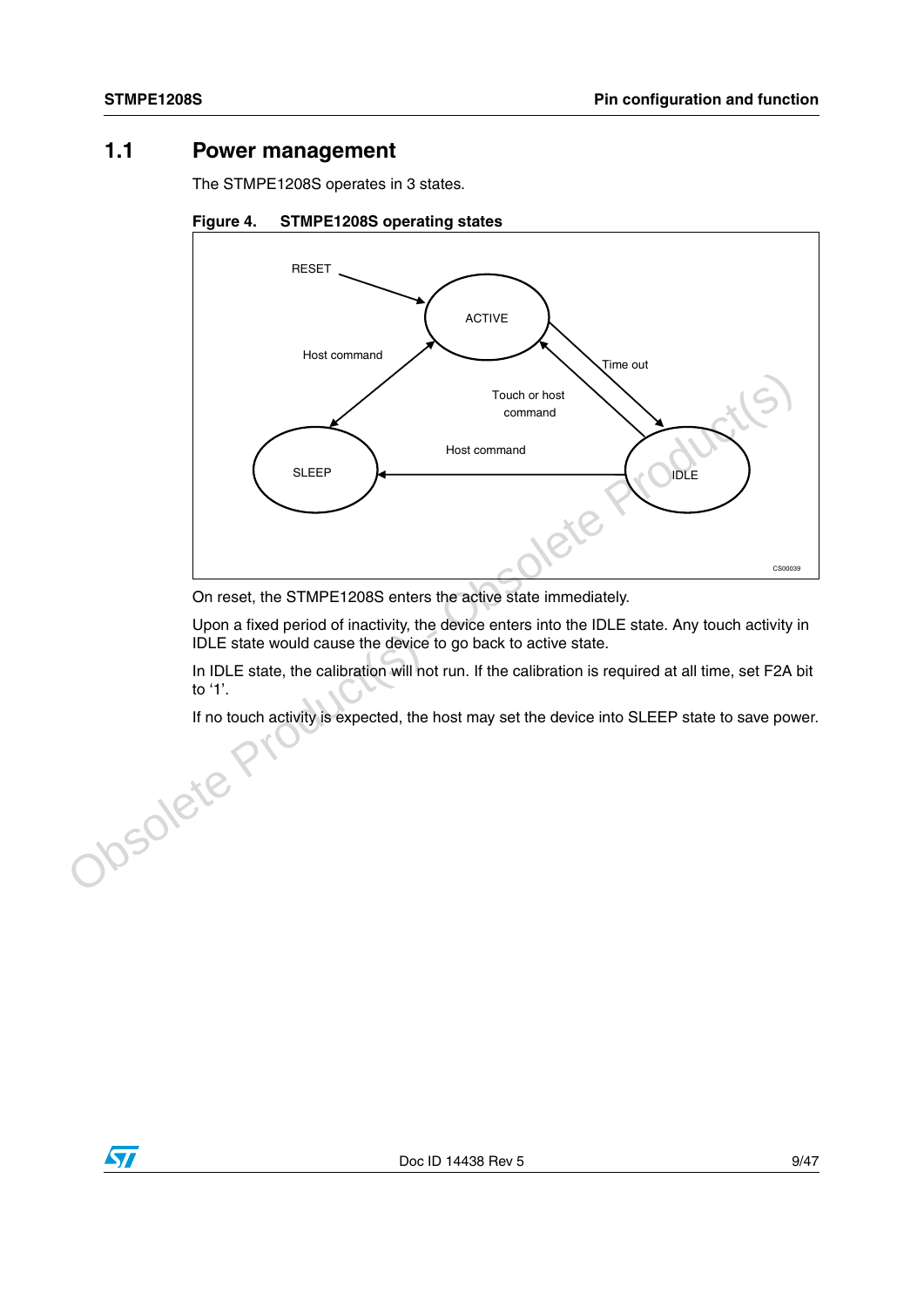# <span id="page-9-0"></span>**2 Clock setting**

The STMPE1208S uses a flexible clocking system that allows the user to adjust the clock speed for optimization of power consumption.

| <b>OSC</b> | <b>PDIV</b> | <b>Clock</b> | <b>NDIV</b> | <b>Active</b>       | <b>Idle</b> |
|------------|-------------|--------------|-------------|---------------------|-------------|
|            |             |              |             | <b>Sensor clock</b> |             |
| $1.6$ MHz  | 00          | $1.6$ MHz    | 0           | 20 kHz              | 100 Hz      |
|            |             |              |             | 10 kHz              | 50 Hz       |
|            | 01          | 800 kHz      | 0           | 10 kHz              | 50 Hz       |
|            |             |              |             | 5 kHz               | 25 Hz       |
|            | 10          | 400 kHz      | 0           | 5 kHz               | 25 Hz       |
|            |             |              |             | $2.5$ kHz           | 12.5 Hz     |
|            |             | 200 kHz      | 0           | 2.5 kHz             | $12.5$ Hz   |
|            | 11          |              | 1           | 1.25 kHz            | 6.25 Hz     |

<span id="page-9-1"></span>Table 3. **Clocking system** 

The clock frequency must be set to value higher than the expected  $I<sup>2</sup>C$  frequency. alue Product(s)

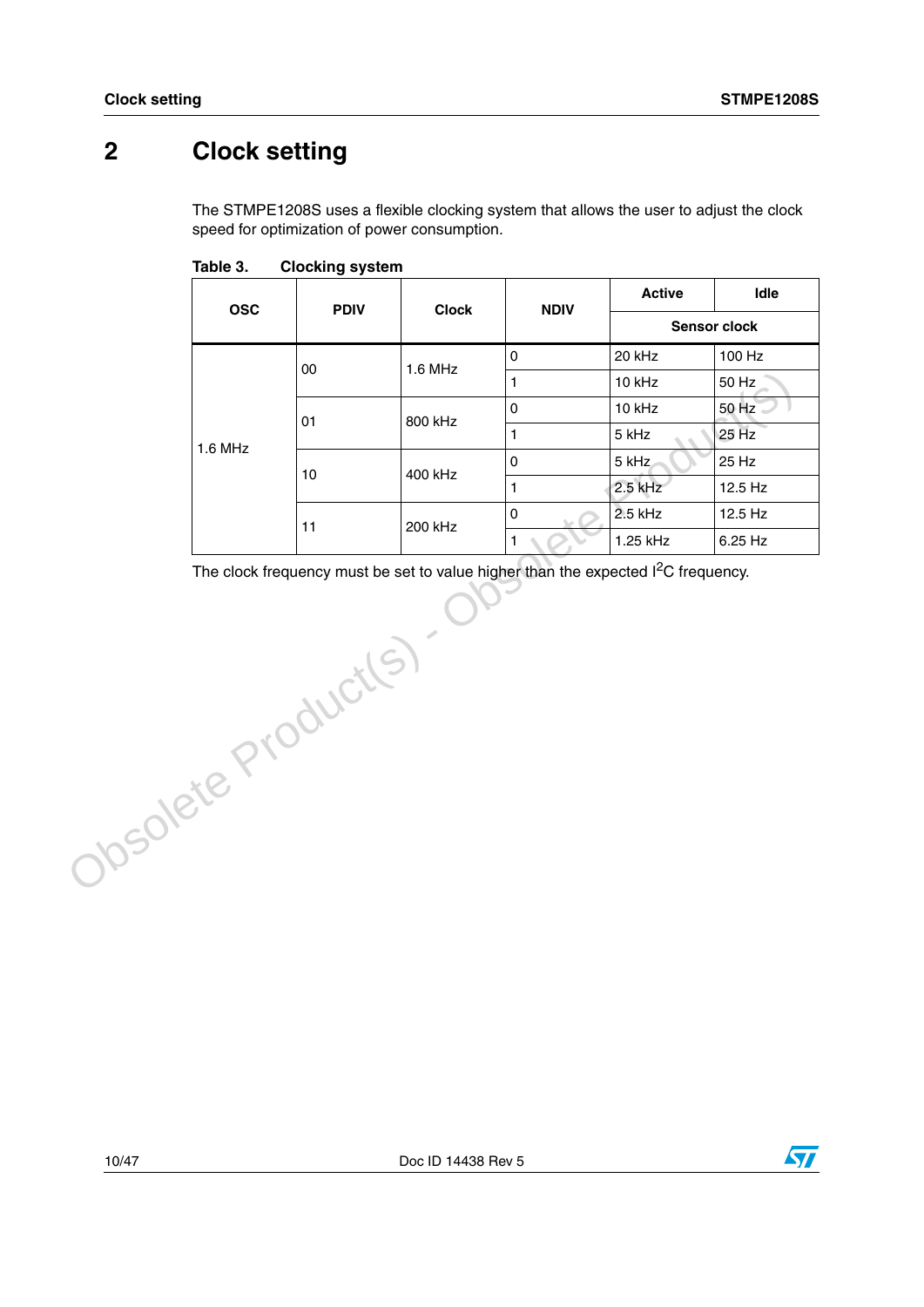# <span id="page-10-0"></span>**3 I2C interface**

The features that are supported by the  $I^2C$  interface are the following ones:

- $\bullet$  $I<sup>2</sup>C$  slave device
- Compliant to Philips  $I^2C$  specification version 2.1
- Supports standard (up to 100 kbps) and fast (up to 400 kbps) modes.
- 7-bit and 10-bit device addressing modes
- General call
- Start/restart/stop

<span id="page-10-4"></span>Table 4. I<sup>2</sup>C addresses

|     |                                        |             |                                                                                                                                                                                                                                                                             |                  | 7-bit address    |
|-----|----------------------------------------|-------------|-----------------------------------------------------------------------------------------------------------------------------------------------------------------------------------------------------------------------------------------------------------------------------|------------------|------------------|
|     | $ID_1$                                 | $ID_0$      | 7-bit address                                                                                                                                                                                                                                                               | Write            | Read             |
|     | $\mathbf 0$                            | $\mathbf 0$ | 0x58                                                                                                                                                                                                                                                                        | 0xB0             | 0xB1             |
|     | 0                                      | 1           | 0x59                                                                                                                                                                                                                                                                        | 0xB <sub>2</sub> | 0xB3             |
|     | 1                                      | 0           | 0x5A                                                                                                                                                                                                                                                                        | 0xB4             | 0xB <sub>5</sub> |
|     | 1                                      | 1.-         | 0x5B                                                                                                                                                                                                                                                                        | 0xB6             | 0xB7             |
| 3.1 | <b>Start condition</b><br>encountered. |             | A start condition is identified by a falling edge of SDATA while SCLK is stable at high state.<br>A start condition must precede any data/command transfer. The device continuously<br>monitors for a start condition and will not respond to any transaction unless one is |                  |                  |

### <span id="page-10-1"></span>**3.1 Start condition**

### <span id="page-10-2"></span>**3.2 Stop condition**

A stop condition is identified by a rising edge of SDATA while SCLK is stable at high state. A stop condition terminates communication between the slave device and bus master. A read command that is followed by NoAck can be followed by a stop condition to force the slave device into idle mode. When the slave device is in idle mode, it is ready to receive the next I2C transaction. A Stop condition at the end of a write command stops the write operation to registers.

### <span id="page-10-3"></span>**3.3 Acknowledge bit (ACK)**

The acknowledge bit is used to indicate a successful byte transfer. The bus transmitter releases the SDATA after sending eight bits of data. During the ninth bit, the receiver pulls



Doc ID 14438 Rev 5 11/47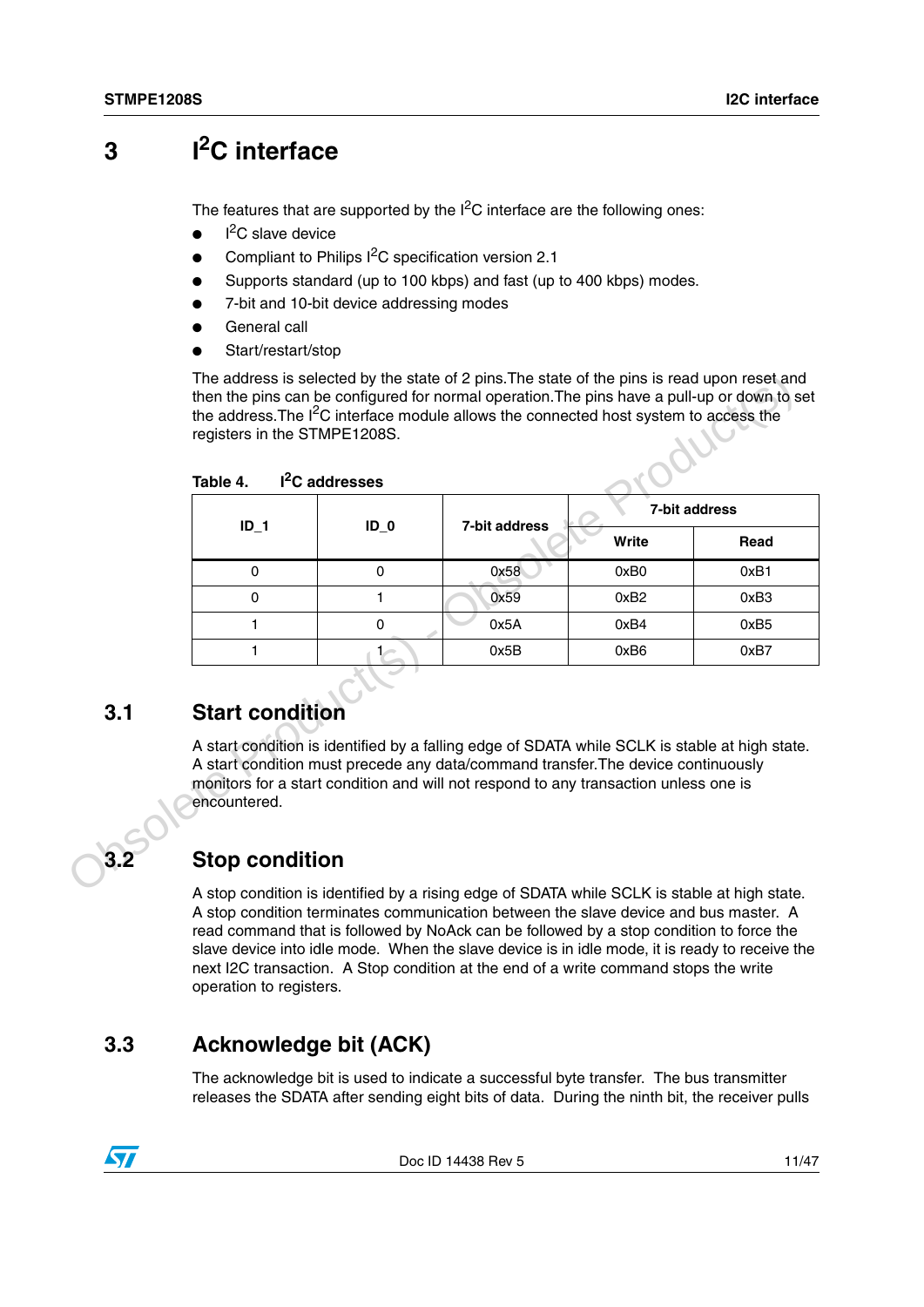the SDATA low to acknowledge the receipt of the eight bits of data.The receiver may leave the SDATA in high state if it would to not acknowledge the receipt of the data.

### <span id="page-11-0"></span>**3.4 Data Input**

The device samples the data input on SDATA on the rising edge of the SCLK. The SDATA signal must be stable during the rising edge of SCLK and the SDATA signal must change only when SCLK is driven low.

### <span id="page-11-1"></span>**3.5 Slave device address**

### <span id="page-11-2"></span>**3.6 Memory addressing**

| 3.6    | The slave device address is a 7 or 10-bit address, where the least significant 3-bit are<br>programmable. These 3-bit values will be loaded in once upon reset and after that these 3<br>pins no longer be needed with the exception during general call. Up to 4 STMPE1208S<br>devices can be connected on a single I <sup>2</sup> C bus.<br><b>Memory addressing</b> |                                                                                                                                                                                                                                                                                                                                                                                                                                                                                                                                                                          |                                                                                                                                                                                                                                                                                                                                                                                                                                                                                                                        |  |  |  |
|--------|------------------------------------------------------------------------------------------------------------------------------------------------------------------------------------------------------------------------------------------------------------------------------------------------------------------------------------------------------------------------|--------------------------------------------------------------------------------------------------------------------------------------------------------------------------------------------------------------------------------------------------------------------------------------------------------------------------------------------------------------------------------------------------------------------------------------------------------------------------------------------------------------------------------------------------------------------------|------------------------------------------------------------------------------------------------------------------------------------------------------------------------------------------------------------------------------------------------------------------------------------------------------------------------------------------------------------------------------------------------------------------------------------------------------------------------------------------------------------------------|--|--|--|
|        |                                                                                                                                                                                                                                                                                                                                                                        |                                                                                                                                                                                                                                                                                                                                                                                                                                                                                                                                                                          | For the bus master to communicate to the slave device, the bus master must initiate a start<br>condition and followed by the slave device address. Accompanying the slave device                                                                                                                                                                                                                                                                                                                                       |  |  |  |
|        |                                                                                                                                                                                                                                                                                                                                                                        |                                                                                                                                                                                                                                                                                                                                                                                                                                                                                                                                                                          | address, there is a read/bit (R/). The bit is set to 1 for read and 0 for write operation.                                                                                                                                                                                                                                                                                                                                                                                                                             |  |  |  |
|        | If a match occurs on the slave device address, the corresponding device gives an<br>acknowledgement on the SDA during the 9th bit time. If there is no match, it deselects itself<br>from the bus by not responding to the transaction.<br>Table 5.<br><b>Operation modes</b>                                                                                          |                                                                                                                                                                                                                                                                                                                                                                                                                                                                                                                                                                          |                                                                                                                                                                                                                                                                                                                                                                                                                                                                                                                        |  |  |  |
|        | <b>Mode</b>                                                                                                                                                                                                                                                                                                                                                            | <b>Byte</b>                                                                                                                                                                                                                                                                                                                                                                                                                                                                                                                                                              | <b>Programming sequence</b>                                                                                                                                                                                                                                                                                                                                                                                                                                                                                            |  |  |  |
|        |                                                                                                                                                                                                                                                                                                                                                                        |                                                                                                                                                                                                                                                                                                                                                                                                                                                                                                                                                                          | Start, device address, $R/\overline{W} = 0$ , register address to be read                                                                                                                                                                                                                                                                                                                                                                                                                                              |  |  |  |
|        | Read<br>$\geq$ 1                                                                                                                                                                                                                                                                                                                                                       |                                                                                                                                                                                                                                                                                                                                                                                                                                                                                                                                                                          | Restart, device address, $R/\overline{W}$ = 1, data read, stop                                                                                                                                                                                                                                                                                                                                                                                                                                                         |  |  |  |
| JOSOIP |                                                                                                                                                                                                                                                                                                                                                                        | If no stop is issued, the data read can be continuously performed. If<br>the register address falls within the range that allows an address auto-<br>increment, then the register address auto-increments internally after<br>every byte of data being read. For those register addresses that fall<br>within a non-incremental address range, the address will be kept static<br>throughout the entire write operations. Refer to the memory map table<br>for the address ranges that are auto and non-increment. An example<br>of such a non-increment address is FIFO |                                                                                                                                                                                                                                                                                                                                                                                                                                                                                                                        |  |  |  |
|        |                                                                                                                                                                                                                                                                                                                                                                        |                                                                                                                                                                                                                                                                                                                                                                                                                                                                                                                                                                          | Start, device address, $R/\overline{W}$ = 0, register address to be written, data<br>write, stop                                                                                                                                                                                                                                                                                                                                                                                                                       |  |  |  |
|        | Write                                                                                                                                                                                                                                                                                                                                                                  | $\geq$ 1                                                                                                                                                                                                                                                                                                                                                                                                                                                                                                                                                                 | If no stop is issued, the data write can be continuously performed. If<br>the register address falls within the range that allows address auto-<br>increment, then the register address auto-increments internally after<br>every byte of data being written in. For those register addresses that<br>fall within a non-incremental address range, the address will be kept<br>static throughout the entire write operations. Refer to the memory map<br>table for the address ranges that are auto and non-increment. |  |  |  |

<span id="page-11-3"></span>**Table 5. Operation modes**

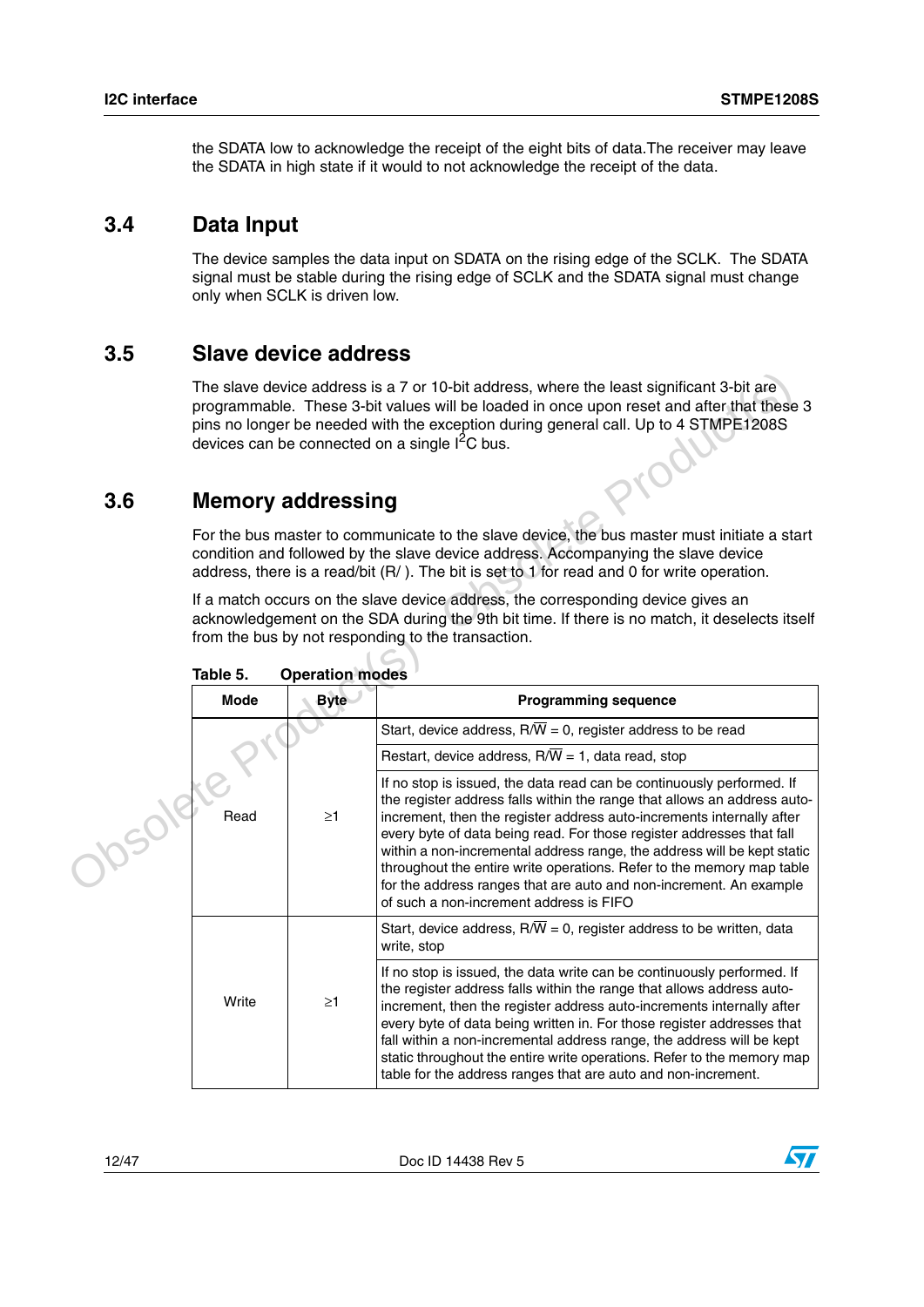

<span id="page-12-0"></span>**Figure 5. Read and write modes (random and sequential)**

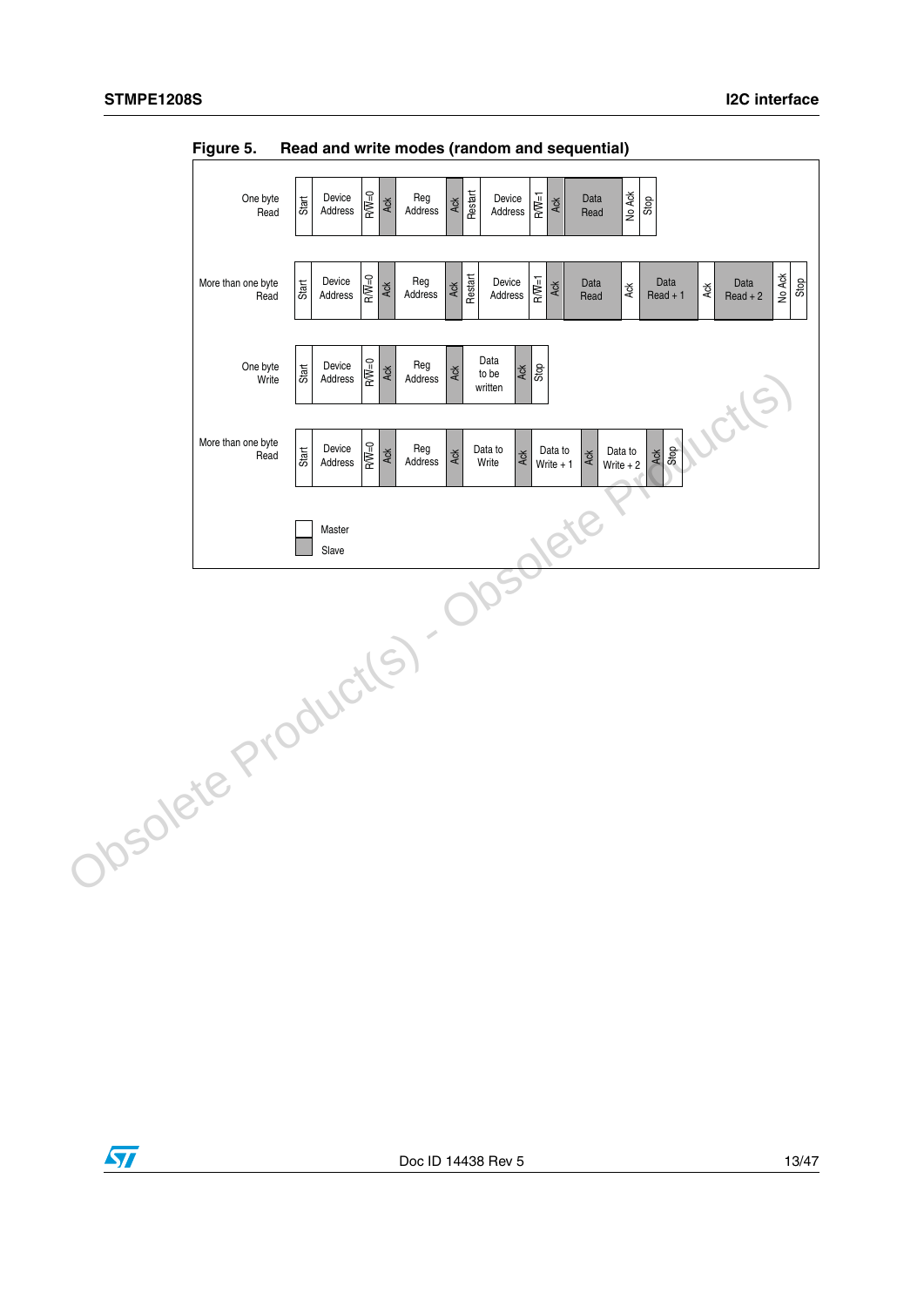### <span id="page-13-0"></span>**4 Power schemes**

The STMPE1208S can be powered by a 2.5 V supply directly, or 3.0 - 5.5 V supply through the internal voltage regulator.

<span id="page-13-1"></span>**Figure 6. Power using the internal regulator**



1. REG\_DISABLE bit in CTRL\_2 register = 0

<span id="page-13-2"></span>



1. REG\_DISABLE bit in CTRL\_2 register = 1

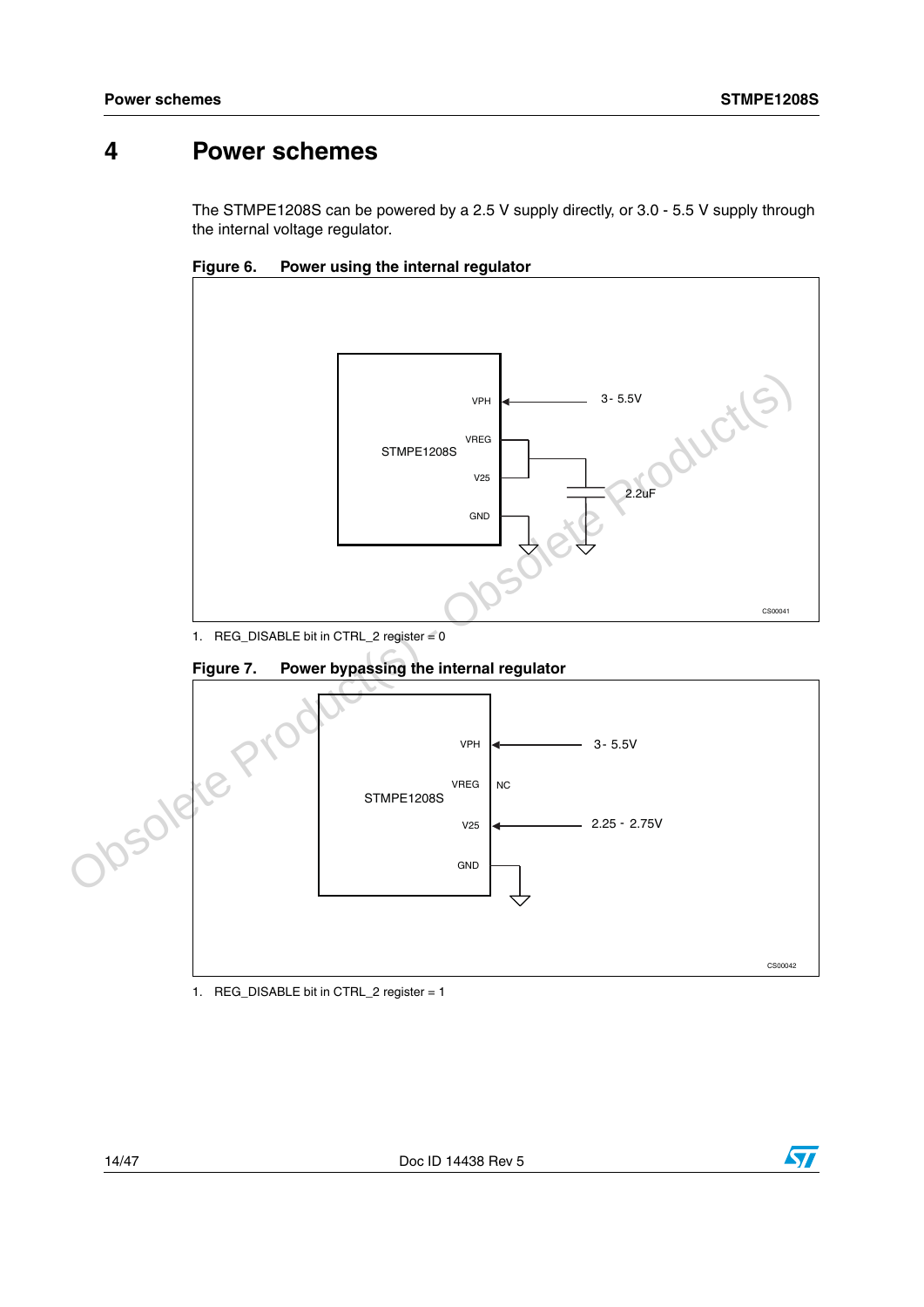### <span id="page-14-0"></span>**5 Capacitive sensors**

The STMPE1208S capacitive sensor is based on fully digital, impedance change detection engine that is capable of detecting very small change in capacitance.

<span id="page-14-2"></span>



### <span id="page-14-1"></span>**5.1 Capacitive sensing**

 $\sqrt{}$ 

<span id="page-14-3"></span>The STMPE1208S senses a human touch by the additional capacitance introduced to the pad (with respect to ground). This capacitance causes a delay in a clock signal on the sensing pad, and the delay in the sensing pad is compared with a reference clock and the difference is a direct representation of the additional capacitance introduced by the proximity/touch of finger.

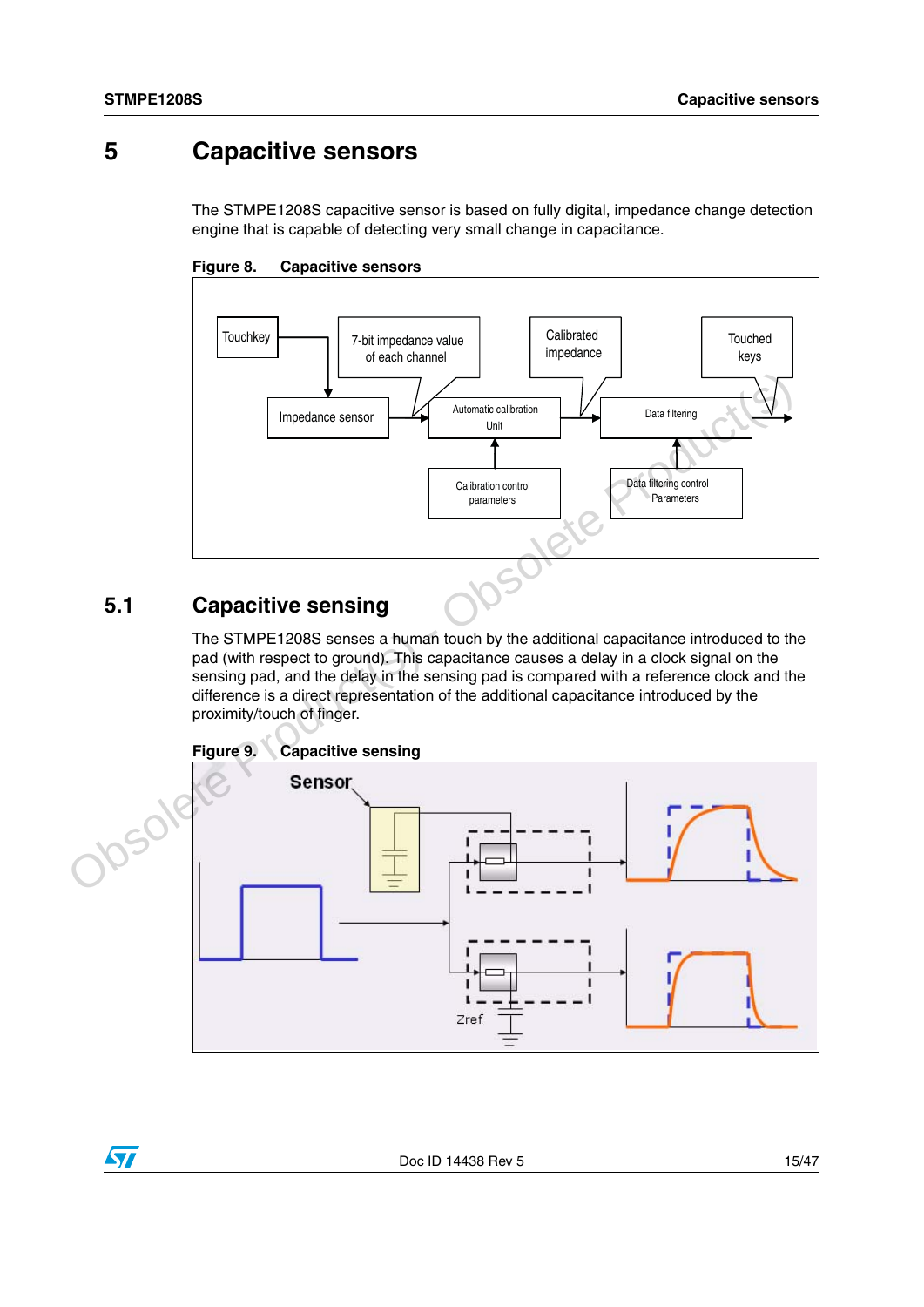### <span id="page-15-0"></span>**5.2 Capacitance compensation**

The STMPE1208S is capable to measuring up to 7.2 pF in capacitance difference between the reference point (Zref) and the individual channels. In the case where the PCB connection between the sensor pads and the device is too long, the "reference delay" register is able to shift the reference by up to 6.0 pF, allowing the touch channels to measure added capacitance 7.2 pF with offset of 6.0 pF, as shown in following diagram.

In case this is still not enough to compensate for the capacitance on sensor lines (due to very long sensor trace), an external capacitor of up to 30 pF can be connected at the A\_Ref pin. This allows to further shift up the dynamic range of the capacitance measurement.



<span id="page-15-2"></span>**Figure 10. Capacitance compensation**

The sensed capacitance is accessible to host through the "IMPEDANCE" registers.

### <span id="page-15-1"></span>**5.3 Setting of TVR and EVR**

The STMPE1208S uses 2 main parameters to control the sensitivity and calibration of the capacitive sensing system. TVR (touch variance) is a channel-specific value, that specifies the number of steps the sensed capacitance must be above the internal reference, to be considered a touch. Generally, this should be set as  $4-10$ , but it must be bigger than EVR.

The EVR (environment variance) is a shared value that is applied to all the channels. This specifies the maximum change in capacitance that can be considered due to the shifting of the environmental factor. Generally, this should be set to 1 −5, but it must be less than TVR.

#### **Environment tracking calibration**

On power up, a calibration is executed. The initial calibration takes about 150 clock cycles of sensor clock for completion. Using 5 kHz sensor clock, this would be 30 mS.

However, if any of the sensors are touched during powering up, calibration is delayed, until all sensors are untouched. In this case, the time taken for calibration, from the time when all sensors are untouched is:

2 \* calibration interval + 150 \* sensor clock period

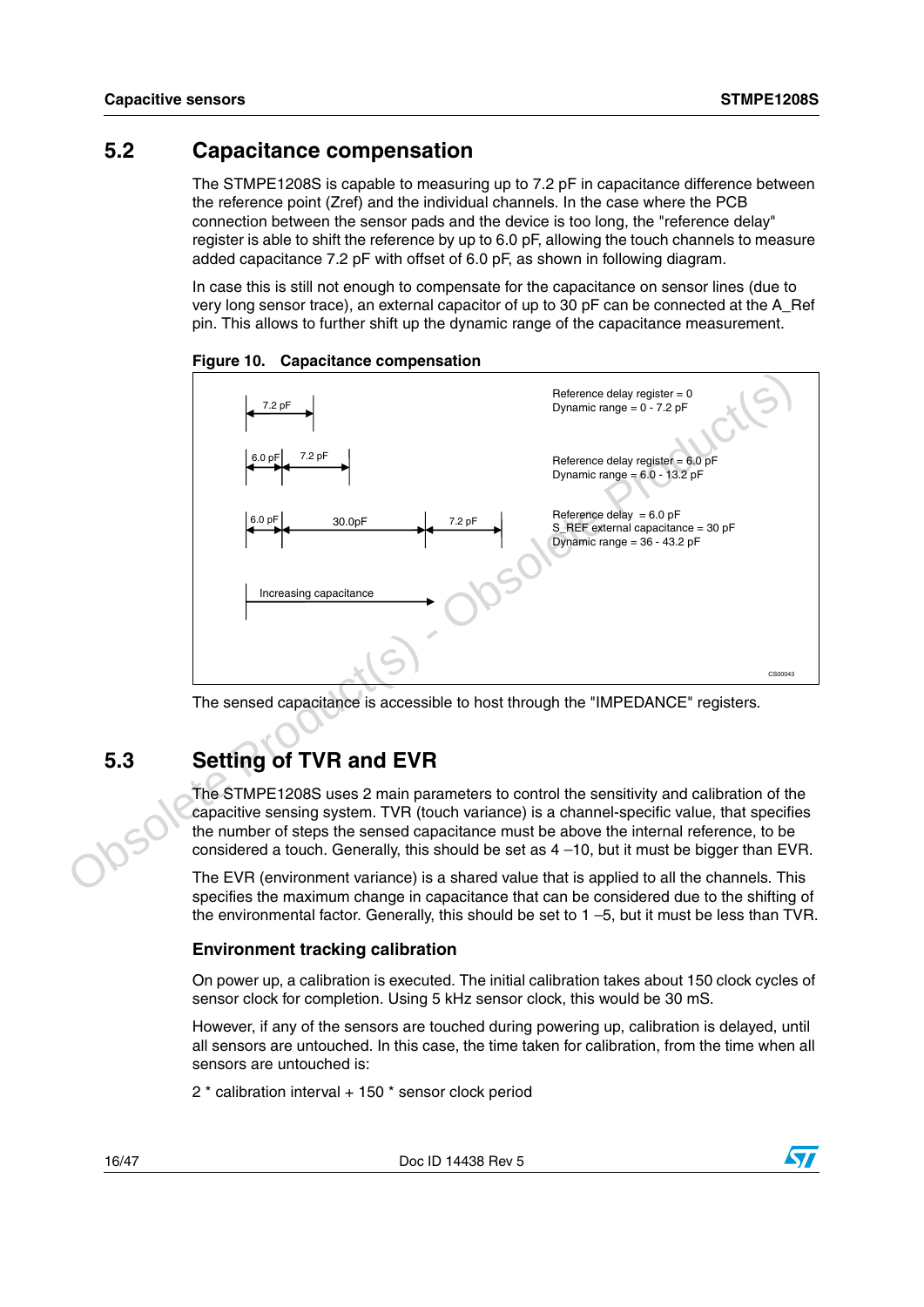The STMPE1208S maintains 2 parameters for each touch channels: TVR and calibrated impedance. calibrated impedance is an internal reference of which, if the currently measured impedance exceeds the calibrated impedance by a magnitude of TVR, it is considered a touch.

If the impedance is more than the calibrated impedance, but the magnitude does not exceed calibrated impedance by TVR, it is not considered a TOUCH. In this case, 2 scenarios are possible:

- 1. Environmental changes has caused the impedance to increase
- 2. Finger is near the sensing pad, but not near enough

In case 1, the change in impedance is expected to be small, as environmental changes are normally gradual. A value "EVR" is maintained to specify the maximum impedance change that is still considered an environmental change.

|       | <b>Scenario</b>                                                                                                                                                                                                                          | Touch sensing and calibration action                                                  |  |  |  |
|-------|------------------------------------------------------------------------------------------------------------------------------------------------------------------------------------------------------------------------------------------|---------------------------------------------------------------------------------------|--|--|--|
|       | IMP>CALIBRATED IMP + TVR                                                                                                                                                                                                                 | Touch,<br>no calibration                                                              |  |  |  |
|       | IMP>CALIBRATED IMP + EVR                                                                                                                                                                                                                 | No touch,<br>no calibration                                                           |  |  |  |
|       | IMP <calibrated +="" imp="" tvr<br="">IMP<calibrated +="" evr<="" imp="" td=""><td>No touch,<br/><math>new</math> Calibrated IMP = previous</td></calibrated></calibrated>                                                               | No touch,<br>$new$ Calibrated IMP = previous                                          |  |  |  |
|       | IMP>CALIBRATED IMP                                                                                                                                                                                                                       | Calibrated IMP + change in IMP                                                        |  |  |  |
|       | IMP <calibrated imp<="" td=""><td>No touch,<br/>new alibrated <math>IMP = new IMP</math></td></calibrated>                                                                                                                               | No touch,<br>new alibrated $IMP = new IMP$                                            |  |  |  |
|       | ETC WAIT register state a period of time of which, all touch inputs must remain "no touch"<br>for the next calibration to be carried out.                                                                                                |                                                                                       |  |  |  |
|       | prolonged no touch condition.                                                                                                                                                                                                            | CAL INTERVAL states the period of time between successive calibrations when there are |  |  |  |
| 5.3.1 | 3-stage data filtering system                                                                                                                                                                                                            |                                                                                       |  |  |  |
|       | The output from the calibration unit is an instantaneous "touch" or "no touch" status. This<br>output is directed to the filtering stage where the 2 stage noise filtering and 1 stage data<br>filtering is applied to the touch status. |                                                                                       |  |  |  |

<span id="page-16-1"></span>Table 6. **Calibration action under different scenarios** 

### <span id="page-16-0"></span>**5.3.1 3-stage data filtering system**

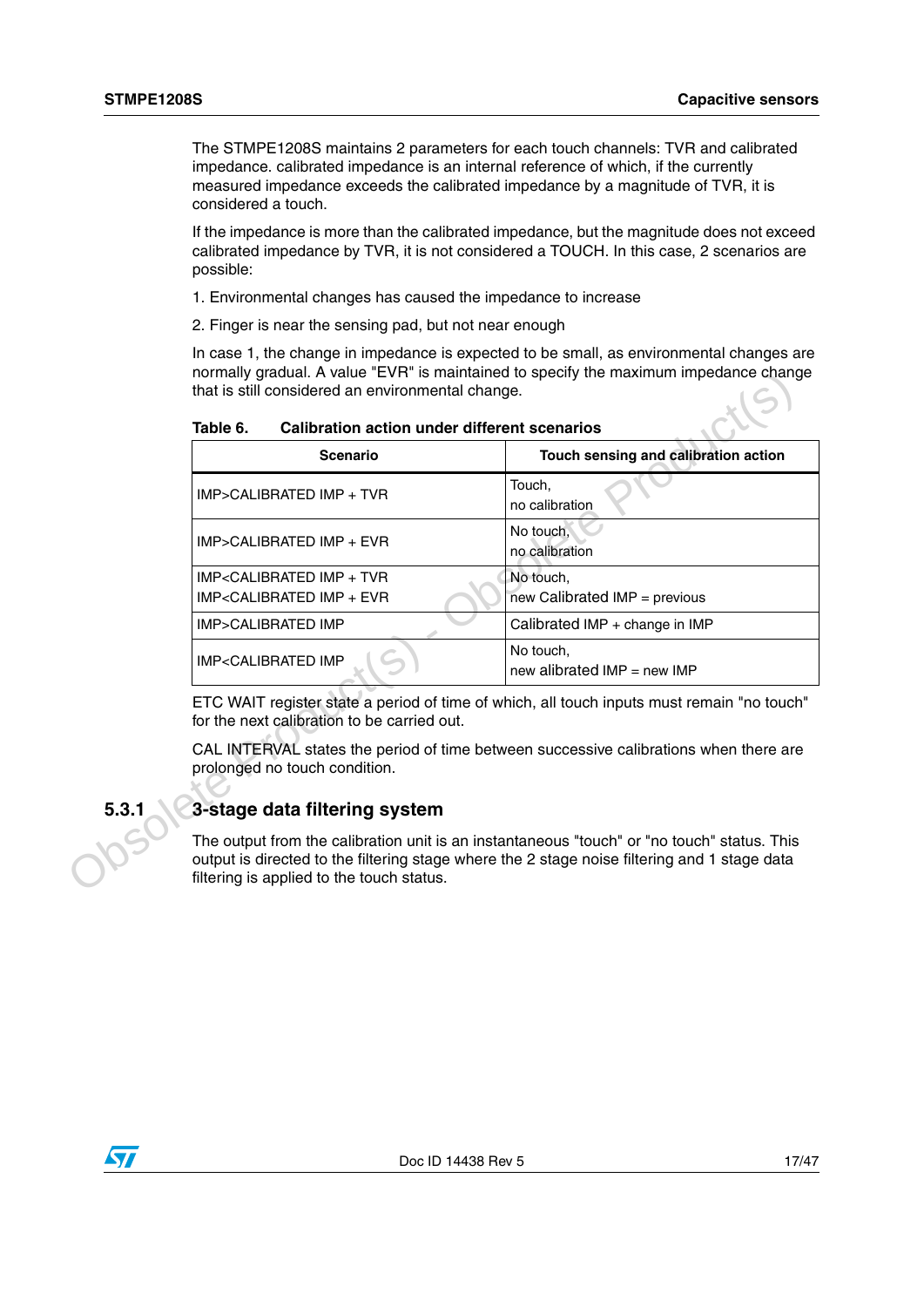

<span id="page-17-2"></span>**Figure 11. 3-stage data filtering system**

#### **Integration and filtering unit**

Touch is sampled across a programmable period of time. The output of the integration stage would be a "strength" (in strength register) that indicates the number of times a "touch" is seen, across the integration period. The "strength" is then compared with the value in "strength threshold" register. If strength exceeds the strength threshold, this is considered a valid touch.

If required, a  $2^{nd}$  stage filtering feature controlled by filter period and filter threshold registers.

In data filtering stage, 3 modes of operation are supported:

AFS Mode 1: Only the touch channel with highest strength is taken

AFS Mode 2: All touch channels with strength > strength threshold is taken

AFS Mode 3: The 2 touch channels with the highest strength are selected.

These modes are selected using the feature selector register.

The final, filtered data is accessible through the touch byte register.

### <span id="page-17-0"></span>**5.3.2 Noise filtering**

When the STMPE1208S is operating in the vicinity of highly emissive circuits (DC-DC converter, PWM controller/drive etc), the sensor inputs will be affected by high-frequency noise. In this situation, the 2-stage time-integrating function could be used to distinguish between real touch, or emission-related false touch.

#### <span id="page-17-1"></span>**5.3.3 BEEP output**

STMPE1208S is able to drive an external piezo buzzer directly with the built-in beep generator. The beep output can be programmed to varies from 1.5 kHz to 400 kHz, with period of 100 µS to 2.5 S.

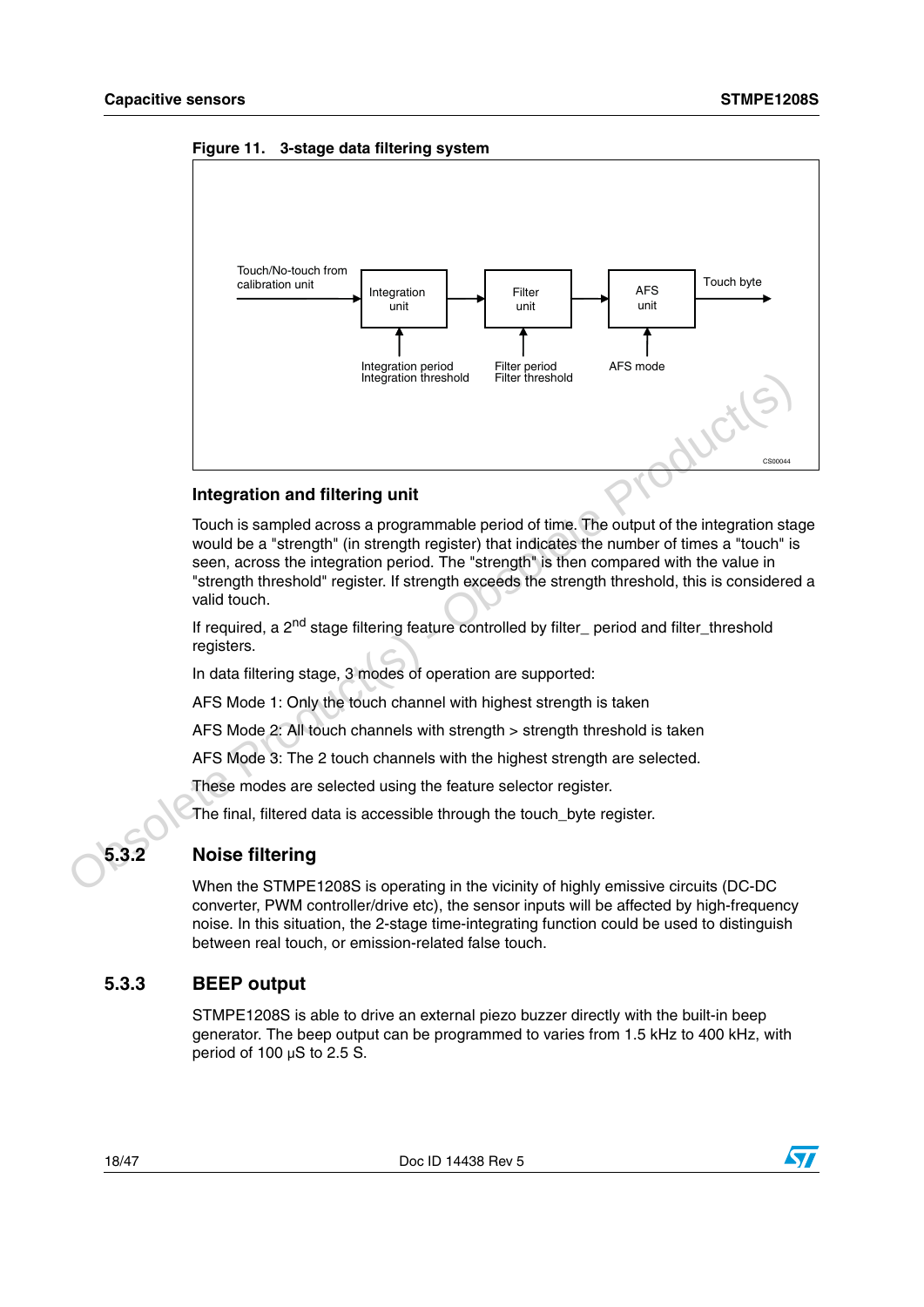### <span id="page-18-0"></span>**5.3.4 Interrupt system**

2 interrupt pins are available in STMPE1208S for different application needs.

- G\_INT asserts when there are any unmasked interrupt events
- T\_INT asserts when there are any touch events

#### <span id="page-18-1"></span>**Figure 12. Interrupt system**



1. G\_INT is cleared by writing to the INT CLEAR register

2. T\_INT is cleared by reading the Touch Byte register

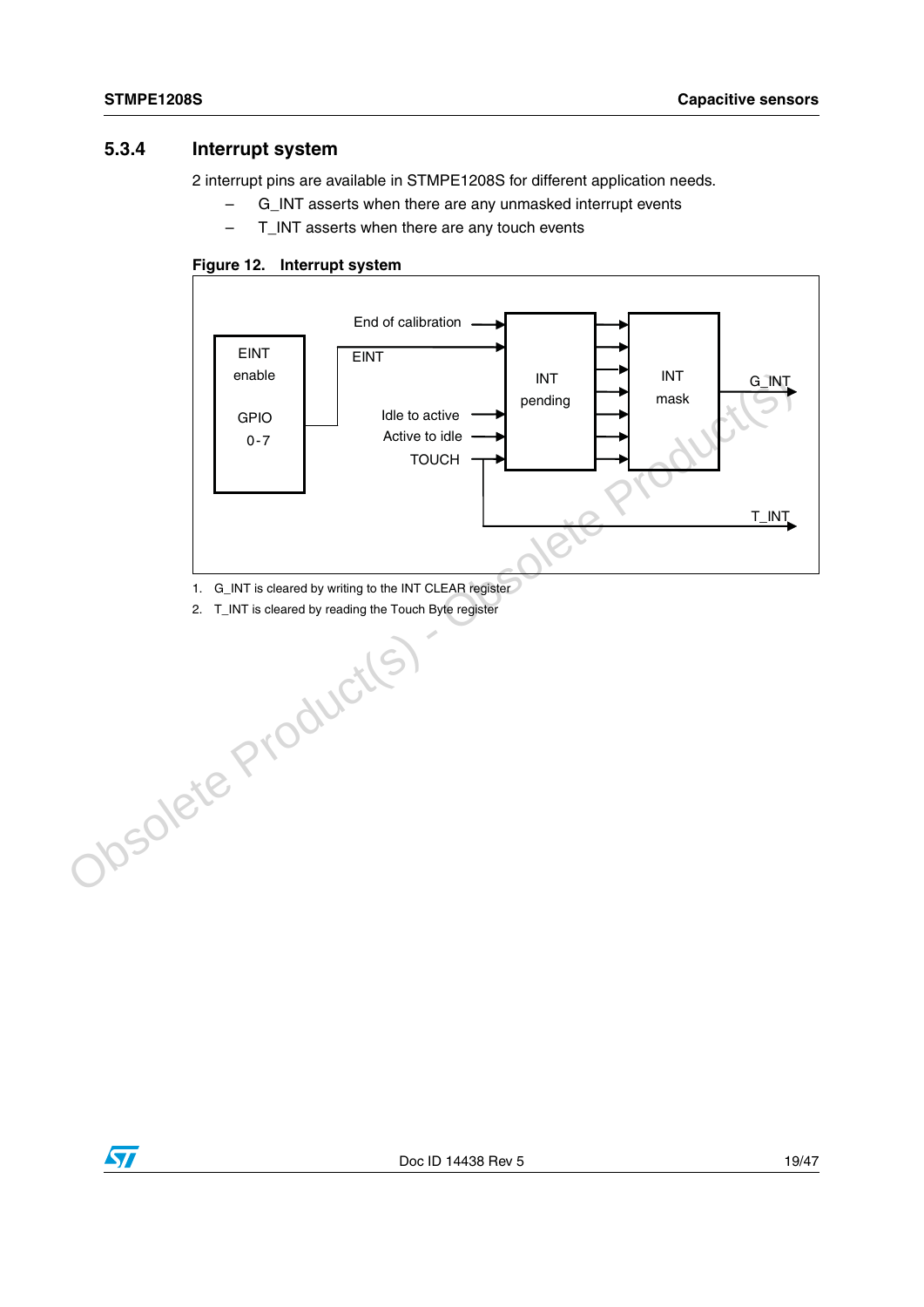# <span id="page-19-0"></span>**6 Register map and function description**

This section lists and describes the registers of the STMPE1208S device, starting with a register map and then detailed descriptions of register types.

|        | <b>Address</b> | <b>Module register</b> | <b>Type</b> | <b>Reset value</b> | <b>Description</b>                                                     |
|--------|----------------|------------------------|-------------|--------------------|------------------------------------------------------------------------|
|        | 0x00           | FEATURE_SEL            | R/W         | 0x04               | Feature selection                                                      |
|        | $0x01 - 0x0C$  | TVR $0 - 11$           | R/W         | 0x08               | TVR (touch variance) setting of<br>each capacitive channel             |
|        | 0x0D           | <b>EVR</b>             | R/W         | 0x04               | EVR (enviromental variance)<br>setting of all 12 channels              |
|        | 0x0E           | ETC_WAIT               | R/W         | 0x27               | Wait time for calibration                                              |
|        | 0x0F           | REF_DELAY              | R/W         | 0x00               | Value of reference delay chain                                         |
|        | $0x10 - 0x1B$  | STRENGTH_THRES         | R/W         | 0x01               | Setting of strength threshold for<br>each channel                      |
|        | 0x1C           | INTEGRATION_TIME       | R/W         | 0x0F               | Integration time for AFS mode                                          |
|        | 0x1D           | <b>IDLE_TIME</b>       | R/W         | 0x0F               | Period to enter IDLE mode after<br>non-activity                        |
|        | 0x1E           | GPIO_REG_L             | R/W         | 0x00               | Output state of I/O if configured<br>as GPIO                           |
|        | 0x1F           | GPIO_REG_H             | R/W         | 0x00               | Output state of I/O if configured<br>as GPIO                           |
|        | 0x20           | GPIO_CFG_L             | R/W         | 0x00               | To configure I/O as GPIO or<br>direct capacitive measurement<br>output |
|        | 0x21           | GPIO_CFG_H             | R/W         | 0x00               | To configure I/O as GPIO or<br>direct capacitive measurement<br>output |
|        | 0x22           | GPIO_DIR_L             | R/W         | 0x00               | Direction of GPIO                                                      |
|        | 0x23           | GPIO_DIR_H             | R/W         | 0x00               | Direction of GPIO                                                      |
| Josol' | 0x24           | CTRL_1                 | R/W         | 0x00               | Functional control of capacitive<br>sensing                            |
|        | 0x25           | CTRL <sub>2</sub>      | R/W         | 0x00               | Functional control of capacitive<br>sensing                            |
|        | 0x26           | INT_MASK               | R/W         | 0x00               | Mask for GINT interrupt<br>sources                                     |
|        | 0x27           | INT_CLR                | R/W         | 0x00               | Writing this register clears the<br>INT pending register               |
|        | 0x28           | BEEP_PER               | R/W         | 0x00               | Set the period of beep output                                          |
|        | 0x29           | BEEP_FREQ              | R/W         | 0x00               | Set the frequency of beep<br>output                                    |

<span id="page-19-1"></span>Table 7. **Register summary map table** 

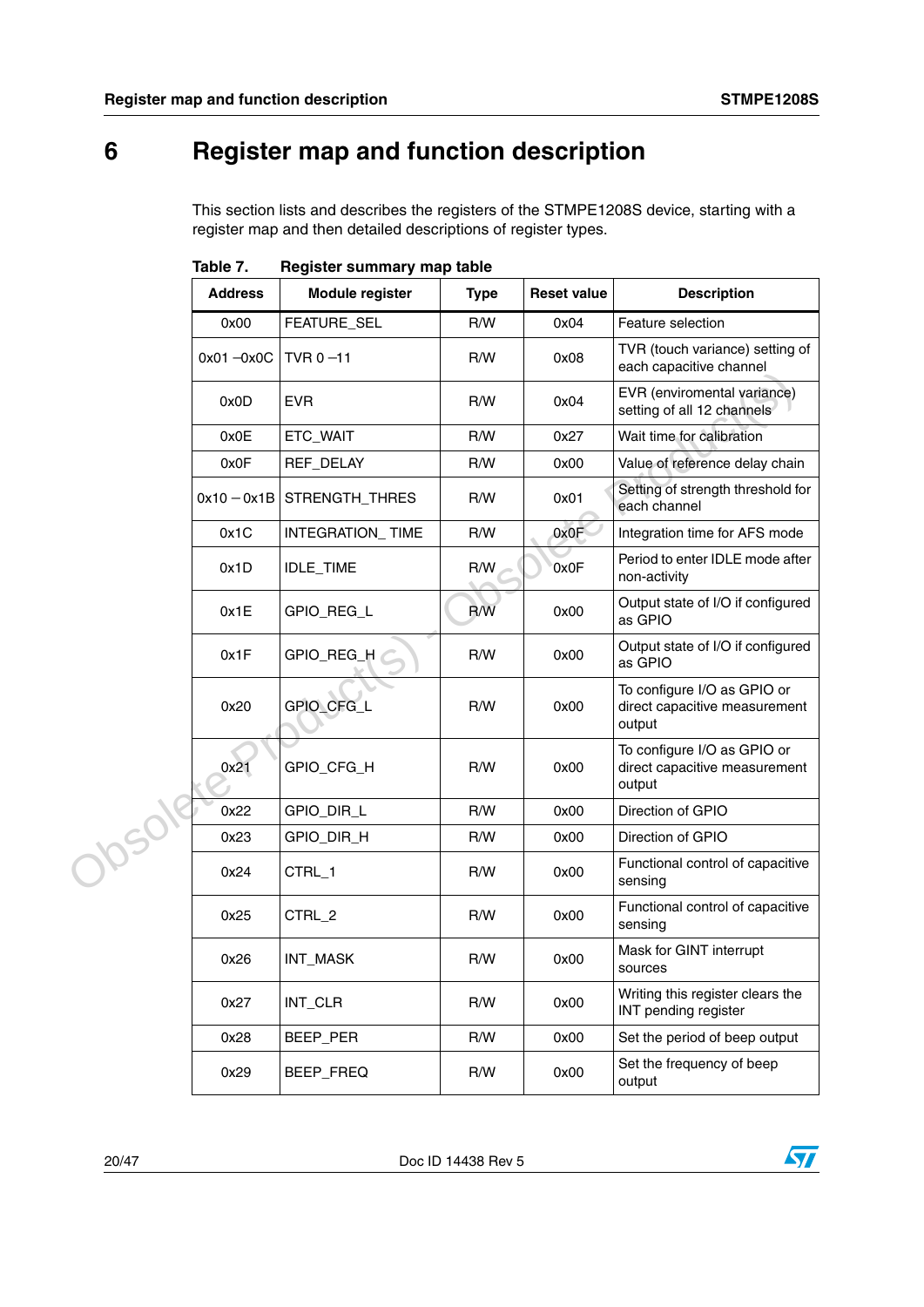|        | <b>Address</b> | Module register | <b>Type</b>  | <b>Reset value</b>       | <b>Description</b>                                              |
|--------|----------------|-----------------|--------------|--------------------------|-----------------------------------------------------------------|
|        | 0x2A           | CAL_INTERVAL    | R/W          | 0x30                     | Set the interval between<br>calibrations                        |
|        | 0x2B           | EXT_INT_EN      | R/W          | 0x00                     | Enable for GPIO interrupt                                       |
|        | 0x2C           | EXT_INT_POL     | R/W          | 0x00                     | Polarity of GPIO interrupt                                      |
|        | 0x2D           | FILTER_PERIOD   | R/W          | 0x00                     | Set the period for filter feature                               |
|        | 0x2E           | FILTER_TRES     | R/W          | 0x00                     | Set the threshold of filter<br>feature                          |
|        | $0x50 - 0x5B$  | <b>STRENGHT</b> | $\mathsf R$  | 0x00                     | Strength recorded during each<br>integration period in AFS mode |
|        | 0x5C -0x67     | CAL_IMP         | R.           | 0x00                     | Reference impedance of each<br>channel after ETC calibration    |
|        | $0x68 - 0x73$  | <b>IMP</b>      | R.           | 0x00                     | Measured impedance of each<br>channel                           |
|        | 0x74           | <b>STA</b>      | $\mathsf R$  | 0x00                     | Power management mode                                           |
|        | 0x75           | TOUCH_BYTE_L    | $\mathsf{R}$ | 0x00                     | Touch sensing data output                                       |
|        | 0x76           | TOUCH_BYTE_H    | $\mathsf{R}$ | 0x00                     | Touch sensing data output                                       |
|        | 0x77           | INT_PENDING     | $\mathsf{R}$ | 0x00                     | Status of GINT interrupt<br>sources                             |
|        | 0x78           | GPIO_IN_L<br>s  | R            | 0x00                     | GPIO input states can be read<br>here                           |
|        | 0x79           | GPIO_IN_H       | $\mathsf{R}$ | 0x00                     | GPIO input states can be read<br>here                           |
|        | 0xF8           | CLK_SRC_INTERN  | W            | $\qquad \qquad -$        |                                                                 |
|        | 0xF9           | CLK_SRC_EXT     | W            |                          |                                                                 |
|        | 0xFA           | <b>BIAS_OFF</b> | W            | $\overline{\phantom{0}}$ |                                                                 |
|        | 0xFB           | BIAS_ON         | W            | $\overline{\phantom{m}}$ |                                                                 |
| J05019 | 0xFC           | WAKEUP_SLEEP    | W            | $\overline{\phantom{0}}$ |                                                                 |
|        | 0xFD           | ENTER_SLEEP     | W            | $\overline{\phantom{m}}$ |                                                                 |
|        | 0xFE           | COLD_RST        | W            |                          |                                                                 |
|        | 0xFF           | WARM_RST        | W            |                          |                                                                 |

**Table 7. Register summary map table (continued)**

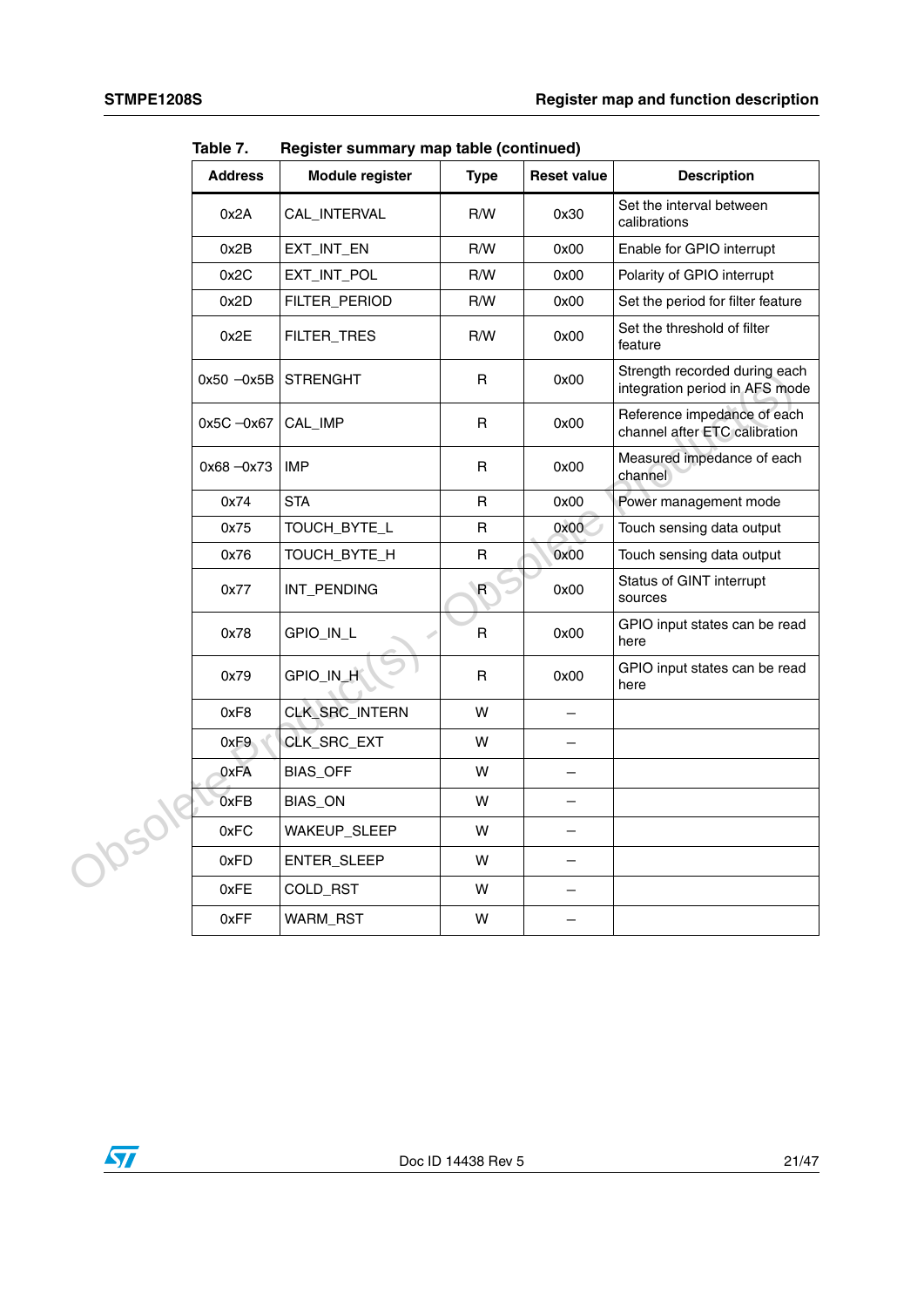| $\overline{7}$      | 6 | 5                                                 | 4              | 3    | 2                                                                                                                                                                    | 1                              | 0           |
|---------------------|---|---------------------------------------------------|----------------|------|----------------------------------------------------------------------------------------------------------------------------------------------------------------------|--------------------------------|-------------|
|                     |   | <b>RESERVED</b>                                   |                | AFS3 | AFS <sub>2</sub>                                                                                                                                                     | AFS1                           | FILTER_EN   |
| <b>Address:</b>     |   | 0x00                                              |                |      |                                                                                                                                                                      |                                |             |
| Type:               |   | R/W                                               |                |      |                                                                                                                                                                      |                                |             |
| Reset:              |   | 0x04                                              |                |      |                                                                                                                                                                      |                                |             |
| <b>Description:</b> |   | [7:4] RESERVED                                    |                |      | The feature selection register is used to select the AFS mode and filter enable                                                                                      |                                |             |
|                     |   |                                                   |                |      | [3] AFS3: write '1' to enable AFS mode 3 (two strongest keys only)                                                                                                   |                                |             |
|                     |   |                                                   |                |      | [2] AFS2: write '1' to enable AFS mode 2 (all keys above threshold)                                                                                                  |                                |             |
|                     |   |                                                   |                |      | [1] AFS1: write '1' to enable AFS mode 1 (one strongest key only)                                                                                                    |                                |             |
|                     |   | [0] FILTER_EN: write '1' to enable filter feature |                |      |                                                                                                                                                                      |                                |             |
|                     |   |                                                   |                |      | Note: only one bit among AFS1, AFS2, AFS3 could be set to '1' at the same time. If more than<br>one are set to '1', results of the operation would be unpredictable. |                                |             |
| <b>TVR</b>          |   |                                                   |                |      |                                                                                                                                                                      | Touch variance register [0-11] |             |
| $\overline{7}$      | 6 | 5                                                 | $\overline{4}$ | 3    | 2                                                                                                                                                                    | 1                              | $\mathbf 0$ |
|                     |   |                                                   |                |      | TVR [6:0]                                                                                                                                                            |                                |             |
| <b>Address:</b>     |   | $0x01 - 0x0C$                                     |                |      |                                                                                                                                                                      |                                |             |
| Type:               |   | R/W                                               |                |      |                                                                                                                                                                      |                                |             |
| <b>Reset:</b>       |   | 0x08                                              |                |      |                                                                                                                                                                      |                                |             |
| <b>Description:</b> |   | Setting the TVR between 0 - 99                    |                |      |                                                                                                                                                                      |                                |             |
|                     |   |                                                   |                |      | A high TVR value decreases the sensitivity of the sensor, but increasing its tolerance<br>to ambient noise. A small TVR value increases the sensitivity.             |                                |             |
|                     |   |                                                   |                |      | Each step of TVR is equivalent to a capacitance of 60 fF                                                                                                             |                                |             |
|                     |   |                                                   |                |      |                                                                                                                                                                      |                                |             |
|                     |   | Recommended value to TVR is 4-8.                  |                |      |                                                                                                                                                                      |                                |             |
|                     |   | [7] Reserved                                      |                |      |                                                                                                                                                                      |                                |             |

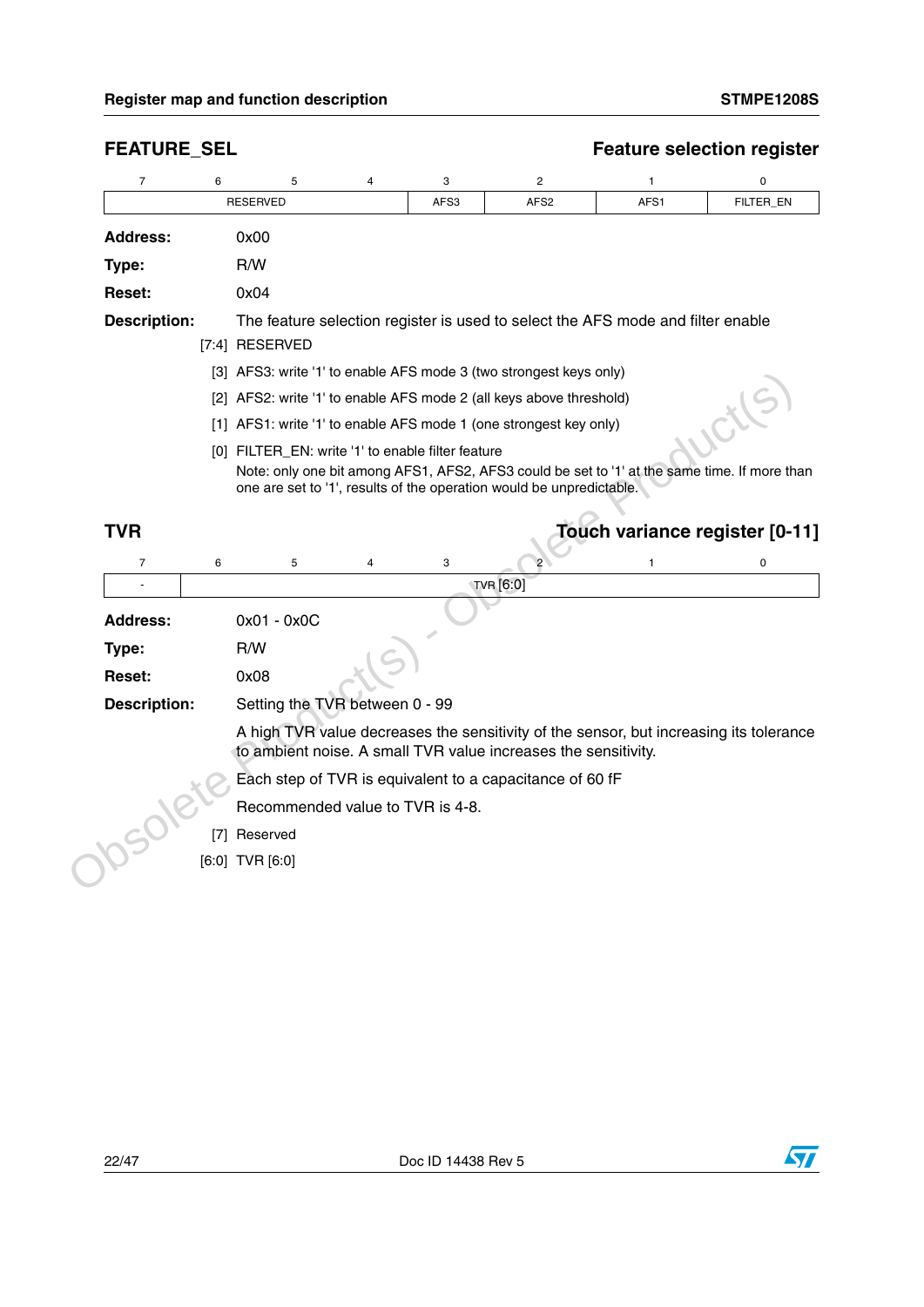|                                   |                     |                      |                |                |                                                                     | <b>Enviromental variance register</b>                                                                                                                                                                                                                       |                        |
|-----------------------------------|---------------------|----------------------|----------------|----------------|---------------------------------------------------------------------|-------------------------------------------------------------------------------------------------------------------------------------------------------------------------------------------------------------------------------------------------------------|------------------------|
| 7                                 | 6                   | 5                    | 4              | 3              | 2                                                                   | 1                                                                                                                                                                                                                                                           | 0                      |
|                                   |                     |                      |                |                | EVR [6:0]                                                           |                                                                                                                                                                                                                                                             |                        |
| <b>Address:</b>                   | 0x0D                |                      |                |                |                                                                     |                                                                                                                                                                                                                                                             |                        |
| Type:                             | R/W                 |                      |                |                |                                                                     |                                                                                                                                                                                                                                                             |                        |
| <b>Reset:</b>                     | 0x04                |                      |                |                |                                                                     |                                                                                                                                                                                                                                                             |                        |
| <b>Description:</b>               |                     | smaller than TVR).   |                |                |                                                                     | EVR is used to detect "Non-Touch" condition. Each step of EVR is equivalent to a<br>capacitance of 60 fF. Recommended value to EVR is 2-6 (EVR must always be                                                                                               |                        |
|                                   | [7] Reserved        |                      |                |                |                                                                     |                                                                                                                                                                                                                                                             |                        |
|                                   | $[6:0]$ EVR $[6:0]$ |                      |                |                |                                                                     |                                                                                                                                                                                                                                                             |                        |
| <b>ETC_WAIT</b>                   |                     |                      |                |                |                                                                     | Enviromental tracking calibration wait time                                                                                                                                                                                                                 |                        |
| $\overline{7}$                    | 6                   | 5                    | $\overline{4}$ | 3              | $\overline{2}$                                                      |                                                                                                                                                                                                                                                             | 0                      |
|                                   |                     |                      |                | ETC_WAIT [7:0] |                                                                     |                                                                                                                                                                                                                                                             |                        |
| <b>Address:</b>                   | 0x0E                |                      |                |                |                                                                     |                                                                                                                                                                                                                                                             |                        |
| Type:                             | R/W                 |                      |                |                |                                                                     |                                                                                                                                                                                                                                                             |                        |
|                                   |                     |                      |                |                |                                                                     |                                                                                                                                                                                                                                                             |                        |
| Reset:                            | 0x27                |                      |                |                |                                                                     |                                                                                                                                                                                                                                                             |                        |
| <b>Description:</b>               |                     | [7:0] ETC_WAIT [7:0] |                |                |                                                                     | Wait time for ETC operation, from the first instance of all 12 keys returning to no-touch<br>status. ETC wait time = $ETC_wait[7:0]$ *64 *clock period. A "non-touch" condition<br>must persist for this wait time, before an ETC operation is carried out. |                        |
| REFERENCE_DELAY<br>$\overline{7}$ | 6                   | 5                    | 4              |                |                                                                     | 1                                                                                                                                                                                                                                                           |                        |
| <b>RESERVED</b>                   |                     |                      |                | 3              | $\overline{\mathbf{c}}$<br>REFERENCE_DELAY                          |                                                                                                                                                                                                                                                             | 0                      |
|                                   |                     |                      |                |                |                                                                     |                                                                                                                                                                                                                                                             |                        |
| <b>Address:</b>                   | 0x0F<br>R/W         |                      |                |                |                                                                     |                                                                                                                                                                                                                                                             |                        |
| Type:<br>Reset:                   | 0x00                |                      |                |                |                                                                     |                                                                                                                                                                                                                                                             |                        |
| <b>Description:</b>               |                     |                      |                |                | value of 60 pF. Warm reset is required after this value is updated. | Reference delay register. Valid range = 0-128. Each step represents capacitance                                                                                                                                                                             |                        |
|                                   | [7] Reserved        |                      |                |                |                                                                     |                                                                                                                                                                                                                                                             | <b>Reference delay</b> |

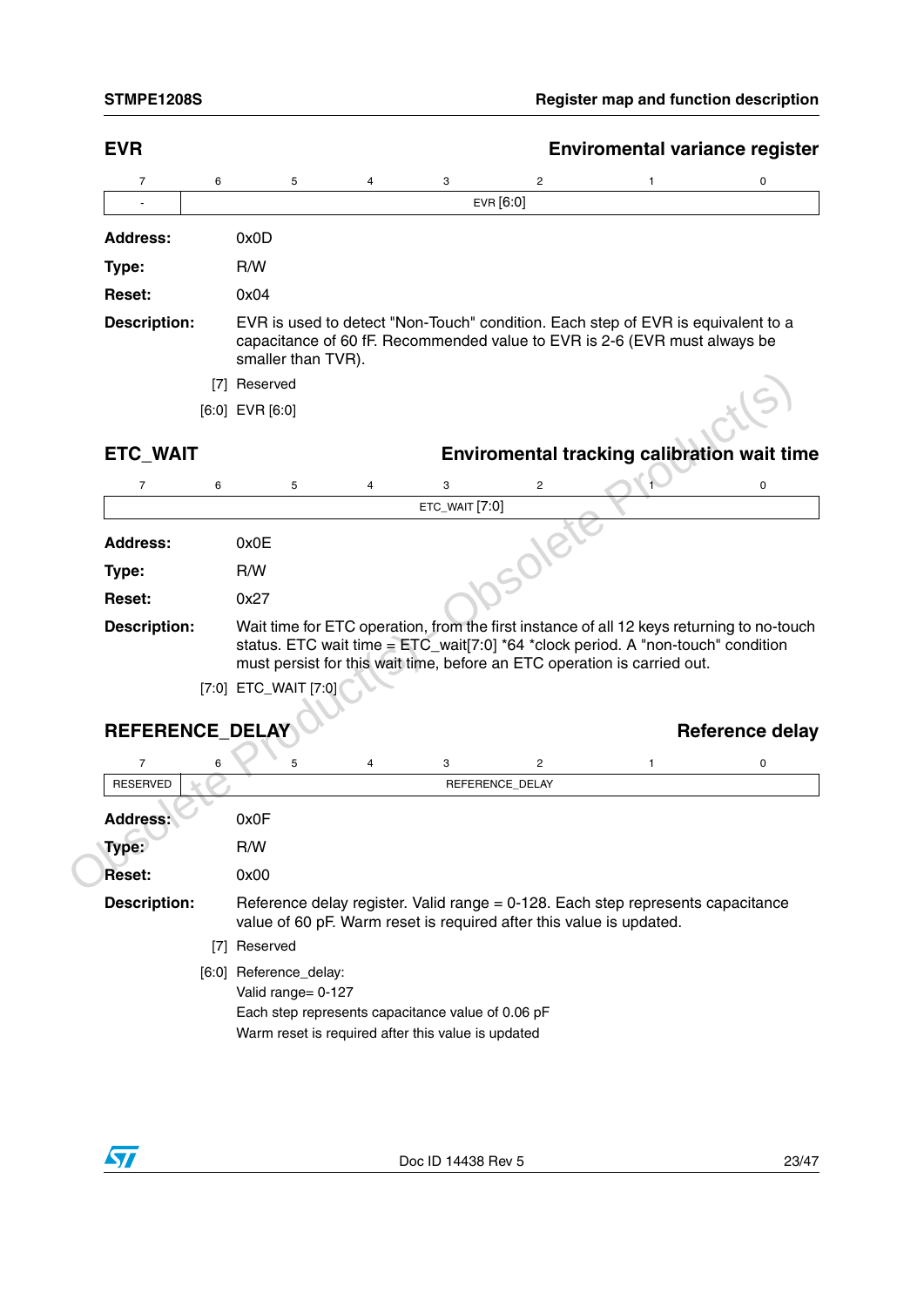| $\overline{7}$          | 6 | 5                                        | 4 | 3                  | $\overline{2}$                                                             | 1                                                                                         | 0 |
|-------------------------|---|------------------------------------------|---|--------------------|----------------------------------------------------------------------------|-------------------------------------------------------------------------------------------|---|
|                         |   |                                          |   | STRENGTH_THRESHOLD |                                                                            |                                                                                           |   |
| <b>Address:</b>         |   | $0x10 - 0x1B$                            |   |                    |                                                                            |                                                                                           |   |
| Type:                   |   | R/W                                      |   |                    |                                                                            |                                                                                           |   |
| <b>Reset:</b>           |   | 0x01                                     |   |                    |                                                                            |                                                                                           |   |
| <b>Description:</b>     |   |                                          |   |                    |                                                                            | Setting threshold to be used in AFS mode to determin a valid touch.                       |   |
|                         |   | [7:0] Strength_threshold                 |   |                    |                                                                            |                                                                                           |   |
| <b>INTEGRATION_TIME</b> |   |                                          |   |                    |                                                                            | <b>Integration time register</b>                                                          |   |
| $\overline{7}$          | 6 | 5                                        | 4 | 3                  | $\overline{c}$                                                             | 1                                                                                         |   |
|                         |   |                                          |   | INTEGRATION_TIME   |                                                                            |                                                                                           |   |
| <b>Address:</b>         |   | 0x1C                                     |   |                    |                                                                            |                                                                                           |   |
| Type:                   |   | R/W                                      |   |                    |                                                                            |                                                                                           |   |
| Reset:                  |   | 0x0F                                     |   |                    | Olete                                                                      |                                                                                           |   |
| <b>Description:</b>     |   | Integration time in AFS mode.            |   |                    |                                                                            |                                                                                           |   |
|                         |   | [7:0] Integration_time:                  |   |                    |                                                                            |                                                                                           |   |
|                         |   |                                          |   |                    | Total period of integration = sensor clock period * integration time [7:0] |                                                                                           |   |
| <b>IDLE_TIME</b>        |   |                                          |   |                    |                                                                            | Idle time register                                                                        |   |
| $\overline{7}$          | 6 | 5                                        |   | 3                  | $\mathbf{2}$                                                               | $\mathbf{1}$                                                                              | 0 |
|                         |   |                                          |   | IDLE_TIME          |                                                                            |                                                                                           |   |
| <b>Address:</b>         |   | 0x1D                                     |   |                    |                                                                            |                                                                                           |   |
| Type:                   |   | R/W                                      |   |                    |                                                                            |                                                                                           |   |
|                         |   |                                          |   |                    |                                                                            |                                                                                           |   |
| Reset:                  |   | 0x0F                                     |   |                    |                                                                            |                                                                                           |   |
| <b>Description:</b>     |   | time [7:0] * 5000 * clock_sensor_period. |   |                    |                                                                            | The device enters in idle state if there is not touch detected for a period equal to idle |   |

### **STRENGTH\_THRES** STRENGTH THRES

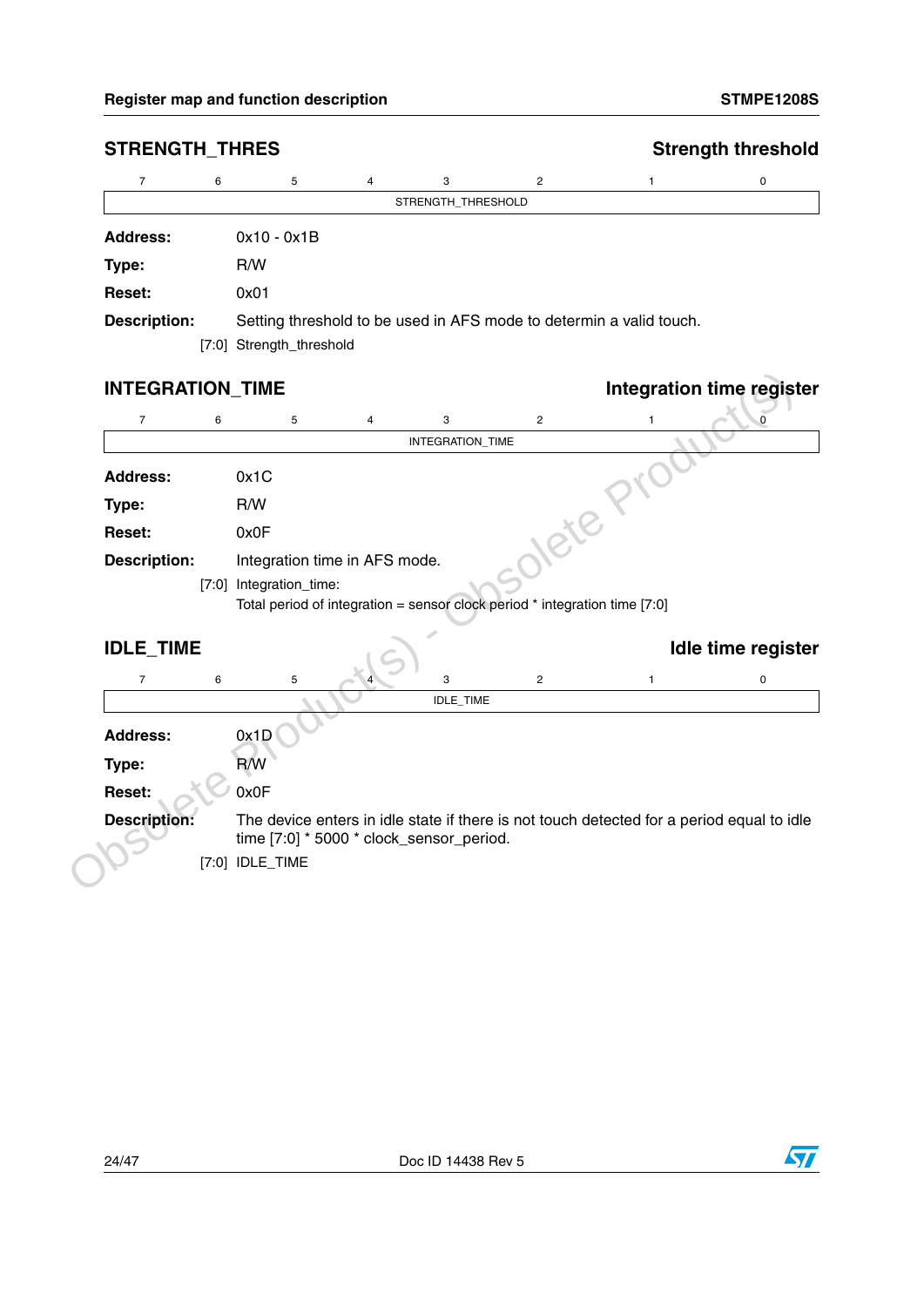| <b>GPIO_STA_L</b>   |        |        |                |        |                                                                                                                                                                                                                 |        | <b>GPIO state register L</b> |
|---------------------|--------|--------|----------------|--------|-----------------------------------------------------------------------------------------------------------------------------------------------------------------------------------------------------------------|--------|------------------------------|
| 7                   | 6      | 5      | $\overline{4}$ | 3      | 2                                                                                                                                                                                                               |        | 0                            |
| $IO-7$              | $IO-6$ | $IO-5$ | $IO-4$         | $IO-3$ | $IO-2$                                                                                                                                                                                                          | $IO-1$ | $IO-0$                       |
| <b>Address:</b>     | 0x1E   |        |                |        |                                                                                                                                                                                                                 |        |                              |
| Type:               | R/W    |        |                |        |                                                                                                                                                                                                                 |        |                              |
| <b>Reset:</b>       | 0x00   |        |                |        |                                                                                                                                                                                                                 |        |                              |
| <b>Description:</b> |        |        |                |        | If a DIO is set to function as GPIO (GPIO_CFG register) and output (GPIO_DIR<br>register), the bits in this register would determine the output value of the<br>corresponding GPIO. Applicable for GPIOs 0 - 7. |        |                              |

| <b>GPIO_STA_H</b>   |      |                 |   |         |                                                                                                                                                                                                                  |        | <b>GPIO state register H</b> |  |
|---------------------|------|-----------------|---|---------|------------------------------------------------------------------------------------------------------------------------------------------------------------------------------------------------------------------|--------|------------------------------|--|
|                     | 6    | 5               | 4 | 3       | $\overline{2}$                                                                                                                                                                                                   |        |                              |  |
|                     |      | <b>RESERVED</b> |   | $IO-11$ | $IO-10$                                                                                                                                                                                                          | $IO-9$ | $IO-8$                       |  |
| <b>Address:</b>     | 0x1F |                 |   |         |                                                                                                                                                                                                                  |        |                              |  |
| Type:               | R/W  |                 |   |         |                                                                                                                                                                                                                  |        |                              |  |
| <b>Reset:</b>       | 0x00 |                 |   |         |                                                                                                                                                                                                                  |        |                              |  |
| <b>Description:</b> |      |                 |   |         | If a DIO is set to function as GPIO (GPIO_CFG register) and output (GPIO_DIR<br>register), the bits in this register would determine the output value of the<br>corresponding GPIO. Applicable for GPIOs 8 - 11. |        |                              |  |

| $\overline{7}$                                     | 6               | 5      | 4                         | 3       | $\overline{2}$                                   | 1                                                                                                                                                            | 0      |
|----------------------------------------------------|-----------------|--------|---------------------------|---------|--------------------------------------------------|--------------------------------------------------------------------------------------------------------------------------------------------------------------|--------|
|                                                    | <b>RESERVED</b> |        |                           | $IO-11$ | $IO-10$                                          | $IO-9$                                                                                                                                                       | $IO-8$ |
| <b>Address:</b>                                    | 0x1F            |        |                           |         |                                                  |                                                                                                                                                              |        |
| Type:                                              | R/W             |        |                           |         |                                                  |                                                                                                                                                              |        |
| <b>Reset:</b>                                      | 0x00            |        |                           |         |                                                  |                                                                                                                                                              |        |
| <b>Description:</b>                                |                 |        |                           |         | corresponding GPIO. Applicable for GPIOs 8 - 11. | If a DIO is set to function as GPIO (GPIO_CFG register) and output (GPIO_DIR<br>register), the bits in this register would determine the output value of the |        |
| GPIO_CFG_L                                         |                 |        |                           |         |                                                  | <b>GPIO configuration register</b>                                                                                                                           |        |
|                                                    |                 |        |                           |         |                                                  |                                                                                                                                                              |        |
| $\overline{7}$                                     | 6               | 5      |                           | 3       | $\mathbf{2}$                                     |                                                                                                                                                              | 0      |
| $IO-7$                                             | $IO-6$          | $IO-5$ | $IO-4$                    | $IO-3$  | $IO-2$                                           | $IO-1$                                                                                                                                                       | $IO-0$ |
|                                                    | 0x20            |        |                           |         |                                                  |                                                                                                                                                              |        |
| <b>Address:</b><br>Type:                           | R/W             |        |                           |         |                                                  |                                                                                                                                                              |        |
|                                                    | 0x00            |        |                           |         |                                                  |                                                                                                                                                              |        |
|                                                    |                 |        | Applicable for GPIOs 0-7. |         |                                                  | Writing '1' in this GPIO configuration register sets the corresponding DIO as GPIO.                                                                          |        |
| <b>Reset:</b><br><b>Description:</b><br>GPIO_CFG_H |                 |        |                           |         |                                                  | <b>GPIO configuration register</b>                                                                                                                           |        |

|                     | <b>RESERVED</b>                                                                                                   | $IO-11$ | $IO-10$ | $IO-9$ | $IO - 8$ |
|---------------------|-------------------------------------------------------------------------------------------------------------------|---------|---------|--------|----------|
| <b>Address:</b>     | 0x21                                                                                                              |         |         |        |          |
| Type:               | R/W                                                                                                               |         |         |        |          |
| <b>Reset:</b>       | 0x00                                                                                                              |         |         |        |          |
| <b>Description:</b> | Writing '1' in this GPIO configuration register sets the corresponding DIO as GPIO.<br>Applicable for GPIOs 8-11. |         |         |        |          |

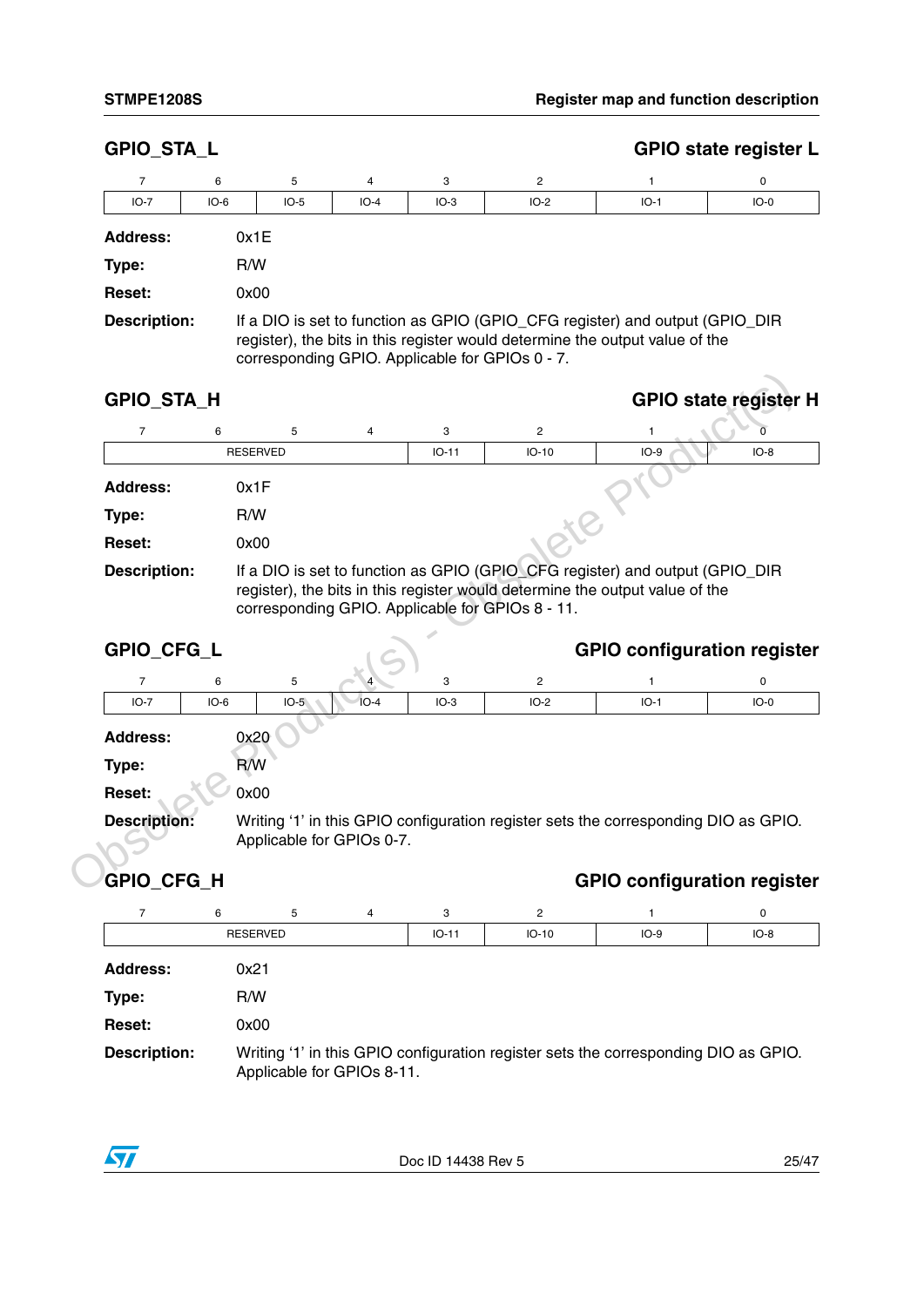| GPIO_DIR_L          |                  |                   |                                                                                 |                                                      |                         | <b>GPIO direction register</b>                                                                                                                                       |                           |
|---------------------|------------------|-------------------|---------------------------------------------------------------------------------|------------------------------------------------------|-------------------------|----------------------------------------------------------------------------------------------------------------------------------------------------------------------|---------------------------|
| $\overline{7}$      | 6                | 5                 | 4                                                                               | 3                                                    | 2                       | 1                                                                                                                                                                    | 0                         |
| $IO-7$              | $IO-6$           | $IO-5$            | $IO-4$                                                                          | $IO-3$                                               | $IO-2$                  | $IO-1$                                                                                                                                                               | $IO-0$                    |
| <b>Address:</b>     | 0x22             |                   |                                                                                 |                                                      |                         |                                                                                                                                                                      |                           |
| Type:               | R/W              |                   |                                                                                 |                                                      |                         |                                                                                                                                                                      |                           |
| <b>Reset:</b>       | 0x00             |                   |                                                                                 |                                                      |                         |                                                                                                                                                                      |                           |
| <b>Description:</b> |                  |                   |                                                                                 |                                                      |                         | Writing '1' in this register sets the corresponding GPIO as input. Writing '0' in this<br>register sets the corresponding GPIO as output. Applicable for GPIOs 0-7.  |                           |
| GPIO_DIR_H          |                  |                   |                                                                                 |                                                      |                         | <b>GPIO direction register</b>                                                                                                                                       |                           |
| $\overline{7}$      | 6                | 5                 | 4                                                                               | 3                                                    | $\overline{\mathbf{c}}$ | 1                                                                                                                                                                    | 0                         |
|                     |                  | <b>RESERVED</b>   |                                                                                 | $IO-11$                                              | $IO-10$                 | $IO-9$                                                                                                                                                               | $IO-8$                    |
| <b>Address:</b>     | 0x23             |                   |                                                                                 |                                                      |                         |                                                                                                                                                                      |                           |
| Type:               | R/W              |                   |                                                                                 |                                                      |                         |                                                                                                                                                                      |                           |
| Reset:              | 0x00             |                   |                                                                                 |                                                      |                         |                                                                                                                                                                      |                           |
| <b>Description:</b> |                  |                   |                                                                                 |                                                      |                         | Writing '1' in this register sets the corresponding GPIO as input. Writing '0' in this<br>register sets the corresponding GPIO as output. Applicable for GPIOs 8-11. |                           |
| CTRL_1              |                  |                   |                                                                                 |                                                      |                         |                                                                                                                                                                      | <b>Control register 1</b> |
|                     |                  |                   |                                                                                 |                                                      |                         |                                                                                                                                                                      |                           |
| $\overline{7}$      | 6                | 5                 | 4                                                                               | 3                                                    | $\sqrt{2}$              | 1                                                                                                                                                                    | 0                         |
|                     | F <sub>2</sub> A |                   | PDIV[1:0]                                                                       | <b>NDIV</b>                                          | $HDC_U$                 | HDC_C                                                                                                                                                                |                           |
| <b>Address:</b>     | 0x24             |                   |                                                                                 |                                                      |                         |                                                                                                                                                                      |                           |
| Type:               | R/W              |                   |                                                                                 |                                                      |                         |                                                                                                                                                                      |                           |
| <b>Reset:</b>       |                  | 0x00              |                                                                                 |                                                      |                         |                                                                                                                                                                      |                           |
| <b>Description:</b> |                  | Control register. |                                                                                 |                                                      |                         |                                                                                                                                                                      |                           |
|                     | [7]              | Reserved          |                                                                                 |                                                      |                         |                                                                                                                                                                      |                           |
|                     | $[6]$ F2A:       |                   |                                                                                 |                                                      |                         |                                                                                                                                                                      |                           |
|                     |                  |                   |                                                                                 | stability, this bit must be set to '1' at all times. |                         | Write '1' to force the device to stay in active mode at all times. For best performance and                                                                          |                           |
|                     | [5:4] PDIV[1:0]: |                   |                                                                                 |                                                      |                         |                                                                                                                                                                      |                           |
|                     |                  |                   | '00': System clock = 1.6MHz                                                     |                                                      |                         |                                                                                                                                                                      |                           |
|                     |                  |                   | '01': System clock = 800KHz                                                     |                                                      |                         |                                                                                                                                                                      |                           |
|                     |                  |                   | $'10'$ : System clock = 400KHz<br>'11': System clock = $200KHz$                 |                                                      |                         |                                                                                                                                                                      |                           |
|                     | $[3]$ NDIV:      |                   |                                                                                 |                                                      |                         |                                                                                                                                                                      |                           |
|                     |                  |                   | Sensor clock frequency setting:                                                 |                                                      |                         |                                                                                                                                                                      |                           |
|                     |                  |                   | '0' :sensor clock = system clock / 80<br>'1' :sensor clock = system clock / 160 |                                                      |                         |                                                                                                                                                                      | HOLD_C                    |

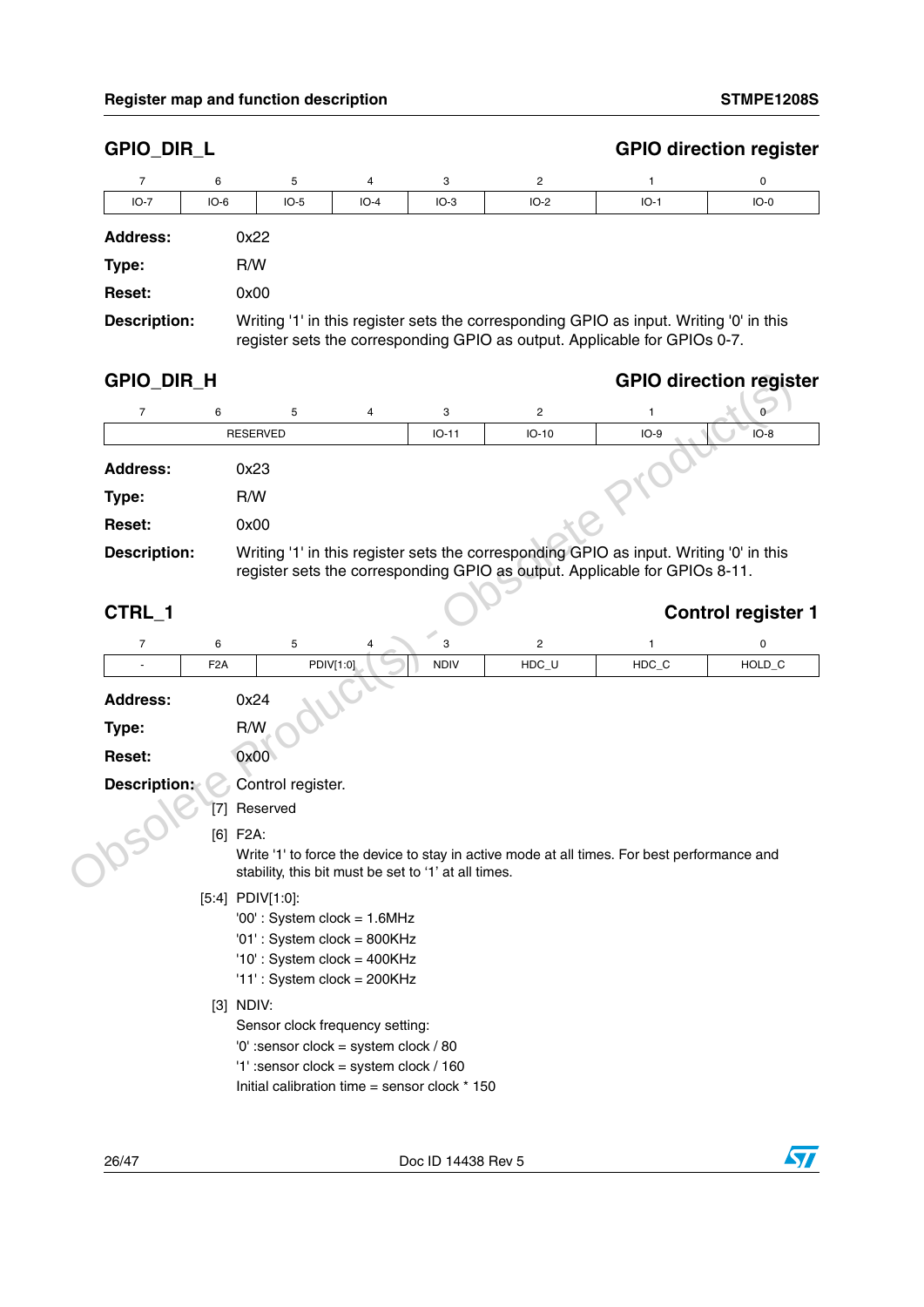#### [2] HDC\_U:

Unconditional host driven calibration. Executes an unconditional calibration. This is valid only if "Hold C" bit is set, and device in Active mode. Reads '0' when calibration is completed.

- [1] HDC\_C:
	- Conditional host driven calibration. Executes a calibration if no touch is being sensed.
- [0] HOLD C:
	- '0' for auto-calibration mode
	- '1' disables auto-calibration

 $\sqrt{27}$ 

Obsolete Product(s) - Obsolete Product(s)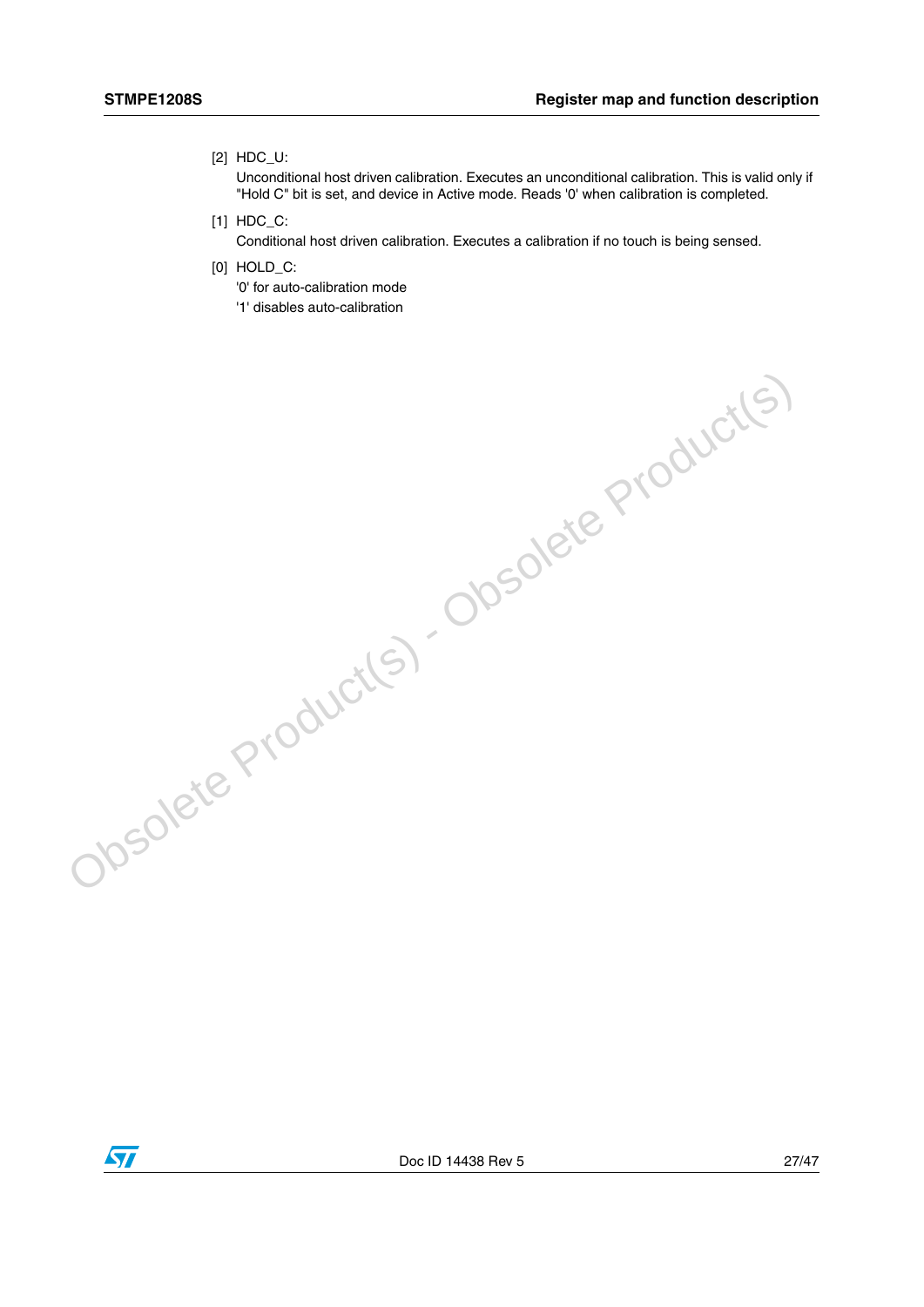### Register map and function description STMPE1208S **STMPE1208S**

 $\sqrt{2}$ 

| 4<br>3<br><b>REGD</b><br>Control register.<br>'0' to enable internal regulator (default)<br>solete Products)<br>[2] SCD: Sensor clock disable.<br>Write '1' to disable sensor clock.<br>'1' to enable beep output<br>[0] INT_POL: Interrupt polarity<br>'0' for rising edge<br>'1' for falling edge<br>3 |
|----------------------------------------------------------------------------------------------------------------------------------------------------------------------------------------------------------------------------------------------------------------------------------------------------------|
|                                                                                                                                                                                                                                                                                                          |
|                                                                                                                                                                                                                                                                                                          |
|                                                                                                                                                                                                                                                                                                          |
|                                                                                                                                                                                                                                                                                                          |
|                                                                                                                                                                                                                                                                                                          |
|                                                                                                                                                                                                                                                                                                          |
|                                                                                                                                                                                                                                                                                                          |
|                                                                                                                                                                                                                                                                                                          |
|                                                                                                                                                                                                                                                                                                          |
|                                                                                                                                                                                                                                                                                                          |
|                                                                                                                                                                                                                                                                                                          |
|                                                                                                                                                                                                                                                                                                          |
|                                                                                                                                                                                                                                                                                                          |
|                                                                                                                                                                                                                                                                                                          |
|                                                                                                                                                                                                                                                                                                          |
|                                                                                                                                                                                                                                                                                                          |
|                                                                                                                                                                                                                                                                                                          |
|                                                                                                                                                                                                                                                                                                          |
|                                                                                                                                                                                                                                                                                                          |
|                                                                                                                                                                                                                                                                                                          |
|                                                                                                                                                                                                                                                                                                          |
|                                                                                                                                                                                                                                                                                                          |
| Writing '1' to this register disables the corresponding interrupt source.                                                                                                                                                                                                                                |
|                                                                                                                                                                                                                                                                                                          |
|                                                                                                                                                                                                                                                                                                          |
| End of calibration.                                                                                                                                                                                                                                                                                      |
|                                                                                                                                                                                                                                                                                                          |
| EINT interrupt sources (GPIO input) changes.                                                                                                                                                                                                                                                             |
|                                                                                                                                                                                                                                                                                                          |
|                                                                                                                                                                                                                                                                                                          |
| SLEEP to active transition                                                                                                                                                                                                                                                                               |
|                                                                                                                                                                                                                                                                                                          |
|                                                                                                                                                                                                                                                                                                          |
| Active to idle transition                                                                                                                                                                                                                                                                                |
|                                                                                                                                                                                                                                                                                                          |

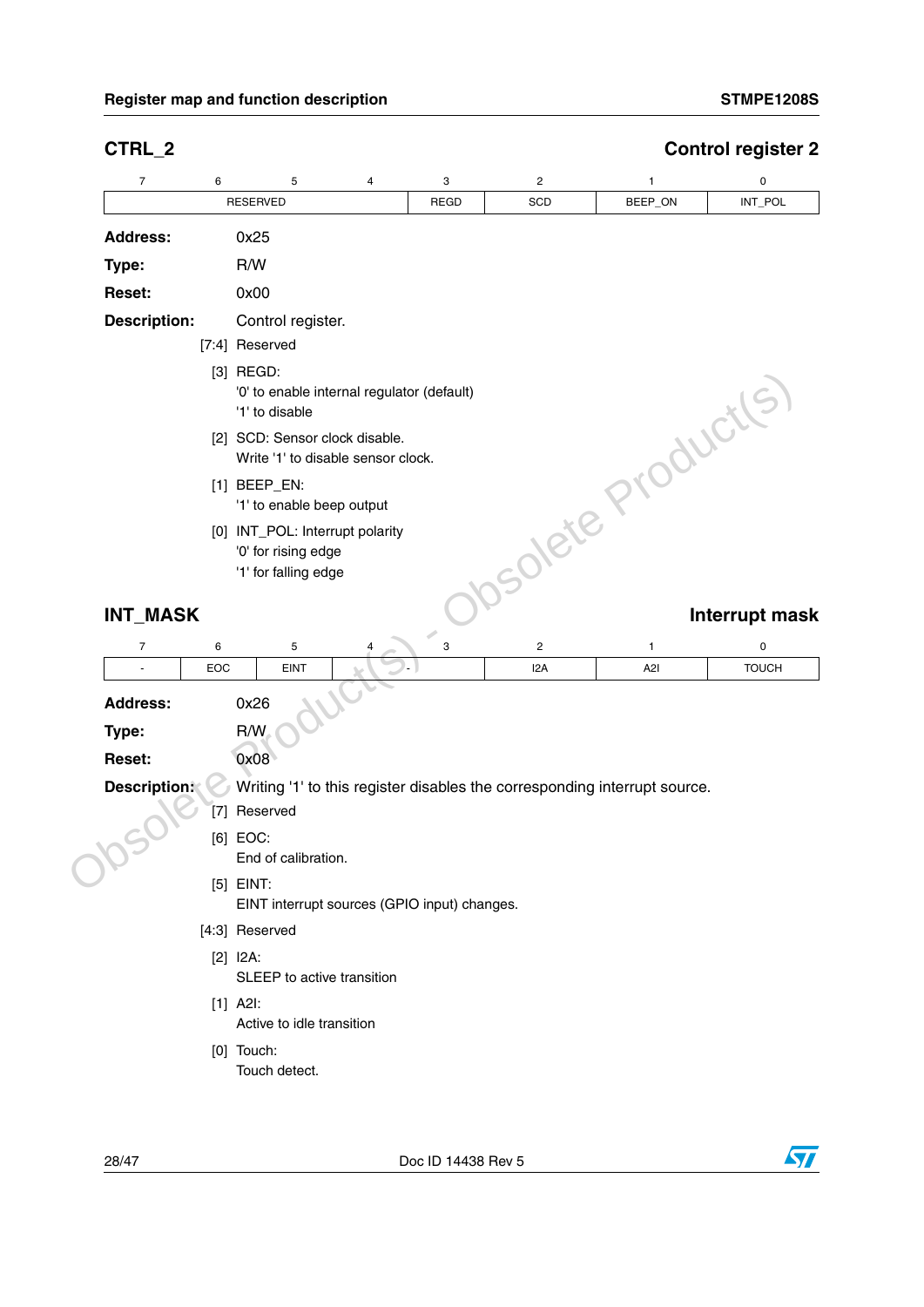| INT_CLR             |     |                                                             |   |                   |                                                                       |                                                                                   | Interrupt clear register |
|---------------------|-----|-------------------------------------------------------------|---|-------------------|-----------------------------------------------------------------------|-----------------------------------------------------------------------------------|--------------------------|
| 7                   | 6   | 5                                                           | 4 | 3                 | $\overline{c}$                                                        | 1                                                                                 | 0                        |
|                     | EOC | <b>EINT</b>                                                 |   |                   | 12A                                                                   | A2I                                                                               | <b>TOUCH</b>             |
| <b>Address:</b>     |     | 0x27                                                        |   |                   |                                                                       |                                                                                   |                          |
| Type:               |     |                                                             |   |                   |                                                                       |                                                                                   |                          |
| Reset:              |     | 0x00                                                        |   |                   |                                                                       |                                                                                   |                          |
| <b>Description:</b> |     |                                                             |   |                   | write '1' to this register to clear the bits in INT_PENDING register. | If the corresponding bit in the INT_PENDING register is set, system software must |                          |
|                     |     | [7] Reserved                                                |   |                   |                                                                       |                                                                                   |                          |
|                     |     | [6] EOC:<br>End of calibration.                             |   |                   |                                                                       |                                                                                   |                          |
|                     |     | $[5]$ EINT:<br>EINT interrupt sources (GPIO input) changes. |   |                   |                                                                       |                                                                                   |                          |
|                     |     | [4:3] Reserved                                              |   |                   |                                                                       |                                                                                   |                          |
|                     |     | $[2]$ $I2A$ :<br>Sleep to active transition                 |   |                   |                                                                       |                                                                                   |                          |
|                     |     | $[1]$ A2I:<br>Active to idle transition                     |   |                   |                                                                       | solete Products.                                                                  |                          |
|                     |     | $[0]$ Touch:<br>Touch detect.                               |   |                   |                                                                       |                                                                                   |                          |
| <b>BEEP_PERIOD</b>  |     |                                                             |   |                   |                                                                       |                                                                                   | <b>Beep period</b>       |
| $\overline{7}$      | 6   | 5                                                           |   | 3                 | $\overline{c}$                                                        | 1                                                                                 | 0                        |
|                     |     |                                                             |   | BEEP_PERIOD [7:0] |                                                                       |                                                                                   |                          |
| <b>Address:</b>     |     | 0x28                                                        |   |                   |                                                                       |                                                                                   |                          |
| Type:               |     | R/W                                                         |   |                   |                                                                       |                                                                                   |                          |
| Reset:              |     | 0x00                                                        |   |                   |                                                                       |                                                                                   |                          |
| <b>Description:</b> |     | Beep period                                                 |   |                   |                                                                       |                                                                                   |                          |
|                     |     | [7:0] Beep_period:                                          |   |                   |                                                                       |                                                                                   |                          |
|                     |     | Period = beep period $[7:0]$ * 8* system clock period       |   |                   |                                                                       |                                                                                   |                          |
|                     |     | Period of beep (min) = $0.625 \mu s * 8 * 1 = 5 \mu s$      |   |                   | System clock period = $0.625 \mu s$ (1.6 MHz) to 5 $\mu s$ (200 kHz)  |                                                                                   |                          |
|                     |     |                                                             |   |                   |                                                                       |                                                                                   |                          |

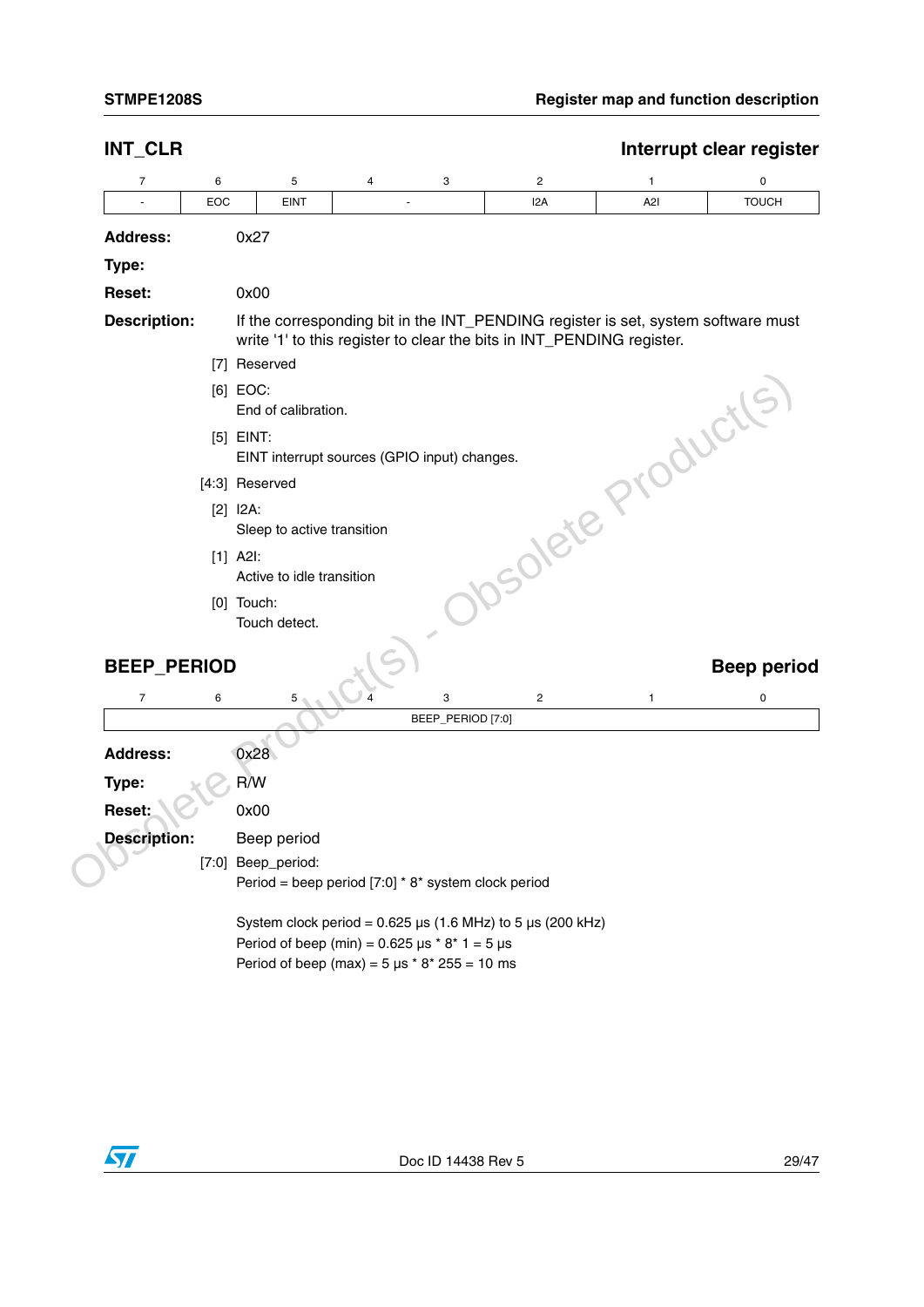| $\overline{7}$      | 6<br>5                      | $\overline{4}$                                                                       | 3<br>BEEP_FREQUENCY[7:0] | $\overline{c}$                                                     | 1                                                                                  | 0                           |  |  |
|---------------------|-----------------------------|--------------------------------------------------------------------------------------|--------------------------|--------------------------------------------------------------------|------------------------------------------------------------------------------------|-----------------------------|--|--|
| <b>Address:</b>     | 0x29                        |                                                                                      |                          |                                                                    |                                                                                    |                             |  |  |
| Type:               | R/W                         |                                                                                      |                          |                                                                    |                                                                                    |                             |  |  |
| <b>Reset:</b>       | 0x00                        |                                                                                      |                          |                                                                    |                                                                                    |                             |  |  |
| <b>Description:</b> |                             |                                                                                      |                          | Beep frequency in $kHz = system clock/(beep frequency [7:0]*2)+2)$ |                                                                                    |                             |  |  |
|                     | [7:0] Beep_frequency:       | Min Freq = 200 kHz/512 = 390 Hz<br>Max Freq = $1.6$ MHz/2 = 800 kHz                  |                          |                                                                    |                                                                                    |                             |  |  |
| <b>CAL_INTERVAL</b> |                             |                                                                                      |                          |                                                                    |                                                                                    | <b>Calibration interval</b> |  |  |
| $\overline{7}$      | 6<br>5                      | $\overline{4}$                                                                       | 3<br>INTERVAL[7:0]       | $\overline{c}$                                                     |                                                                                    | 0                           |  |  |
|                     |                             |                                                                                      |                          |                                                                    |                                                                                    |                             |  |  |
| <b>Address:</b>     | 0x2A                        |                                                                                      |                          | <b>sole</b>                                                        |                                                                                    |                             |  |  |
| Type:               | R/W                         |                                                                                      |                          |                                                                    |                                                                                    |                             |  |  |
| <b>Reset:</b>       | 0x30                        |                                                                                      |                          |                                                                    |                                                                                    |                             |  |  |
| <b>Description:</b> | <b>Calibration interval</b> |                                                                                      |                          |                                                                    |                                                                                    |                             |  |  |
|                     | $[7:0]$ Interval:           | Interval between calibration = Calibration Interval [7:0] * sensor clock period * 50 |                          |                                                                    |                                                                                    |                             |  |  |
| EXT_INT_EN          |                             |                                                                                      |                          |                                                                    | External interrupt enable register                                                 |                             |  |  |
| $\overline{7}$      | 6<br>5                      | 4                                                                                    | 3                        | $\overline{c}$                                                     | $\mathbf{1}$                                                                       | 0                           |  |  |
| $IO-7$              | $IO-5$<br>$IO-6$            | $IO-4$                                                                               | $IO-3$                   | $IO-2$                                                             | $IO-1$                                                                             | $IO-0$                      |  |  |
| <b>Address:</b>     | 0x2B                        |                                                                                      |                          |                                                                    |                                                                                    |                             |  |  |
| Type:               | R/W                         |                                                                                      |                          |                                                                    |                                                                                    |                             |  |  |
| Reset:              | 0x00                        |                                                                                      |                          |                                                                    |                                                                                    |                             |  |  |
| <b>Description:</b> |                             | Enable of the GPIO interrupt.                                                        |                          |                                                                    |                                                                                    |                             |  |  |
|                     |                             |                                                                                      |                          | its input. Only GPIO 0-7 is able to generate interrupts.           | '1' enables the corresponding GPIO to generate an interrupt on detecting change in |                             |  |  |

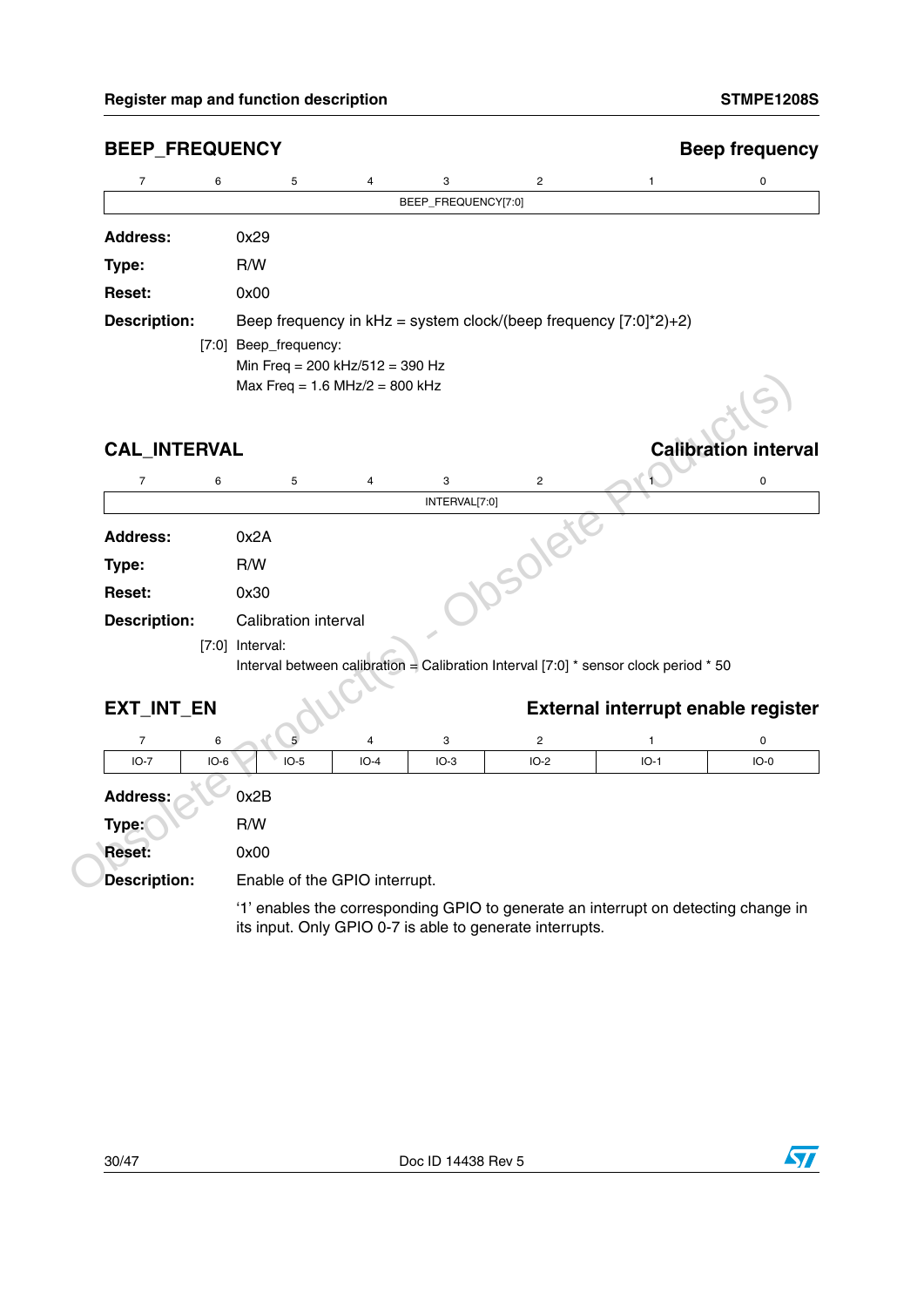| EXT_INT_POL         |        |                             |        |        |                                                          | <b>External interrupt polarity register</b> |        |
|---------------------|--------|-----------------------------|--------|--------|----------------------------------------------------------|---------------------------------------------|--------|
| $\overline{7}$      | 6      | 5                           | 4      | 3      | $\overline{\mathbf{c}}$                                  | $\mathbf{1}$                                | 0      |
| $IO-7$              | $IO-6$ | $IO-5$                      | $IO-4$ | $IO-3$ | $IO-2$                                                   | $IO-1$                                      | $IO-0$ |
| <b>Address:</b>     |        | 0x2B                        |        |        |                                                          |                                             |        |
| Type:               |        | R/W                         |        |        |                                                          |                                             |        |
| Reset:              |        | 0x00                        |        |        |                                                          |                                             |        |
| <b>Description:</b> |        | Polarity of GPIO interrupt. |        |        |                                                          |                                             |        |
|                     |        |                             |        |        | '0' positive edge on external interrupt input sets GINT. |                                             |        |
|                     |        |                             |        |        |                                                          |                                             |        |
|                     |        |                             |        |        |                                                          |                                             |        |
|                     |        |                             |        |        |                                                          |                                             |        |
|                     |        |                             |        |        |                                                          |                                             |        |
|                     |        |                             |        |        |                                                          |                                             |        |
|                     |        |                             |        |        |                                                          |                                             |        |
|                     |        |                             |        |        |                                                          |                                             |        |
|                     |        |                             |        |        |                                                          |                                             |        |
|                     |        |                             |        |        |                                                          |                                             |        |
|                     |        |                             |        |        |                                                          |                                             |        |
|                     |        |                             |        |        |                                                          |                                             |        |
|                     |        |                             |        |        |                                                          |                                             |        |
|                     |        |                             |        |        |                                                          |                                             |        |
|                     |        |                             |        |        |                                                          |                                             |        |
|                     |        |                             |        |        |                                                          |                                             |        |
|                     |        |                             |        |        |                                                          |                                             |        |
|                     |        |                             |        |        |                                                          |                                             |        |
|                     |        |                             |        |        |                                                          |                                             |        |
|                     |        |                             |        |        |                                                          |                                             |        |
|                     |        |                             |        |        |                                                          |                                             |        |
|                     |        |                             |        |        |                                                          |                                             |        |
|                     |        |                             |        |        |                                                          |                                             |        |
|                     |        |                             |        |        |                                                          |                                             |        |
|                     |        |                             |        |        |                                                          |                                             |        |
|                     |        |                             |        |        |                                                          |                                             |        |
|                     |        |                             |        |        |                                                          |                                             |        |
|                     |        |                             |        |        |                                                          |                                             |        |
|                     |        |                             |        |        |                                                          |                                             |        |
|                     |        |                             |        |        |                                                          |                                             |        |
|                     |        |                             |        |        |                                                          |                                             |        |
|                     |        |                             |        |        | Obsolete Product(s) - Obsolete Product(s)                |                                             |        |

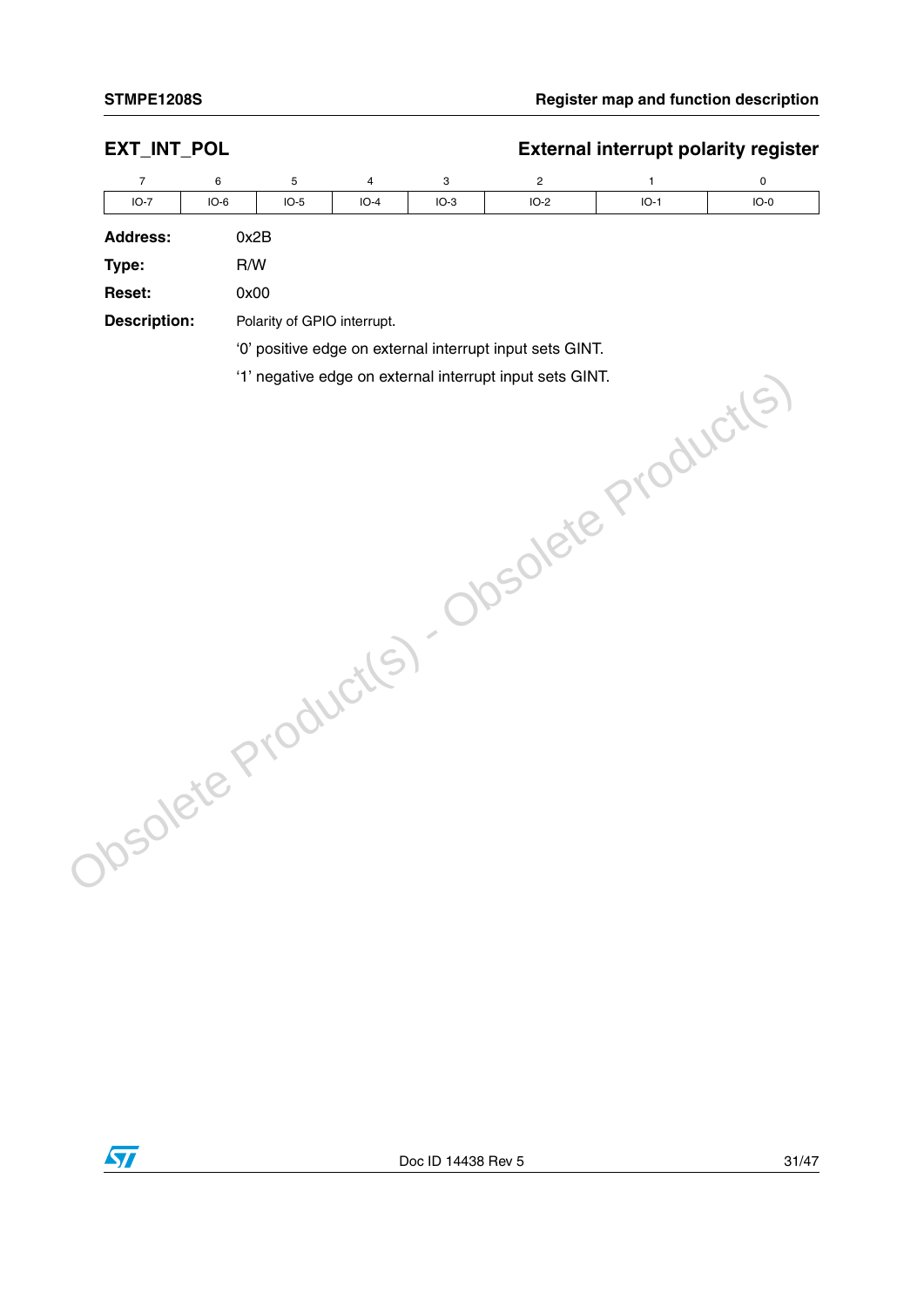| $\overline{7}$                       | 6 | 5                                                           |   | 4 | 3                  |   | $\overline{\mathbf{c}}$ | 1                                                                                                                      |   | $\mathbf 0$                                                                                                                                                                                             |
|--------------------------------------|---|-------------------------------------------------------------|---|---|--------------------|---|-------------------------|------------------------------------------------------------------------------------------------------------------------|---|---------------------------------------------------------------------------------------------------------------------------------------------------------------------------------------------------------|
|                                      |   |                                                             |   |   | FILTER_PERIOD[7:0] |   |                         |                                                                                                                        |   |                                                                                                                                                                                                         |
| <b>Address:</b>                      |   | 0x2D                                                        |   |   |                    |   |                         |                                                                                                                        |   |                                                                                                                                                                                                         |
| Type:                                |   | R/W                                                         |   |   |                    |   |                         |                                                                                                                        |   |                                                                                                                                                                                                         |
| Reset:                               |   | 0x00                                                        |   |   |                    |   |                         |                                                                                                                        |   |                                                                                                                                                                                                         |
| <b>Description:</b>                  |   | Filter period.                                              |   |   |                    |   |                         |                                                                                                                        |   |                                                                                                                                                                                                         |
|                                      |   | [7:0] Filter_count:                                         |   |   |                    |   |                         |                                                                                                                        |   |                                                                                                                                                                                                         |
|                                      |   | Additional filter to stabilize touch output in AFS mode.    |   |   |                    |   |                         |                                                                                                                        |   |                                                                                                                                                                                                         |
|                                      |   |                                                             |   |   |                    |   |                         |                                                                                                                        |   | AFS touch output is monitored for filter period [7:0] times every integration time. For each time<br>a "touch status" is detected, an internal "filter counter" is incremented once. This counter value |
|                                      |   | is then compared with filter threshold (register 0x3E).     |   |   |                    |   |                         |                                                                                                                        |   |                                                                                                                                                                                                         |
|                                      |   |                                                             |   |   |                    |   |                         |                                                                                                                        |   |                                                                                                                                                                                                         |
| FILTER_THRESHOLD                     |   |                                                             |   |   |                    |   |                         |                                                                                                                        |   | <b>Filter threshold</b>                                                                                                                                                                                 |
| $\overline{7}$                       | 6 | 5                                                           |   | 4 | 3                  |   | $\overline{\mathbf{c}}$ |                                                                                                                        |   | 0                                                                                                                                                                                                       |
|                                      |   |                                                             |   |   | FILTER_THRESHOLD   |   |                         |                                                                                                                        |   |                                                                                                                                                                                                         |
| <b>Address:</b>                      |   | 0x2E                                                        |   |   |                    |   |                         |                                                                                                                        |   |                                                                                                                                                                                                         |
| Type:                                |   | R/W                                                         |   |   |                    |   |                         |                                                                                                                        |   |                                                                                                                                                                                                         |
| Reset:                               |   | 0x00                                                        |   |   |                    |   |                         |                                                                                                                        |   |                                                                                                                                                                                                         |
| <b>Description:</b>                  |   | Filter threshold.                                           |   |   |                    |   |                         |                                                                                                                        |   |                                                                                                                                                                                                         |
|                                      |   |                                                             |   |   |                    |   |                         |                                                                                                                        |   |                                                                                                                                                                                                         |
|                                      |   | [7:0] Filter_Thershold:                                     |   |   |                    |   |                         |                                                                                                                        |   |                                                                                                                                                                                                         |
|                                      |   |                                                             |   |   |                    |   |                         |                                                                                                                        |   | An internal "filter counter" is compared with filter threshold [7:0] to determine if a valid touch                                                                                                      |
|                                      |   | has occurred.                                               |   |   |                    |   |                         |                                                                                                                        |   |                                                                                                                                                                                                         |
|                                      |   | followed, the writing to this register will work correctly. |   |   |                    |   |                         | Note: I <sup>2</sup> C writes to this register will not be acknowledged. However as long as I <sup>2</sup> C timing is |   |                                                                                                                                                                                                         |
|                                      |   |                                                             |   |   |                    |   |                         |                                                                                                                        |   |                                                                                                                                                                                                         |
| <b>STRENGTH</b>                      |   |                                                             |   |   |                    |   |                         |                                                                                                                        |   | <b>Strength</b>                                                                                                                                                                                         |
|                                      |   | 6                                                           | 5 |   | 4                  | 3 |                         | $\overline{\mathbf{c}}$                                                                                                | 1 | 0                                                                                                                                                                                                       |
|                                      |   |                                                             |   |   | <b>STRENGTH</b>    |   |                         |                                                                                                                        |   |                                                                                                                                                                                                         |
| <b>Address:</b>                      |   | $0x50 - 5B$                                                 |   |   |                    |   |                         |                                                                                                                        |   |                                                                                                                                                                                                         |
| Type:                                |   | R                                                           |   |   |                    |   |                         |                                                                                                                        |   |                                                                                                                                                                                                         |
|                                      |   | 0x00                                                        |   |   |                    |   |                         |                                                                                                                        |   |                                                                                                                                                                                                         |
| <b>Reset:</b><br><b>Description:</b> |   |                                                             |   |   |                    |   |                         | Counts the number of times a sensed impedance exceeds calibrated reference                                             |   |                                                                                                                                                                                                         |
|                                      |   |                                                             |   |   |                    |   |                         |                                                                                                                        |   |                                                                                                                                                                                                         |
|                                      |   |                                                             |   |   |                    |   |                         |                                                                                                                        |   |                                                                                                                                                                                                         |
|                                      |   | [7:0] STRENGTH:<br>Read-only field.                         |   |   |                    |   |                         |                                                                                                                        |   | impedance over and integration time. Maximum strength equals integration time [7:0]                                                                                                                     |

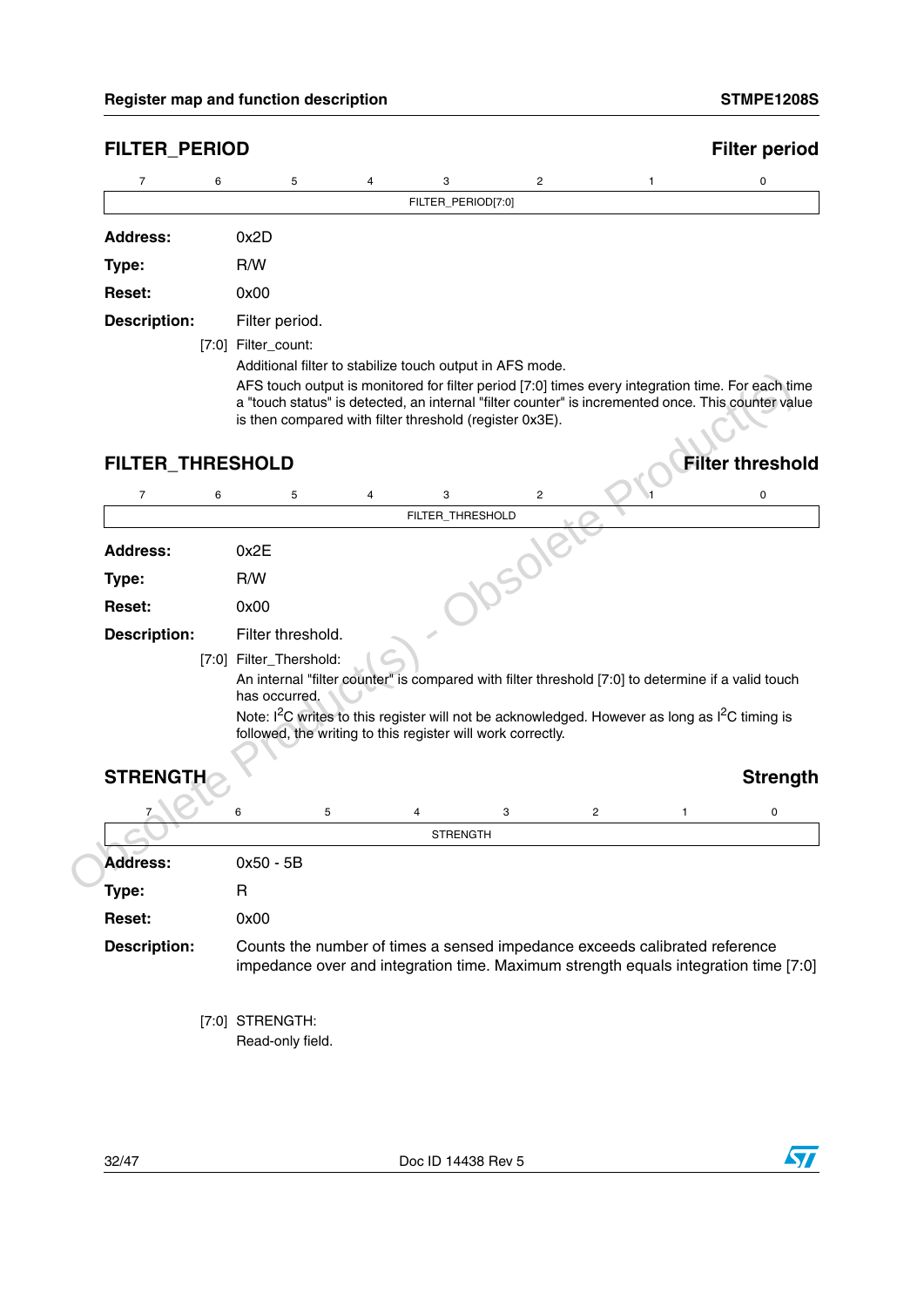| CALIBRATED_IMPEDANCE  |                                                                                                   |                  |   |                | <b>Calibrated impedance</b> |                        |
|-----------------------|---------------------------------------------------------------------------------------------------|------------------|---|----------------|-----------------------------|------------------------|
| $\overline{7}$        | 5<br>6                                                                                            | 4                | 3 | $\overline{c}$ | 1                           | 0                      |
|                       |                                                                                                   | CAL_IMPEDANCE    |   |                |                             |                        |
| <b>Address:</b>       | 0x5C - 0x67                                                                                       |                  |   |                |                             |                        |
| Type:                 | $\mathsf{R}$                                                                                      |                  |   |                |                             |                        |
| Reset:                | 0x00                                                                                              |                  |   |                |                             |                        |
| <b>Description:</b>   | Calibrated reference impedance = 128 - CAL. Impedance [7:0].                                      |                  |   |                |                             |                        |
|                       | [7:0] CAL_IMPEDANCE:<br>Calibrated reference impedance.                                           |                  |   |                |                             |                        |
| <b>IMPEDANCE</b>      |                                                                                                   |                  |   |                |                             | <b>Impedance</b>       |
| $\overline{7}$        | 6<br>5                                                                                            | 4                | 3 | $\overline{c}$ |                             | 0                      |
|                       |                                                                                                   | <b>IMPEDANCE</b> |   |                |                             |                        |
| <b>Address:</b>       | 0x68 - 0x73                                                                                       |                  |   |                |                             |                        |
| Type:                 | R                                                                                                 |                  |   |                |                             |                        |
| <b>Reset:</b>         | 0x00                                                                                              |                  |   |                |                             |                        |
| <b>Description:</b>   | Impedance is the instantaneous impedance value seen at the input pin of each cap.<br>sensing pin. |                  |   |                |                             |                        |
|                       | [7:0] Impedance:<br>Currently sensed impedance                                                    |                  |   |                |                             |                        |
| <b>STATUS</b>         |                                                                                                   |                  |   |                |                             | <b>Status register</b> |
| 7                     | 5<br>6                                                                                            | 4                | 3 | $\overline{2}$ | 1                           | 0                      |
|                       |                                                                                                   | <b>RESERVED</b>  |   |                |                             | <b>IDLE</b>            |
| <b>Address:</b>       | 0x74                                                                                              |                  |   |                |                             |                        |
| Type:                 | $\mathsf R$                                                                                       |                  |   |                |                             |                        |
| Reset:                | 0x00                                                                                              |                  |   |                |                             |                        |
| <b>Applicability:</b> |                                                                                                   |                  |   |                |                             |                        |
| <b>Description:</b>   | IDLE: Reads '1' if device is currently in IDLE mode, reads '0' if device is not in IDLE<br>mode   |                  |   |                |                             |                        |
|                       | [7:6] RESERVED                                                                                    |                  |   |                |                             |                        |
|                       | $[0]$ IDLE:                                                                                       |                  |   |                |                             |                        |
|                       | Currently sensed impedance                                                                        |                  |   |                |                             |                        |

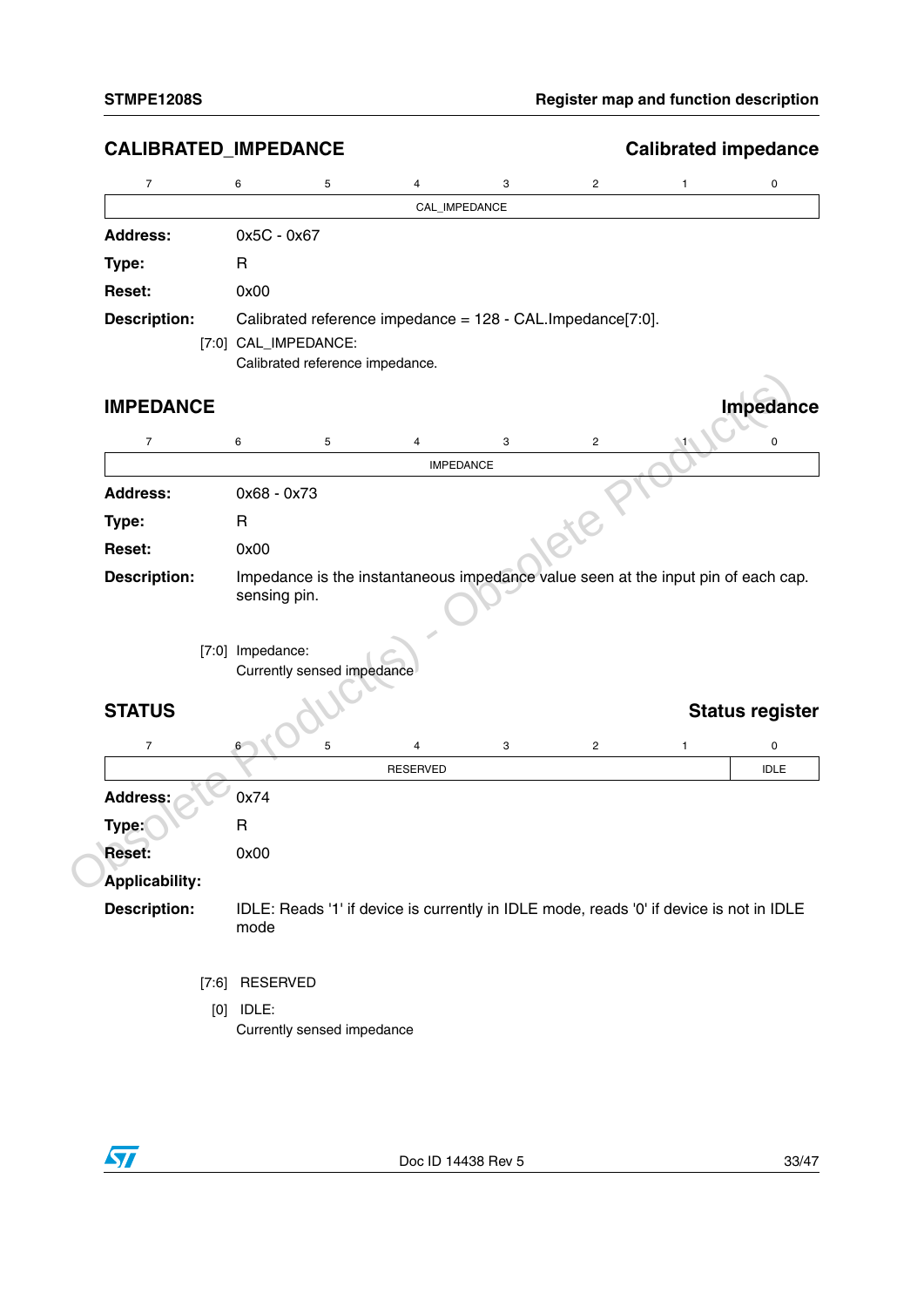| <b>TOUCH BYTE L</b> |                 |                 |                 |                                                                                                                                                                                                                                                           |                 |                 | Touch byte L    |
|---------------------|-----------------|-----------------|-----------------|-----------------------------------------------------------------------------------------------------------------------------------------------------------------------------------------------------------------------------------------------------------|-----------------|-----------------|-----------------|
|                     | 6               | 5               | 4               | 3                                                                                                                                                                                                                                                         | 2               |                 | 0               |
| CH <sub>7</sub>     | CH <sub>6</sub> | CH <sub>5</sub> | CH <sub>4</sub> | CH <sub>3</sub>                                                                                                                                                                                                                                           | CH <sub>2</sub> | CH <sub>1</sub> | CH <sub>0</sub> |
| <b>Address:</b>     | 0x75            |                 |                 |                                                                                                                                                                                                                                                           |                 |                 |                 |
| Type:               | R               |                 |                 |                                                                                                                                                                                                                                                           |                 |                 |                 |
| <b>Reset:</b>       | 0x00            |                 |                 |                                                                                                                                                                                                                                                           |                 |                 |                 |
| Description:        |                 |                 |                 | CH n: Reads the touch status of channel $n$ ( $n=0-7$ ). If the key is touched (Impedance<br>> calibrated impedance + TVR), the corresponding bit in this register will read '1'.<br>Reading touch_byte_I and touch_byte_h will clear the TINT assertion. |                 |                 |                 |

| $\overline{7}$      | 6               | 5 | 4 | 3                                                                                                                                                                                                                                                    | $\overline{2}$   |                 | 0               |
|---------------------|-----------------|---|---|------------------------------------------------------------------------------------------------------------------------------------------------------------------------------------------------------------------------------------------------------|------------------|-----------------|-----------------|
|                     | <b>RESERVED</b> |   |   | <b>CH11</b>                                                                                                                                                                                                                                          | CH <sub>10</sub> | CH <sub>9</sub> | CH <sub>8</sub> |
| <b>Address:</b>     | 0x76            |   |   |                                                                                                                                                                                                                                                      |                  |                 |                 |
| Type:               | $\mathsf{R}$    |   |   |                                                                                                                                                                                                                                                      |                  |                 |                 |
| Reset:              | 0x00            |   |   |                                                                                                                                                                                                                                                      |                  |                 |                 |
| <b>Description:</b> | [7:4] RESERVED  |   |   | CH n: Reads the touch status of channel n (n=8-11). If the key is touched (impedance<br>> calibrated impedance + TVR), the corresponding bit in this register will read '1'.<br>Reading touch_byte_I and touch_byte_h will clear the TINT assertion. |                  |                 |                 |
|                     | $[3]$ CH11:     |   |   |                                                                                                                                                                                                                                                      |                  |                 |                 |
|                     | [2] CH10:       |   |   |                                                                                                                                                                                                                                                      |                  |                 |                 |
|                     | $[1]$ CH9:      |   |   |                                                                                                                                                                                                                                                      |                  |                 |                 |
|                     | $[0]$ CH8:      |   |   |                                                                                                                                                                                                                                                      |                  |                 |                 |
| <b>10SOlete</b>     |                 |   |   |                                                                                                                                                                                                                                                      |                  |                 |                 |

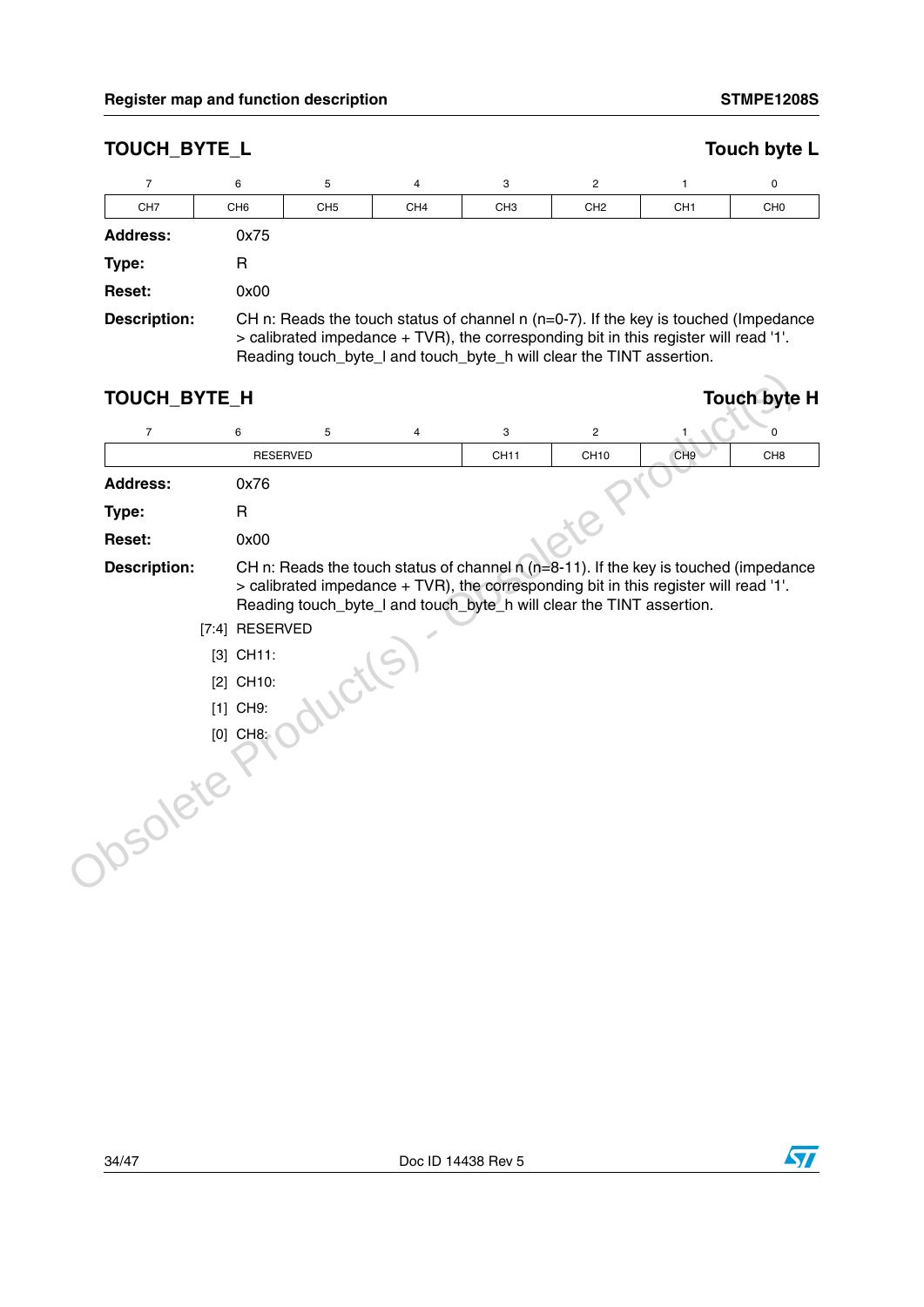| INT_PENDING         |                                           |   |   |                                                                                                                                                                               |     |                                    | Interrupt pending |
|---------------------|-------------------------------------------|---|---|-------------------------------------------------------------------------------------------------------------------------------------------------------------------------------|-----|------------------------------------|-------------------|
| 7                   | 6                                         | 5 | 4 | 3                                                                                                                                                                             | 2   | 1                                  | $\pmb{0}$         |
|                     | <b>RESERVED</b>                           |   |   | EOC                                                                                                                                                                           | I2A | A21                                | <b>TOUCH</b>      |
| <b>Address:</b>     | 0x77                                      |   |   |                                                                                                                                                                               |     |                                    |                   |
| Type:               | R                                         |   |   |                                                                                                                                                                               |     |                                    |                   |
| <b>Reset:</b>       | 0x00                                      |   |   |                                                                                                                                                                               |     |                                    |                   |
| <b>Description:</b> | hardware.                                 |   |   | This register reflects the status of various possible interrupt sources. Upon the<br>occurrence of an event, the corresponding bit in this register will be set to '1' by the |     |                                    |                   |
|                     | [7:4] Reserved                            |   |   |                                                                                                                                                                               |     |                                    |                   |
|                     | $[3]$ EOC:                                |   |   |                                                                                                                                                                               |     |                                    |                   |
|                     | End of calibration                        |   |   |                                                                                                                                                                               |     |                                    |                   |
|                     | $[2]$ $I2A$ :                             |   |   |                                                                                                                                                                               |     |                                    |                   |
|                     | Sleep to active transition                |   |   |                                                                                                                                                                               |     |                                    |                   |
|                     | $[1]$ A21:                                |   |   |                                                                                                                                                                               |     |                                    |                   |
|                     | Active to sleeptransition<br>$[0]$ Touch: |   |   |                                                                                                                                                                               |     |                                    |                   |
|                     | Touch detect                              |   |   |                                                                                                                                                                               |     | Jsolete Products                   |                   |
| GPIO_IN_L           |                                           |   |   |                                                                                                                                                                               |     | GPIO input state (lower) register  |                   |
| <b>Address:</b>     | 0x79                                      |   |   |                                                                                                                                                                               |     |                                    |                   |
| Type:               | $\mathsf{R}$                              |   |   |                                                                                                                                                                               |     |                                    |                   |
| Reset:              | 0x0                                       |   |   |                                                                                                                                                                               |     |                                    |                   |
| <b>Description:</b> |                                           |   |   | Reads the current logical level of corresponding DIO if it is set as GPIO input.                                                                                              |     |                                    |                   |
|                     |                                           |   |   |                                                                                                                                                                               |     |                                    |                   |
| <b>GPIO IN H</b>    |                                           |   |   |                                                                                                                                                                               |     | GPIO input state (higher) register |                   |
| <b>Address:</b>     | 0x7A                                      |   |   |                                                                                                                                                                               |     |                                    |                   |
|                     |                                           |   |   |                                                                                                                                                                               |     |                                    |                   |
| Type:               | $\mathsf{R}$                              |   |   |                                                                                                                                                                               |     |                                    |                   |
| <b>Reset:</b>       | 0x00                                      |   |   |                                                                                                                                                                               |     |                                    |                   |

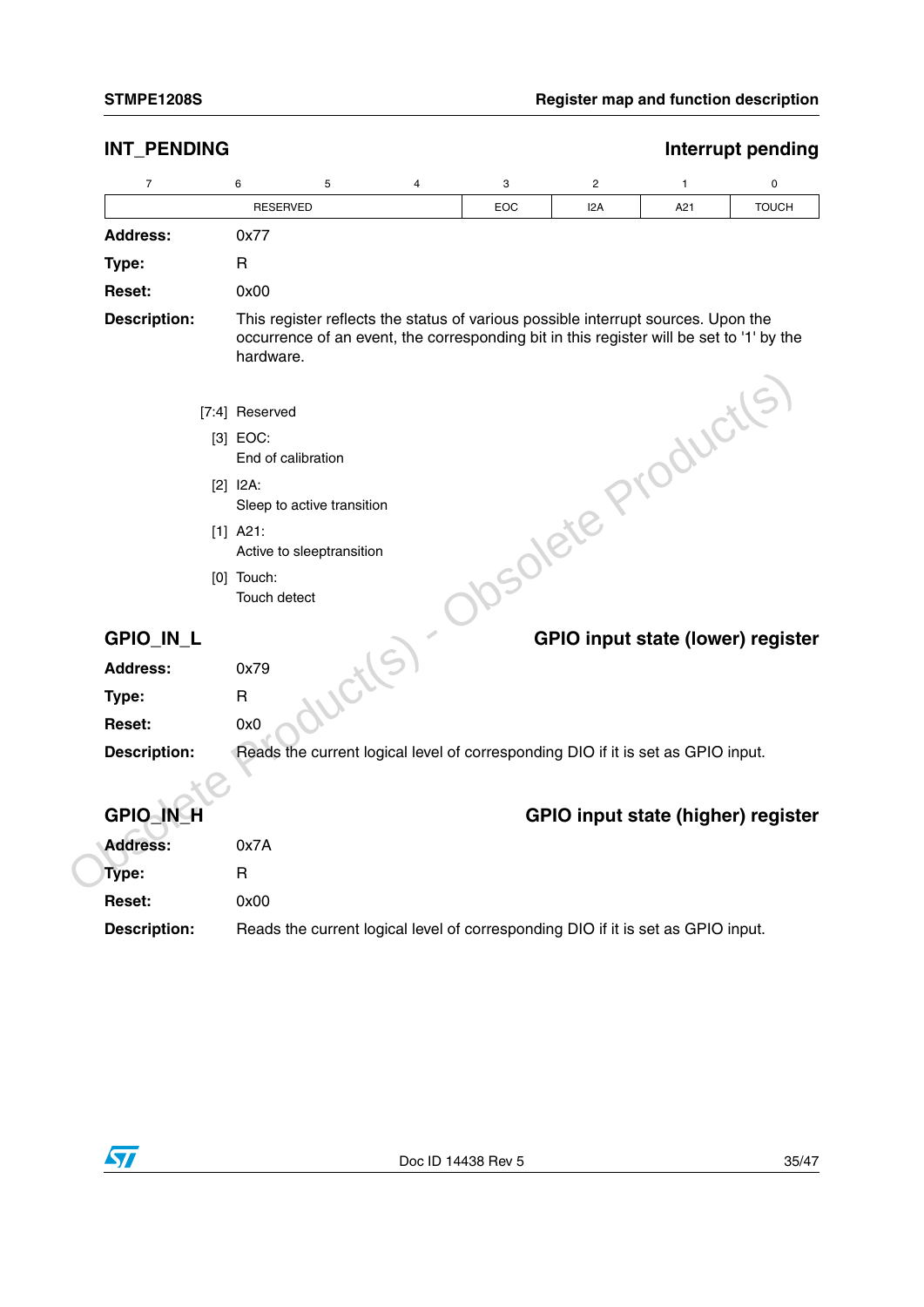# <span id="page-35-0"></span>**7 Command registers**

The command registers do not have a data field. The device carries out a predetermined operation upon receiving a write access to these address offset. However, a dummy dataphase is used to complete the  $I<sup>2</sup>C$  transaction.

|           | Command                 | <b>Operation</b>                                                                                                                                                                                                                                                |
|-----------|-------------------------|-----------------------------------------------------------------------------------------------------------------------------------------------------------------------------------------------------------------------------------------------------------------|
|           | 0xF8 CLK_SRC_INTERNAL   | Use internal OSC as clock source                                                                                                                                                                                                                                |
|           | 0xF9 CLK_SRC_EXTERNAL   | Use TCLK pin as clock source                                                                                                                                                                                                                                    |
|           | 0xFA BIAS_OFF           | Turns OFF biasing for internal LDO<br>When external supply is used for V25, turning<br>OFF the biasing for internal LDO reduces current<br>consumption                                                                                                          |
|           | 0xFB BIAS_ON            | Turns ON biasing for internal LDO                                                                                                                                                                                                                               |
|           | 0xFC Wake up            | Exits from sleep and enters active mode                                                                                                                                                                                                                         |
|           | <b>OxFD Enter sleep</b> | Enter sleep mode                                                                                                                                                                                                                                                |
|           | 0xFE Cold reset         | Resets all states and registers                                                                                                                                                                                                                                 |
|           | 0xFF Warm reset         | Resets internal state machines, register values<br>remain the same<br>NOTE: I <sup>2</sup> C WRITE TO THIS REGISTER WILL<br>NOT BE ACKNOWLEDGED. However as long as<br>I <sup>2</sup> C timing is followed, the writing to this register<br>will work correctly |
| DSOlete P |                         |                                                                                                                                                                                                                                                                 |

<span id="page-35-1"></span>Table 8. **Command registers** 

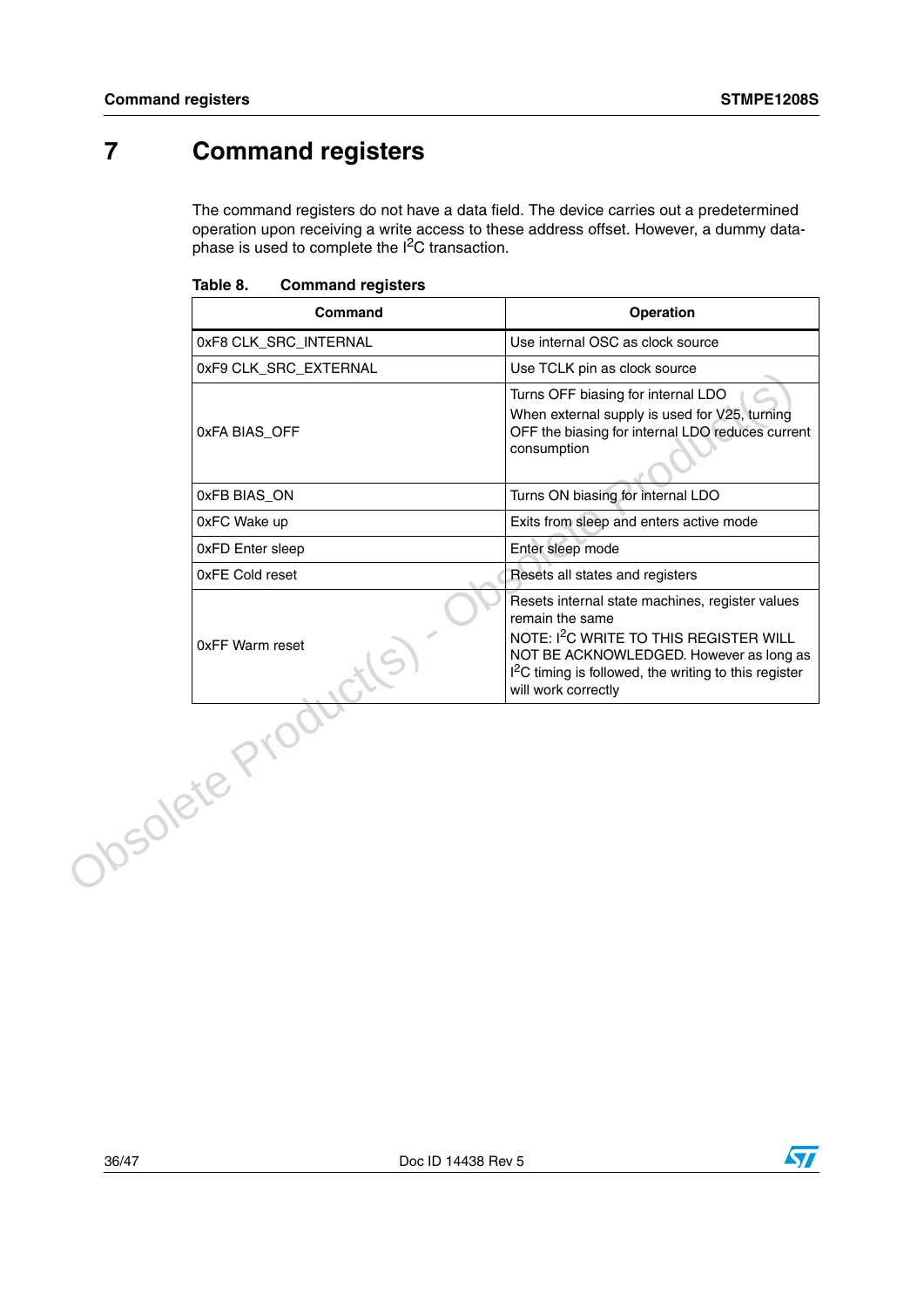<span id="page-36-0"></span>

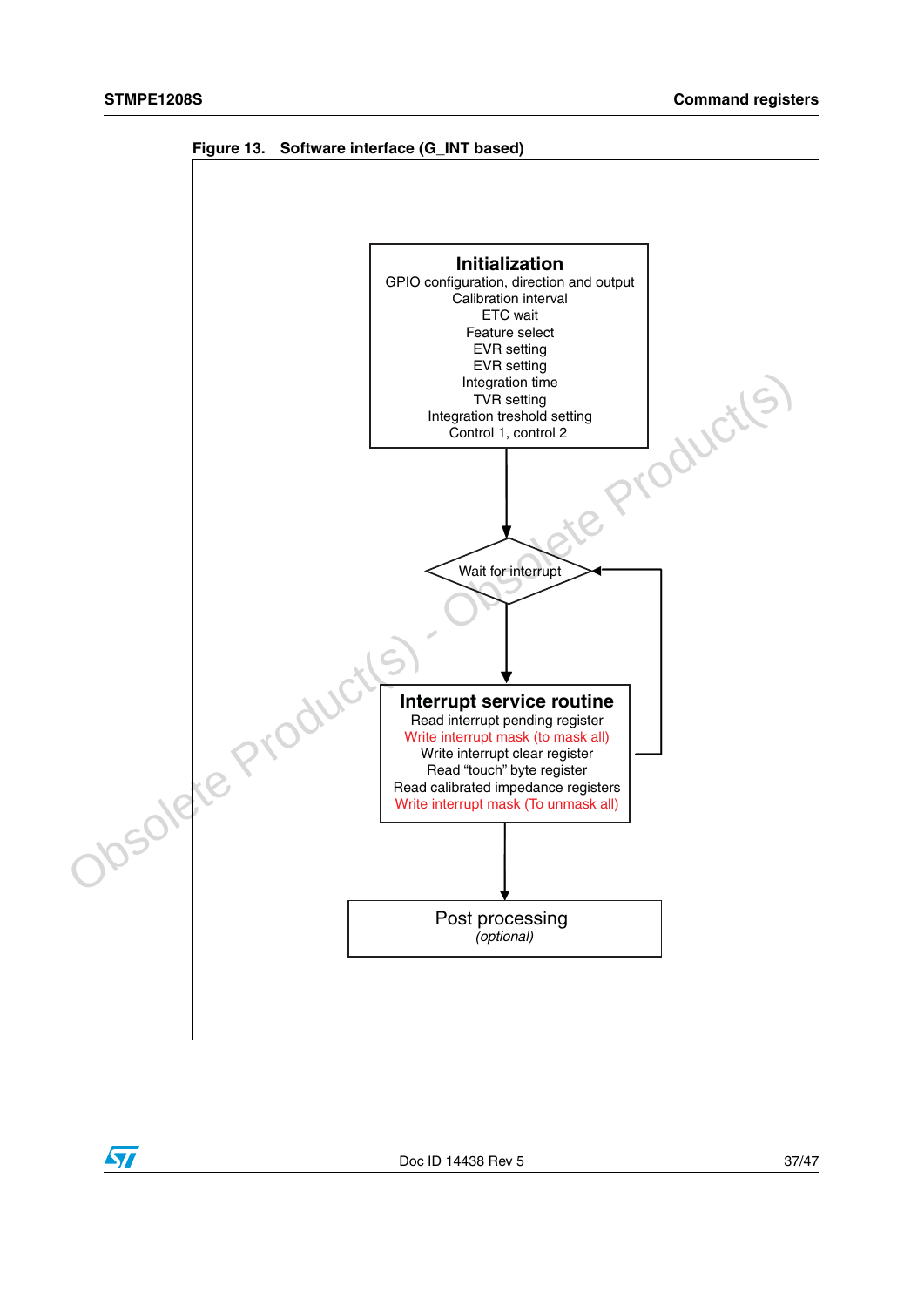

<span id="page-37-0"></span>**Figure 14. Software interface (T\_INT based)**

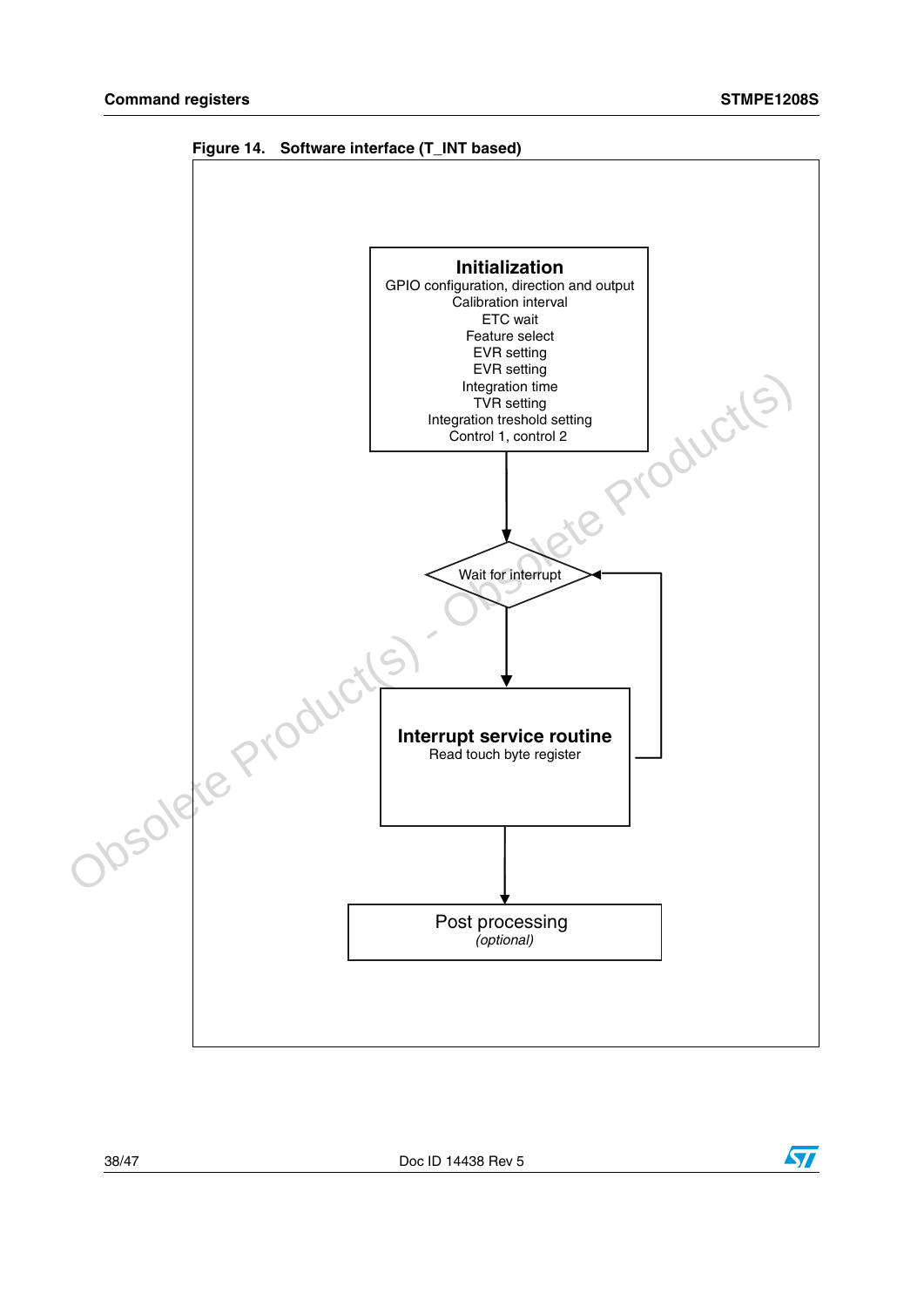# <span id="page-38-0"></span>**8 Maximum rating**

Stressing the device above the rating listed in the "Absolute maximum ratings" table may cause permanent damage to the device. These are stress ratings only, and operation of the device at these or any other conditions above those indicated in the operating sections of this specification is not implied. Exposure to absolute maximum rating conditions for extended periods may affect device reliability.

| Symbol           | <b>Parameter</b>                                                                                                    |            | Value          |                          |
|------------------|---------------------------------------------------------------------------------------------------------------------|------------|----------------|--------------------------|
|                  |                                                                                                                     | <b>Min</b> | <b>Typ</b>     | <b>Max</b>               |
| Vph              | Power supply                                                                                                        | 3.0        | $\blacksquare$ | 5.5                      |
| V25              | Power supply                                                                                                        | 2.15       |                | 2.90                     |
| $V_{IN}$         | Digital input                                                                                                       | $-0.3$     |                | $\overline{V}_{PH}$ +0.3 |
| $T_{J}$          | Operating temperature                                                                                               | $-40$      |                | 85                       |
| $T_{\rm S}$      | Storage temperature                                                                                                 | $-55$      | $\blacksquare$ | 95                       |
| <b>ESD</b>       |                                                                                                                     | ⊾          | $\overline{7}$ | $\overline{\phantom{a}}$ |
| Table 10.        | HBM on capacitive sensor pins<br><b>Recommended operating conditions</b><br><b>Recommended operating conditions</b> |            |                |                          |
|                  |                                                                                                                     |            | Value          |                          |
| Symbol           | <b>Parameter</b>                                                                                                    | Min        | <b>Typ</b>     | Max                      |
| Vph              | Power supply                                                                                                        | 3.0        | $\blacksquare$ | 5.5                      |
| $V2\overline{5}$ | Power supply                                                                                                        | 2.25       | 2.5            | 2.75                     |

<span id="page-38-2"></span>

| Table 9. |  | Absolute maximum ratings |
|----------|--|--------------------------|
|----------|--|--------------------------|

## <span id="page-38-1"></span>**8.1 Recommended operating conditions**

#### <span id="page-38-3"></span>Table 10. **Table 10. Recommended operating conditions**

| Symbol | <b>Parameter</b>      |       | <b>Unit</b>              |            |              |  |
|--------|-----------------------|-------|--------------------------|------------|--------------|--|
|        |                       | Min   | <b>Typ</b>               | <b>Max</b> |              |  |
| Vph    | Power supply          | 3.0   | $\overline{\phantom{0}}$ | 5.5        |              |  |
| V25    | Power supply          | 2.25  | 2.5                      | 2.75       |              |  |
| T,     | Operating temperature | $-40$ | 25                       | 85         | $^{\circ}$ C |  |

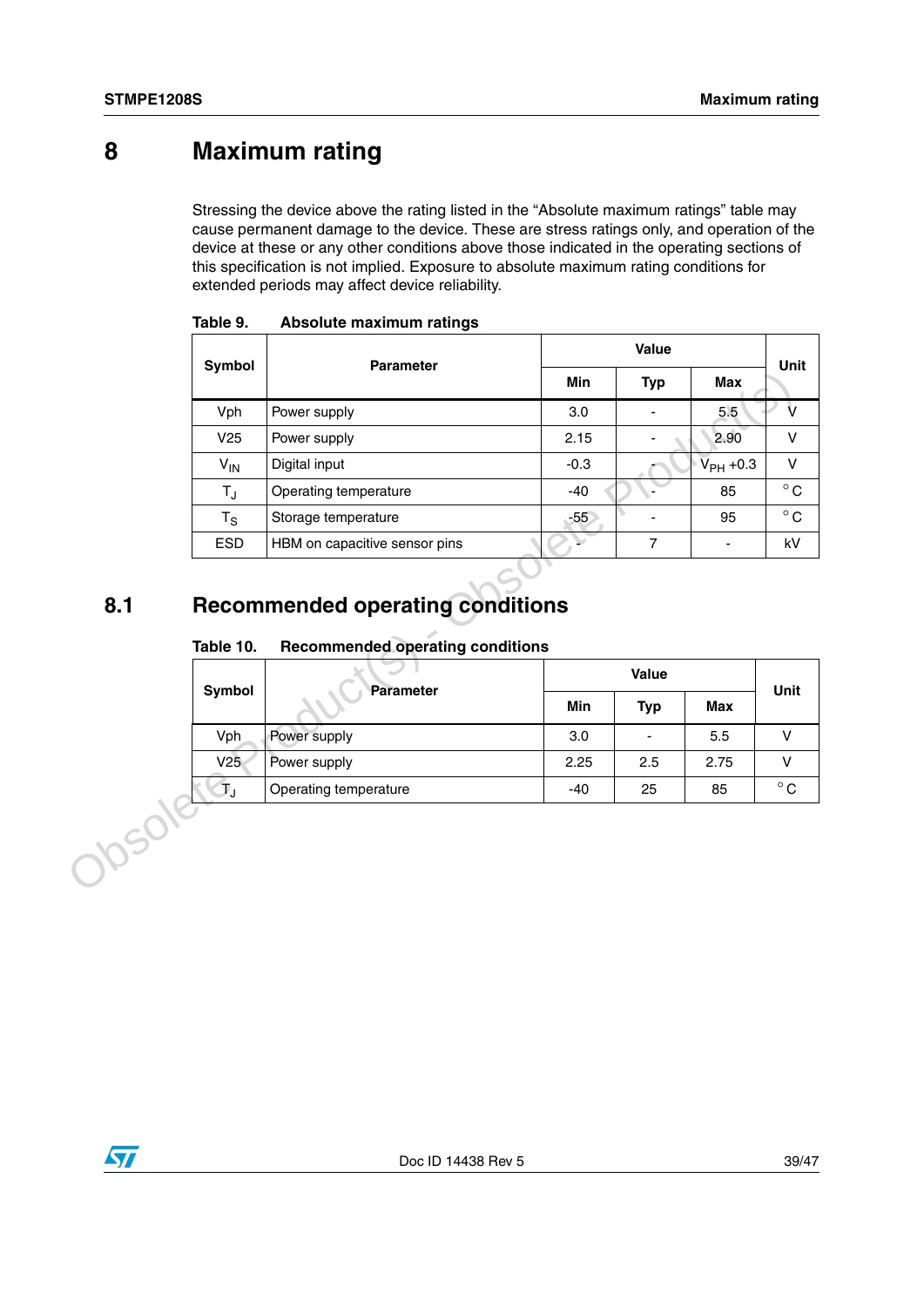# <span id="page-39-0"></span>**9 Electrical specifications**

|                            |                          |                                                       | Value                    |                          | Unit           |              |
|----------------------------|--------------------------|-------------------------------------------------------|--------------------------|--------------------------|----------------|--------------|
| Symbol                     | Parameter                | <b>Test condition</b>                                 | Min                      | <b>Typ</b>               | <b>Max</b>     |              |
| $I_{\text{out}}$           | GPIO driving current     | Vout = $0.75$ *VPH                                    | ÷,                       |                          | $\overline{2}$ | mA           |
| $I_{\text{active}}$        | Active current           | Touch present                                         | ÷.                       | 98                       | 160            | μA           |
| $I_{idle}$                 | Idle current             | No-touch                                              | ÷.                       | 60                       | 80             | μA           |
| I <sub>sleep</sub>         | Sleep current            | Sleep mode                                            | $\blacksquare$           | 0.1                      | $\mathbf{1}$   | μA           |
| $V_{IL}$                   | Digital input low        |                                                       | $\blacksquare$           | $\overline{\phantom{a}}$ | 1.0            | $\vee$       |
| $\mathsf{V}_{\mathsf{IH}}$ | Digital input high       |                                                       | 0.7Vph                   |                          |                | $\sf V$      |
| $V_{OL}$                   | Digital output low       |                                                       | $\blacksquare$           |                          | $1.0$          | $\sf V$      |
| $V_{OH}$                   | Digital output high      |                                                       | $Vph-0.5$                |                          | $\frac{1}{2}$  | $\mathsf{V}$ |
| $I_{\text{out}}$           | GPIO drive current       |                                                       | $\cdot$                  | $\blacksquare$           | $\overline{2}$ | mA           |
| $I_{in}$                   | <b>GPIO</b> sink current | Total sink current on<br>all GPIOs $\langle$<br>80 mA |                          | $\frac{1}{2}$            | 10             | mA           |
| leakage                    | Input leakage            | $V_{IN} = 5.5 V$<br>$V_{PH}$ = 5.5 V                  | $\overline{\phantom{a}}$ | 0.2                      | $\overline{c}$ | μA           |
|                            | Obsolete Product(s)      |                                                       |                          |                          |                |              |

#### <span id="page-39-1"></span>**Table 11. DC electrical characteristics (-40** − **85** °**C unless otherwise stated)**

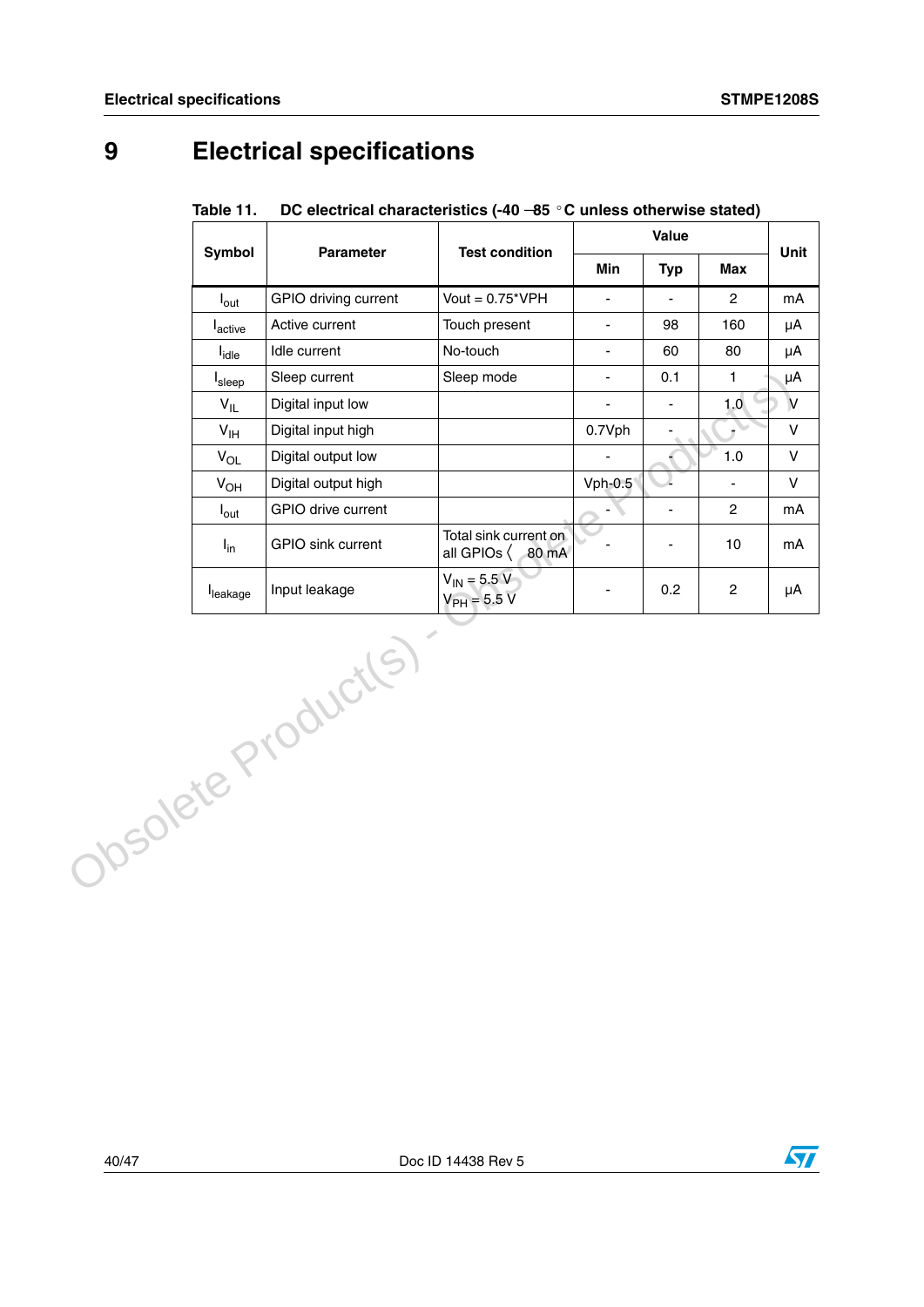# <span id="page-40-0"></span>**10 Package mechanical data**

In order to meet environmental requirements, ST offers these devices in different grades of ECOPACK® packages, depending on their level of environmental compliance. ECOPACK® specifications, grade definitions and product status are available at: *[www.st.com](http://www.st.com)*. ECOPACK® is an ST trademark.

|          |                                   | <b>Millimeters</b>       |                      |                          |  |  |  |
|----------|-----------------------------------|--------------------------|----------------------|--------------------------|--|--|--|
|          | Symbol                            | Min                      | <b>Typ</b>           | <b>Max</b>               |  |  |  |
|          | A                                 | 0.80                     | 0.85                 | 0.90(                    |  |  |  |
|          | A1                                | 0.00                     | $\blacksquare$       | 0.05                     |  |  |  |
|          | A <sub>3</sub>                    |                          | $-0.203$ ref         |                          |  |  |  |
|          | $\mathsf b$                       | 0.15                     | 0.20                 | 0.25                     |  |  |  |
|          | $\mathsf D$                       |                          | 5.00 BSC             |                          |  |  |  |
|          | E                                 |                          | 5.00 BSC             |                          |  |  |  |
|          | D <sub>2</sub>                    | 3.70                     | 3.80                 | 3.90                     |  |  |  |
|          | E <sub>2</sub>                    | 3.70                     | 3.80                 | 3.90                     |  |  |  |
|          | $\mathsf{e}% _{t}\left( t\right)$ |                          | $0.40\;\mathrm{BSC}$ |                          |  |  |  |
|          | L                                 | 0.30                     | 0.35                 | 0.40                     |  |  |  |
|          | L1                                | $\overline{\phantom{a}}$ | $\blacksquare$       | 0.10                     |  |  |  |
|          | $\sf P$                           | $\overline{\phantom{a}}$ | 45° BSC              | $\blacksquare$           |  |  |  |
|          | aaa                               | $\blacksquare$           | 0.15                 | $\overline{\phantom{a}}$ |  |  |  |
|          | ccc                               | $\overline{\phantom{a}}$ | 0.10                 | $\overline{\phantom{a}}$ |  |  |  |
| Obsolete |                                   |                          |                      |                          |  |  |  |

<span id="page-40-1"></span>

| Table 12. |  | QFN40 (5 x 5 mm) mechanical data |  |
|-----------|--|----------------------------------|--|
|           |  |                                  |  |

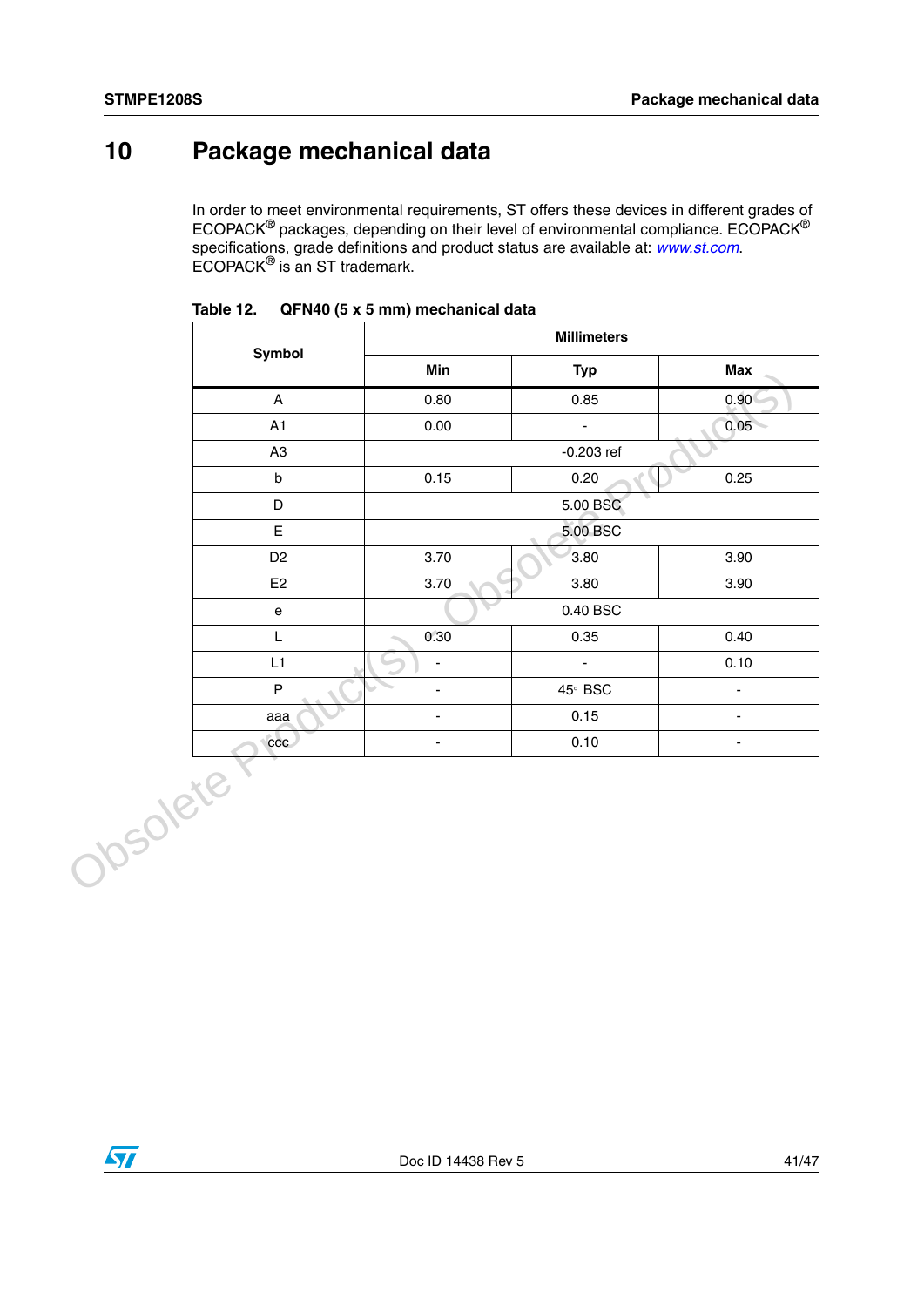

<span id="page-41-0"></span>**Figure 15. QFN40 (5 x 5 mm) package outline**

42/47 Doc ID 14438 Rev 5

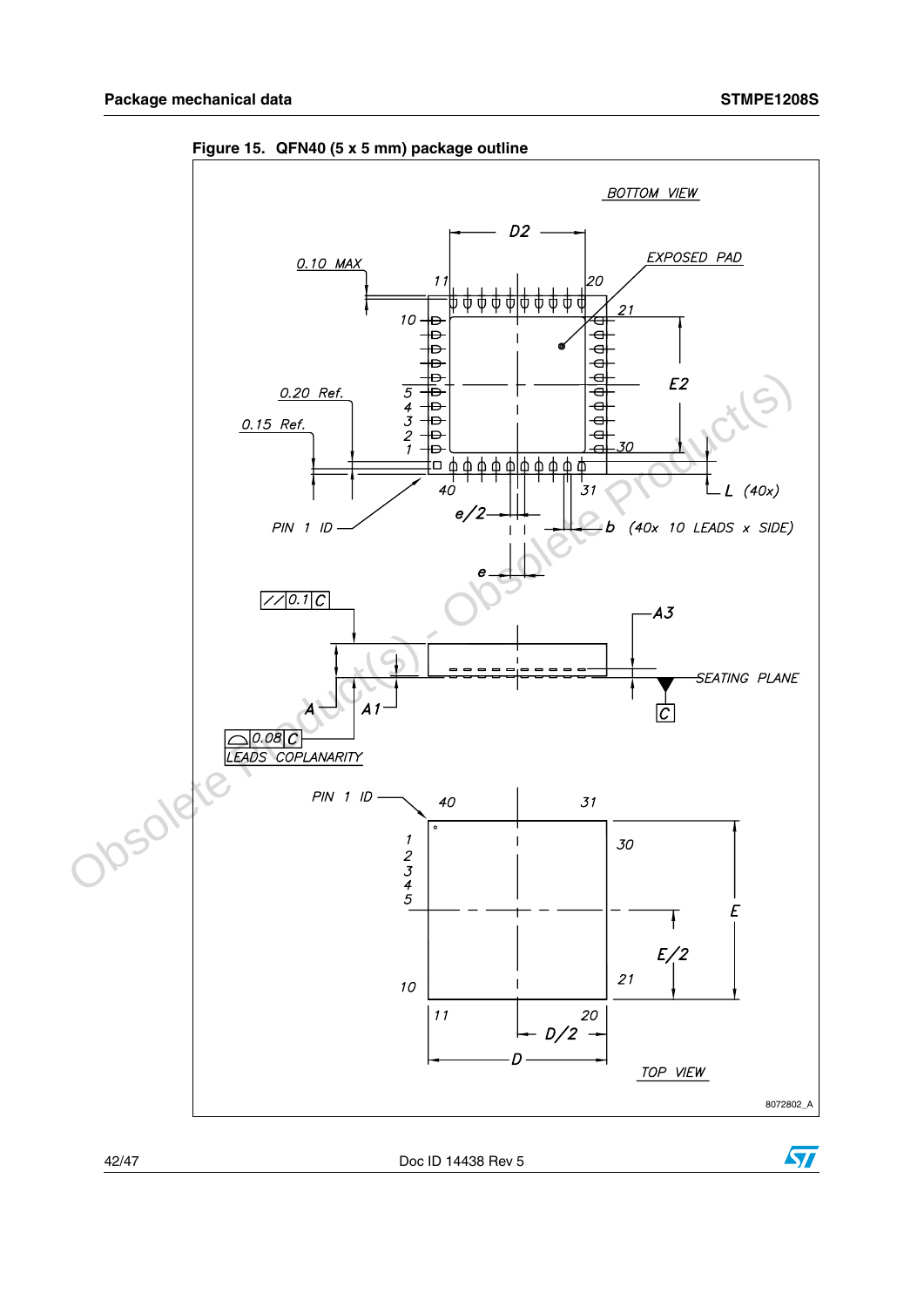

<span id="page-42-0"></span>**Figure 16. QFN40 recommended footprint without ground pad VIA**

<span id="page-42-1"></span>



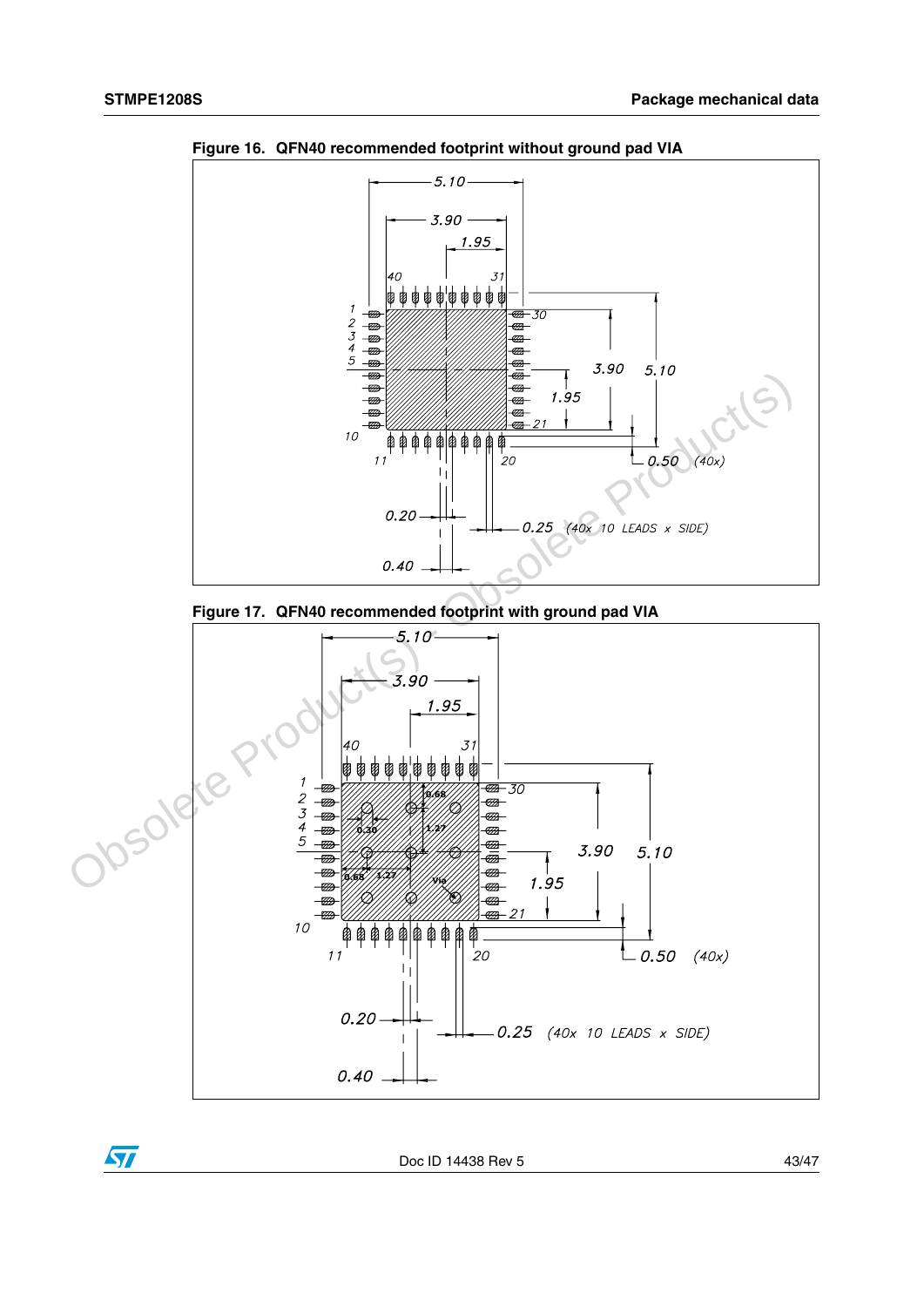

<span id="page-43-0"></span>**Figure 18. QFN40 tape information**

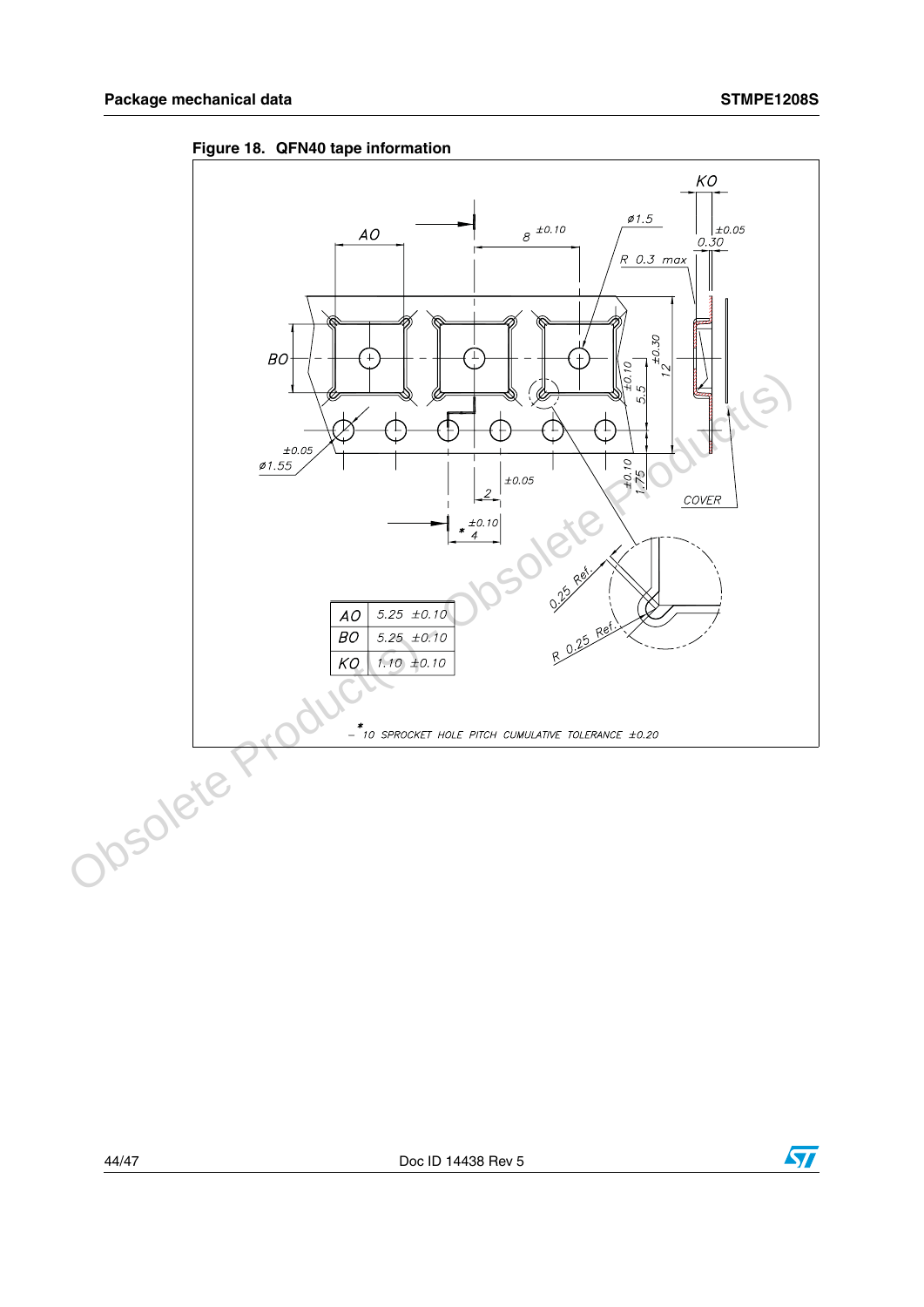$\sqrt{2}$ 



<span id="page-44-0"></span>

Doc ID 14438 Rev 5 45/47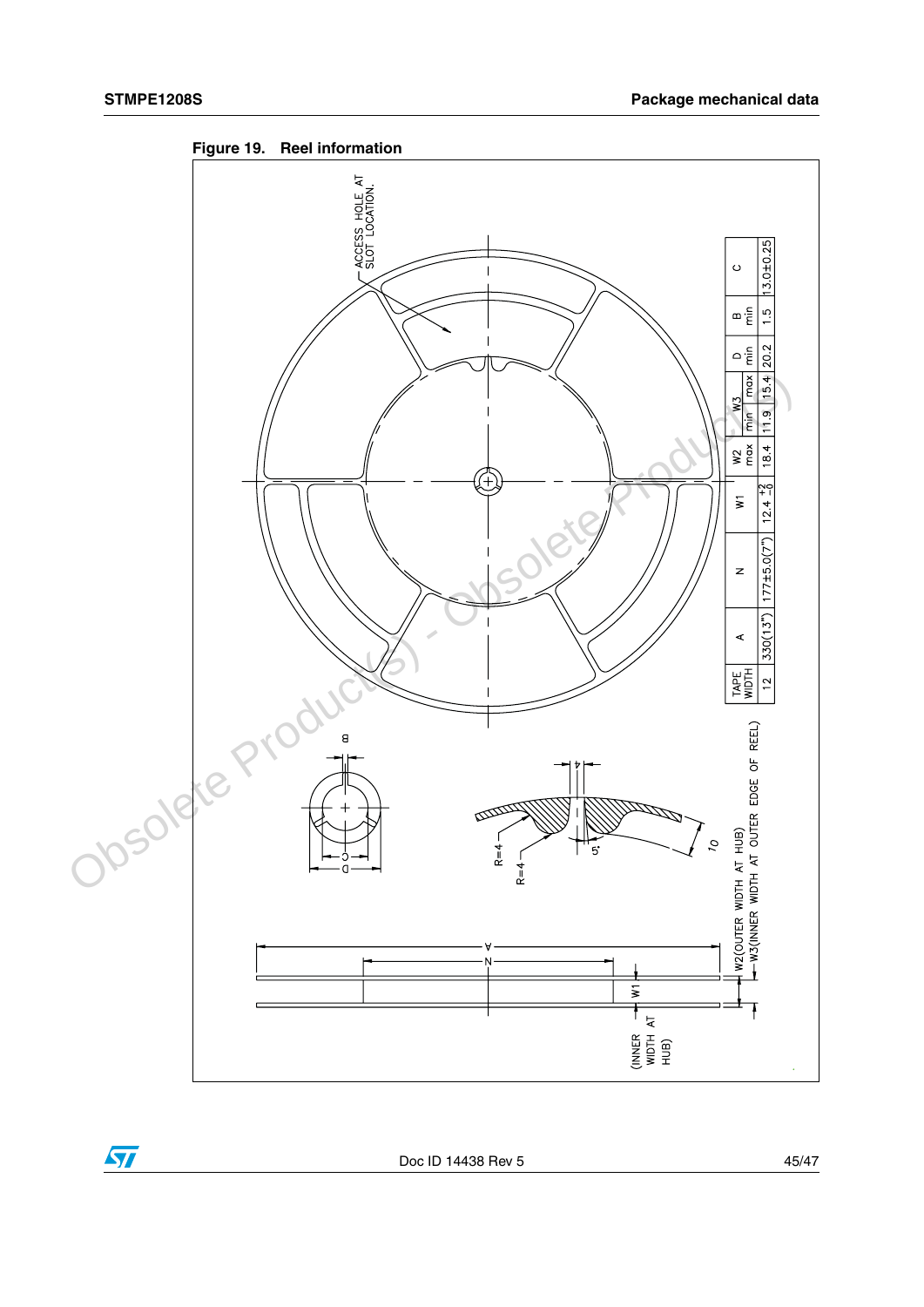# <span id="page-45-0"></span>**11 Revision history**

|                     | <b>Date</b> | <b>Revision</b> | <b>Changes</b>                                                                                                                                                                                                                                                                                                                                                                     |
|---------------------|-------------|-----------------|------------------------------------------------------------------------------------------------------------------------------------------------------------------------------------------------------------------------------------------------------------------------------------------------------------------------------------------------------------------------------------|
|                     | 14-Feb-2008 | $\mathbf{1}$    | Initial release.                                                                                                                                                                                                                                                                                                                                                                   |
|                     | 04-Jun-2008 | $\overline{2}$  | Modified title in cover page and ETC_WAIT register description.<br>Updated: Table 5: Operation modes on page 12<br>Added Figure 16: QFN40 recommended footprint without ground pad<br>VIA on page 43.                                                                                                                                                                              |
|                     | 18-Jul-2008 | 3               | Document status promoted from preliminary data to datasheet.<br>Modified: Beep_period and beep_frequency registers description,<br>HBM ESD protection value, Table 2: Pin assignments and<br>description on page 6 and Chapter 10: Package mechanical data on<br>page 41.<br>Updated: Section 8: Maximum rating on page 39 and Section 9:<br>Electrical specifications on page 40. |
|                     | 26-May-2008 | $\overline{4}$  | Modified: Table 9 and Table 10                                                                                                                                                                                                                                                                                                                                                     |
|                     | 18-Dec-2009 | 5               | Modified: title, operating voltage in the features and power supply<br>values in Table 9 and Table 10.                                                                                                                                                                                                                                                                             |
| Obsolete Product(s) |             |                 |                                                                                                                                                                                                                                                                                                                                                                                    |

#### <span id="page-45-1"></span>**Table 13. Document revision history**